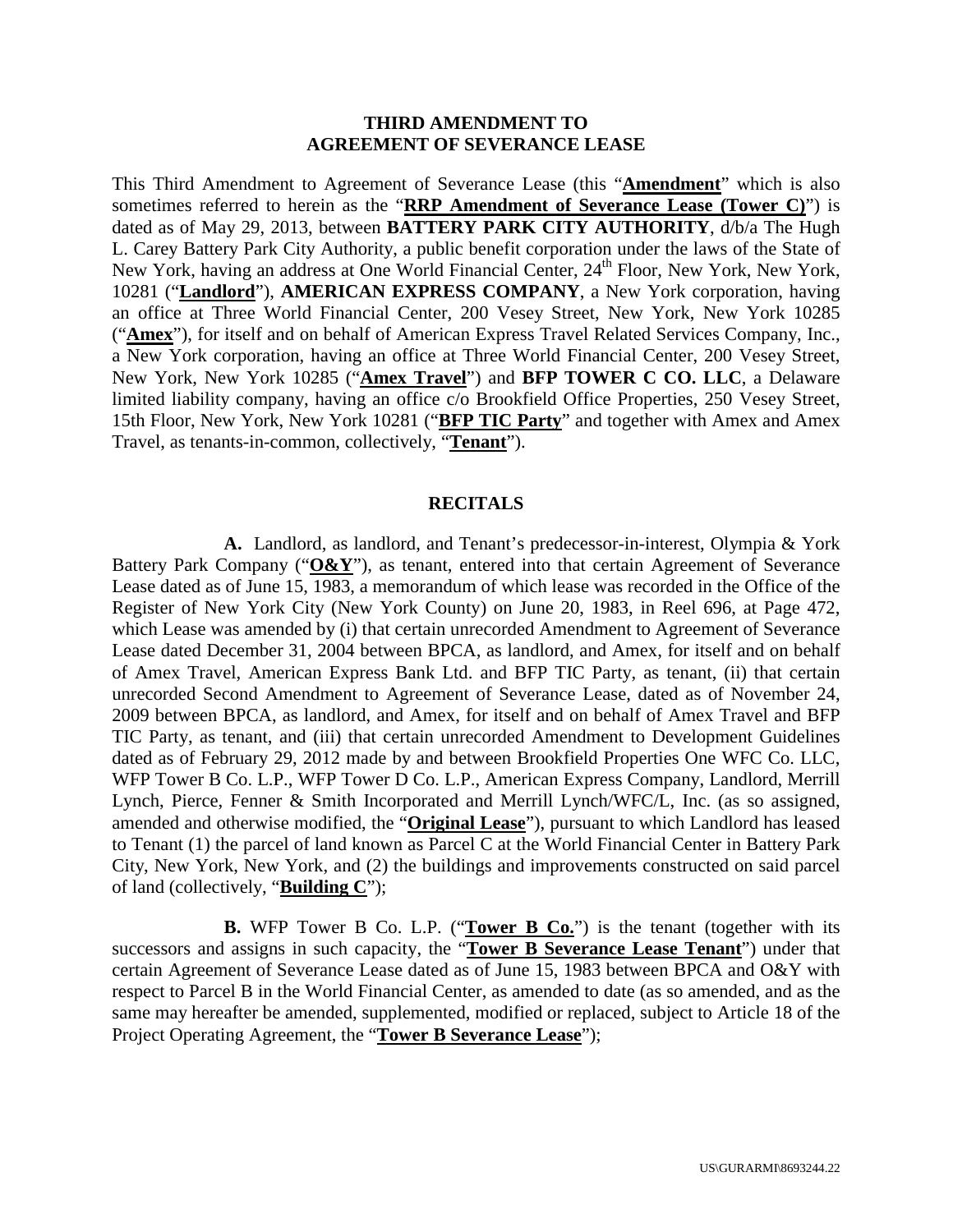**C.** WFP Tower D Co. L.P. ("**Tower D Co.**") is the tenant (together with its successors and assigns in such capacity, the "**Tower D Severance Lease Tenant**") under that certain Agreement of Severance Lease dated as of June 15, 1983 between BPCA and O&Y with respect to Parcel D in the World Financial Center, as amended to date (as so amended, and as the same may hereafter be amended, supplemented, modified or replaced, subject to Article 18 of the Project Operating Agreement, the "**Tower D Severance Lease**");

**D.** Landlord, Tower B Co., Brookfield Financial Properties, L.P. ("**BFP**"), WFP Retail Co. L.P. ("**Retail Co.**") and Merrill Lynch/WFC/L. Inc. ("**ML B Tenant**"), have entered into that certain Marketplace and Dining Terrace Agreement, dated as of June 29, 2012 (as the same may hereafter be amended, modified or supplemented, the "**Marketplace Agreement**") to allow for the construction of the "Project" (as defined in the Marketplace Agreement and herein referred to as the "**Marketplace Project**") which will include the construction of a dining and culinary shopping area on the street and upper lobby levels of Building B generally to the west of the Building B core. The Marketplace Project work has commenced and is currently in progress;

**E.** Simultaneously herewith, BFP, Landlord, Tower B Co., Tower D Co., Retail Co., Amex, ML B Tenant and Merrill Lynch, Pierce Fenner & Smith Incorporated are entering into a Retail Redevelopment Agreement (as the same may hereafter be amended, modified or supplemented, the "**Retail Redevelopment Agreement**") to allow for the construction of the "Project" (as defined in the Retail Redevelopment Agreement and herein referred to as the "**Retail Redevelopment Project**") which will include the reconfiguring, reconstruction of, and addition to existing retail space adjacent to or in the general vicinity of the Winter Garden and Courtyard (as such terms are defined in the Project Operating Agreement) for the purpose of creating an improved retail environment, including creating in areas to the east and west of the Courtyard a two-story retail destination with enclosed glass fronts;

**F.** In connection with the Retail Redevelopment Project, Landlord desires to reserve to itself (for the benefit of itself and the Tower D Severance Lease Tenant (as hereinafter provided)) an exclusive easement over portions of Parcel C, which easement areas are designated "Tower D Easement" on both the Level +12.5 drawing annexed hereto as Exhibit A and made a part hereof and the Level +32 drawing annexed hereto as Exhibit B and made a part hereof, and are more particularly described in Attachment I to "Exhibit B" of the Original Lease (as such Attachment and Exhibit have been amended by this Amendment) for the construction, installation, ownership, operation, maintenance, repair, Restoration, control and use in such easement area of Retail space and Landlord and Tenant are willing to amend the Original Lease to reflect the reservation to Landlord of such easement.

**G.** Landlord and Tenant desire to change the Retail Use Allocation in the Buildings in connection with the Project;

**H.** Landlord and Tenant acknowledge that certain modifications to the terms and conditions of the Original Lease relating to the calculation, reporting and payment of Retail Rent as set forth herein are expected to benefit each of Landlord and Tenant;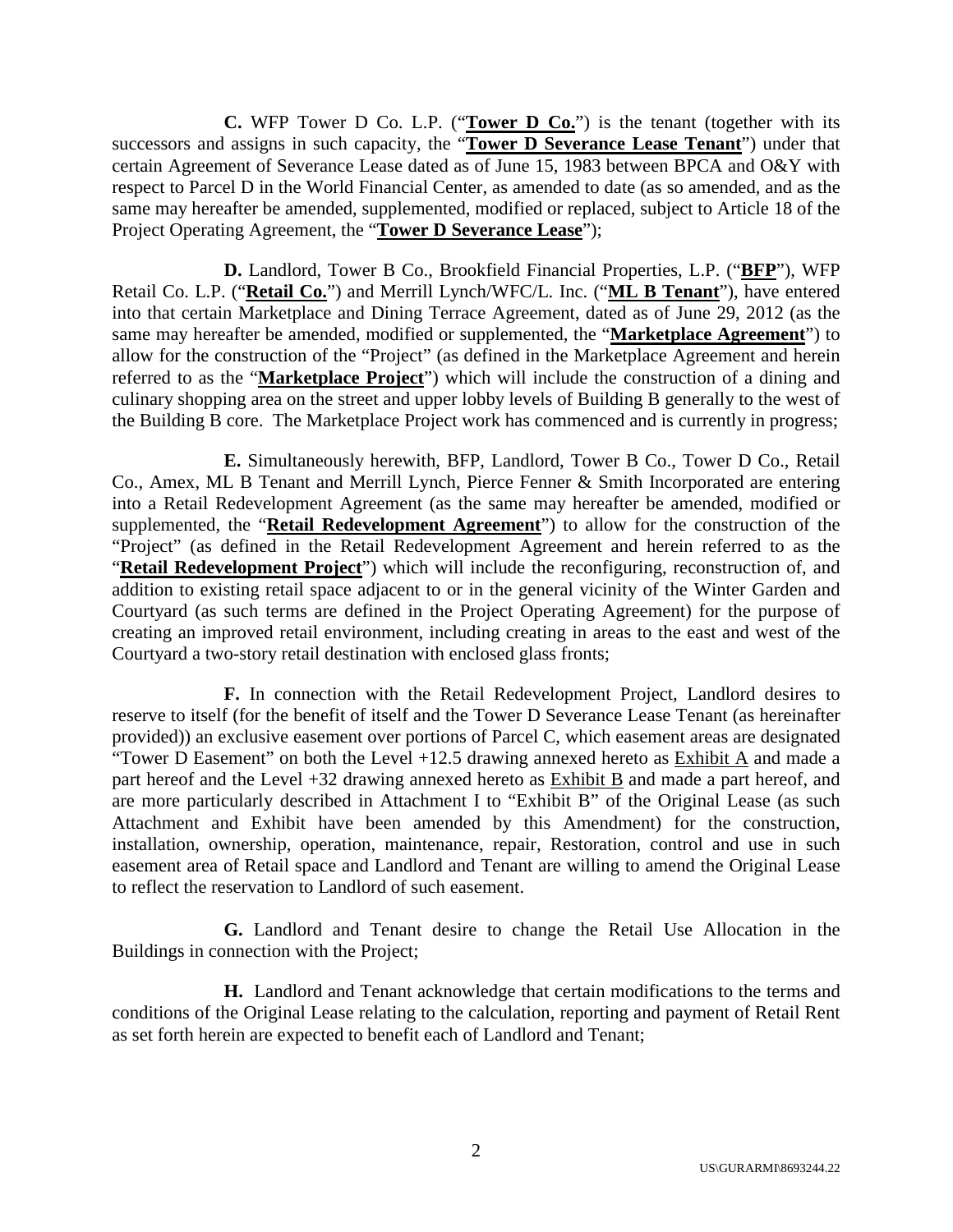**I.** Landlord and Tenant acknowledge that a dispute has arisen concerning the amount of Net Fixed Rent during the Base Lease Year and the amount of Percentage Rent payable under the Original Lease for the current and certain prior Fiscal Years (or portions thereof) (the "**Percentage Rent Dispute**"). The parties desire to settle the Percentage Rent Dispute and have agreed to amend the Original Lease as hereinafter set forth to reflect the terms of such settlement and make modifications to the terms and conditions of the Original Lease relating to the calculation, reporting and payment of Percentage Rent, to be effective as of January 1, 2013, as set forth herein; and

**J**. In order to effectuate the foregoing, Landlord and Tenant now desire to further amend the Original Lease as more particularly set forth in this Amendment.

**ACCORDINGLY,** in consideration of the foregoing and other good and valuable consideration, the receipt and sufficiency of which are hereby acknowledged, Landlord and Tenant agree as follows:

1. Capitalized Terms/Definitions. All capitalized terms used in this Amendment which are not otherwise defined herein shall have the meanings ascribed to them in the Original Lease. The following definitions are hereby added to Article I of the Original Lease:

(a) "**Additional Basic Retail Rent Amount**" shall mean One Dollar (\$1.00), *provided*, *however*, if the Project (as defined in the Retail Redevelopment Agreement) is commenced and the Project Work is substantially completed, then (i) on the first day of the first month following the fifth (5th) anniversary of the Retail Rent Credit Commencement Date, such amount shall increase to Two Dollars (\$2.00); (ii) on the first day of the first month following the tenth (10th) anniversary of the Retail Rent Credit Commencement Date, such amount shall increase to Three Dollars (\$3.00); and (iii) on the first day of the first month following the Retail Rent Credit End Date, such amount shall increase to Four Dollars (\$4.00).

(b) "**Aggregate Retail Rent Credit**" shall mean, subject to Section 3.05(e), for any Fiscal Year, an amount equal to (i) the Applicable Retail Percentage for such Fiscal Year, *multiplied by* (ii) the Amortized Amount for such Fiscal Year.

(c) "**Amortized Amount**" shall mean, subject to proration as set forth in the following three sentences, (i) in each Fiscal Year prior to the Fiscal Year in which the BFP TIC Party has delivered Tenant's Secondary Notice, an amount equal to the Initial Amortized Amount and (ii) in any other Fiscal Year, an amount equal to the sum of the Initial Amortized Amount and the Secondary Amortized Amount, if any. If the Retail Rent Credit Commencement Date shall occur on a date other than the first day of a Fiscal Year, then for the Fiscal Year in which the Retail Rent Credit Commencement Date occurs, the Amortized Amount shall be the amount set forth in clause (i) above, multiplied by a fraction the numerator of which is the number of months remaining in such Fiscal Year (from and including the month in which the Retail Rent Credit Commencement Date occurs) and the denominator of which is twelve (12). If the date Tenant's Secondary Notice is delivered shall occur on a date other than the first day of a Fiscal Year, then for the Fiscal Year in which the Tenant's Secondary Notice is delivered,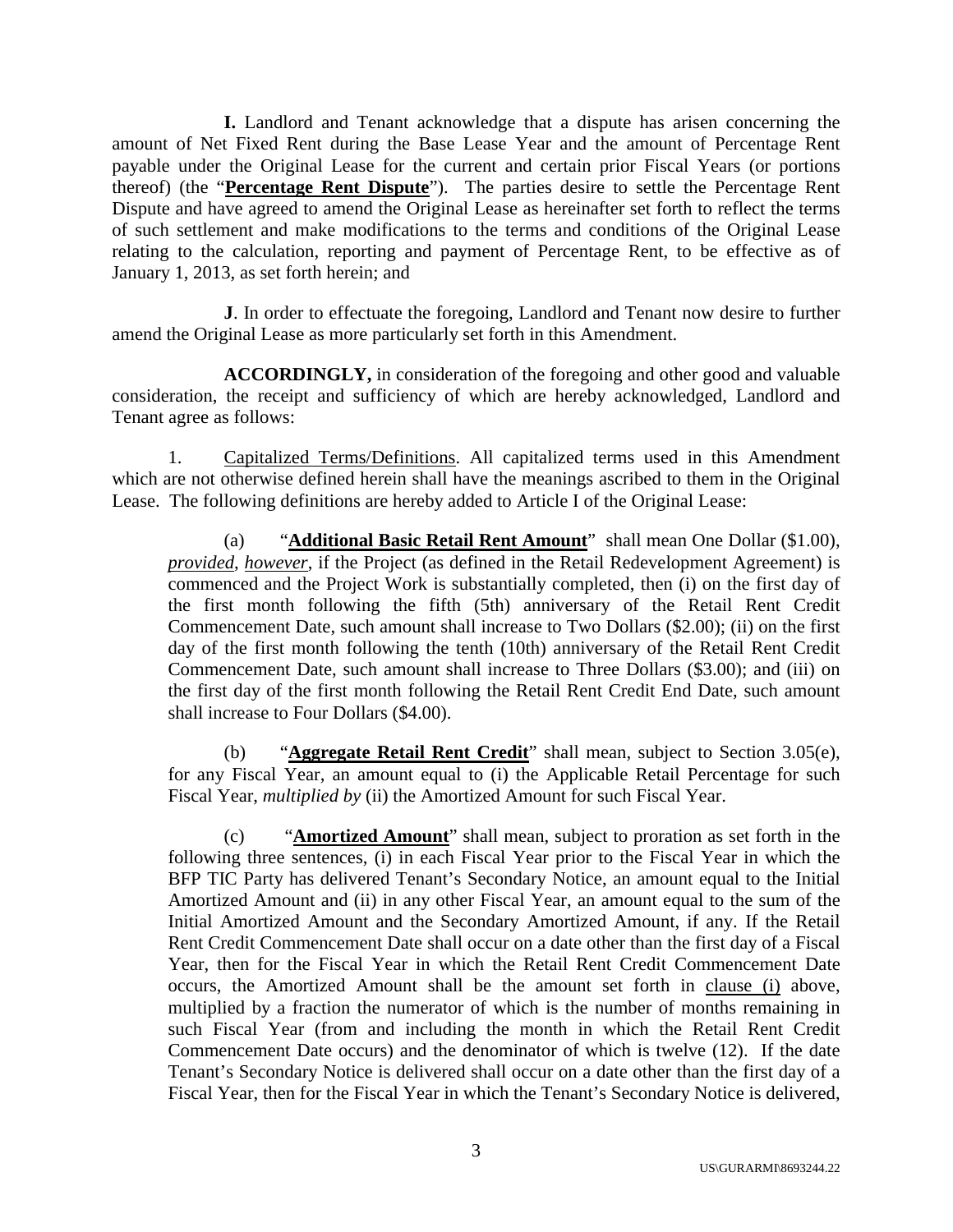the Amortized Amount shall be the amount set forth in clause (i) above *plus* the product of the Secondary Amortized Amount multiplied by a fraction the numerator of which is the number of months remaining in such Fiscal Year (from and including the month in which the Tenant's Secondary Notice is delivered) and the denominator of which is twelve (12). If the Retail Rent Credit End Date shall occur on a date other than the last day of a Fiscal Year, then for the Fiscal Year in which the Retail Rent Credit End Date occurs, the Amortized Amount shall be the amount set forth in clause (ii) above, multiplied by a fraction the numerator of which is the number of months elapsed in such Fiscal Year (prior to but excluding the month in which the Retail Rent Credit End Date occurs) and the denominator of which is twelve (12).

(d) "**Applicable Retail Percentage**" shall mean, subject to Section 3.05(e), for any Fiscal Year, a percentage obtained by dividing (i) the sum of (1) the "Retail Percentage Rent" (as such term is defined in the Tower B Severance Lease) for such Fiscal Year (calculated, for the purpose of this definition, without taking into account any deductions to be taken pursuant to Section 3.05(g) of the Tower B Severance Lease) *plus* (2) the Retail Percentage Rent for such Fiscal Year (calculated, for the purpose of this definition, without taking into account any deductions to be taken pursuant to Section  $3.05(g)$  of the Lease), but only to the extent that any such Retail Percentage Rent is derived from space that is the BFP TIC Party's (or its successors and assigns) "Space" (as such term is defined in the TIC Agreement, as the same has been or hereafter may be amended; such Space being referred to herein as the "**BFP Tower C Space**") *plus* (3) the "Retail Percentage Rent" (as such term is defined in the Tower D Severance Lease) for such Fiscal Year (calculated, for the purpose of this definition, without taking into account any deductions to be taken pursuant to Section  $3.05(g)$  of the Tower D Severance Lease) by (ii) the sum of (1) the "Gross Retail Revenue" (as such term is defined in the Tower B Severance Lease) used to calculate the "Retail Percentage Rent" (as such term is defined in the Tower B Severance Lease) for such Fiscal Year, (2) the Gross Retail Revenue used to calculate the Retail Percentage Rent for such Fiscal Year, but only to the extent that any such Gross Retail Revenue is derived from space that is BFP Tower C Space, and (3) "Gross Retail Revenue" (as such term is defined in the Tower D Severance Lease) used to calculate the "Retail Percentage Rent" (as such term is defined in the Tower D Severance Lease) for such Fiscal Year. In no event shall the Applicable Retail Percentage ever be less than ten percent (10%).

(e) "**BFP Retail Rent Default**" shall mean, individually or collectively, as the context may require, a BFP Retail Rent Payment Default and/or a BFP Retail Rent Other Default.

(f) "**BFP Retail Rent Other Default**" shall mean if the BFP TIC Party shall fail to properly or timely observe or perform one or more of the terms, conditions, covenants or agreements to be observed or performed by the BFP TIC Party under Section 11 of the RRP Amendment of Severance Lease (Tower C) (including any obligation under Sections 3.05 and 3.06 of the Lease that the BFP TIC Party has agreed to observe or perform under Section 11 of the RRP Amendment of Severance Lease (Tower C), other than the failure to pay Retail Rent (or any portion thereof) that it is obligated to pay under the Lease) or any deficiency with respect thereto, or any interest,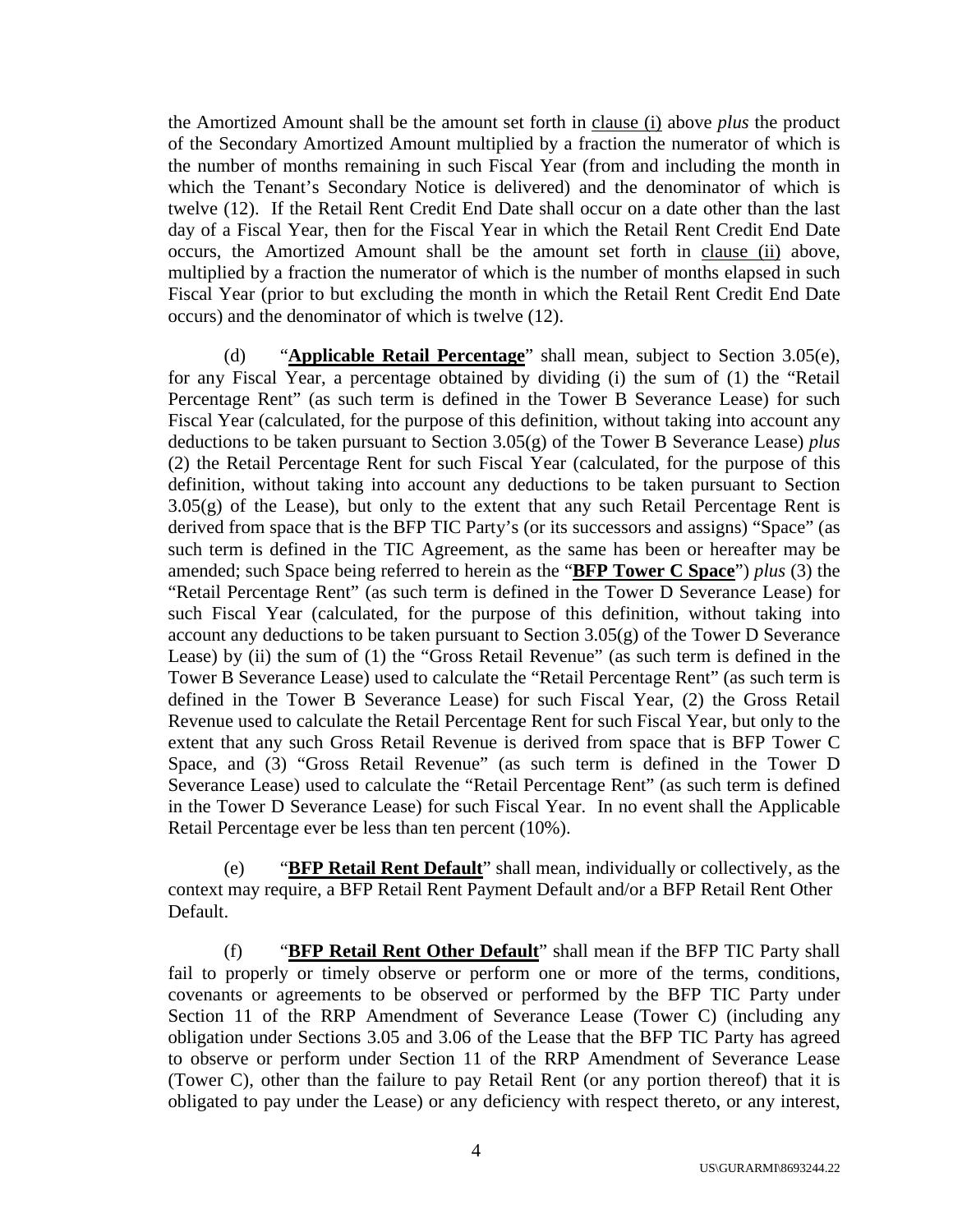costs or expenses to be paid by the BFP TIC Party with respect thereto, in each case, when the same shall become due and payable.

(g) "**BFP Retail Rent Payment Default**" shall mean if the BFP TIC Party shall fail to pay Retail Rent (or any portion thereof) that it is obligated to pay under the Lease or any deficiency with respect thereto, or any interest, costs or expenses to be paid by the BFP TIC Party with respect thereto, or any part thereof, in each case, when the same shall become due and payable under the Lease (for such purposes after taking into account the provisions of Section  $3.06(g)$  of the Lease and the right of the BFP TIC Party thereunder to pay in accordance with the BFP TIC Party's determination thereof unless and until such dispute is determined by arbitration).

(h) "**BFP TIC Party**" shall have the meaning ascribed to such term in the Preamble of the RRP Amendment of Severance Lease (Tower C). References to the "BFP TIC Party" in this Amendment shall be deemed to include any successor or assign of all or substantially all of BFP Tower C Co. LLC's interest as a Co-Tenant under the TIC Agreement.

(i) "**BFP TIC Party Cash Security**" shall have the meaning ascribed to such term in Section 11(e) of the RRP Amendment of Severance Lease (Tower C).

(j) "**BFP TIC Party Letter of Credit**" shall have the meaning ascribed to such term in Section 11(e) of the RRP Amendment of Severance Lease (Tower C).

(k) "**BFP TIC Post-Reversion Retail Rent Amount**" shall have the meaning ascribed to such term in Section 13(b)(vi) of the RRP Amendment of Severance Lease (Tower C).

(l) "**BFP TIC Party Security**" shall have the meaning ascribed to such term in Section 11(e) of the RRP Amendment of Severance Lease (Tower C).

(m) "**BFP TIC Party Security Amount**" shall have the meaning ascribed to such term in Section 11(e) of the RRP Amendment of Severance Lease (Tower C).

(n) "**BFP TIC Party Security Change Date**" shall have the meaning ascribed to such term in Section 11(e) of the RRP Amendment of Severance Lease (Tower C).

(o) "**Co-Tenants"** shall have the meaning ascribed to such term in the TIC Agreement.

(p) "**Follow-Up Trigger Notice**" shall have the meaning ascribed to such term in Section 8(a) of the RRP Amendment of Severance Lease (Tower C).

(q) "**Initial Additional Basic Retail Rent Increase Date**" shall mean the first day of the first month after the date of the RRP Amendment of Severance Lease (Tower C).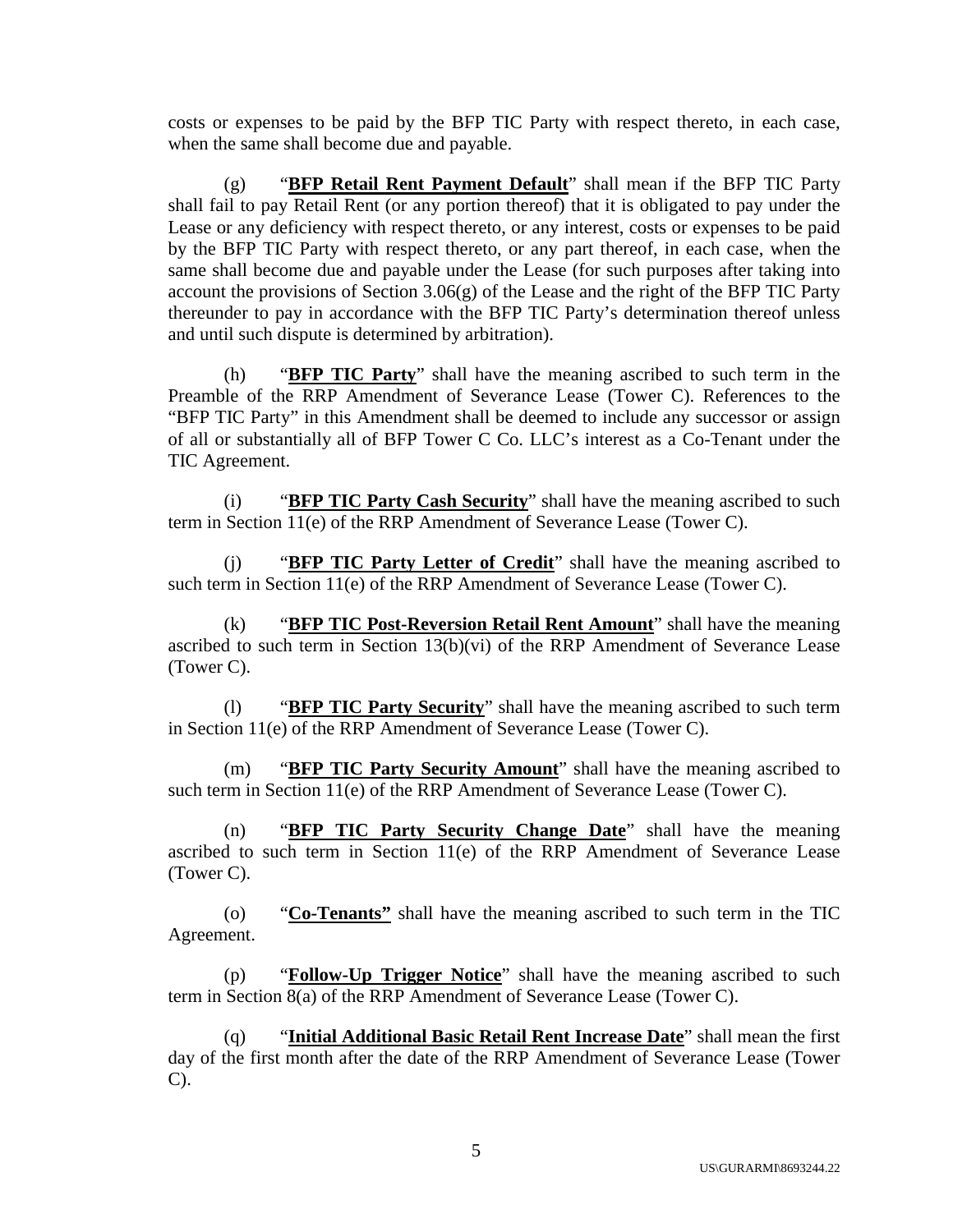(r) "**Initial Amortized Amount**" shall mean (i) the lesser of (x) the amount of all Project Costs incurred (whether or not then paid) on or prior to the Trigger Date (as reported by BFP TIC Party in the Trigger Notice, but subject to Landlord's dispute rights as described in Section 8(a) of the RRP Amendment of Severance Lease (Tower C)), and (y) One Hundred Seventy-Three Million Dollars (\$173,000,000) *divided by* (ii) fifteen  $(15)$ .

(s) "**Managing Co-Tenant**" shall have the meaning ascribed to such term in Section 13(a) of the RRP Amendment of Severance Lease (Tower C).

(t) "**Marketplace Agreement**" shall have the meaning ascribed to such term in Recital D of the RRP Amendment of Severance Lease (Tower C).

(u) "**Other Rent Statement**" shall mean a statement showing in reasonable detail the Gross Other Revenue for the applicable Fiscal Year.

"**Parcel C Retail Rent Credit**" shall mean, subject to Section 3.05(e), for any Fiscal Year, an amount equal to (i) the Aggregate Retail Rent Credit for such Fiscal Year, *multiplied by* (ii) the Project Costs Percentage for such Fiscal Year; *provided*, *however*, that the Parcel C Retail Rent Credit calculated as set forth above in any Fiscal Year may be increased (or not applied in whole or in part) as provided in Section 3.05(h) of the Lease.

(w) "**Post-Reversion Cash Security**" shall have the meaning ascribed to such term in Section 13(b) of the RRP Amendment of Severance Lease (Tower C).

(x) "**Post-Reversion Letter of Credit**" shall have the meaning ascribed to such term in Section 13(b) of the RRP Amendment of Severance Lease (Tower C).

(y) "**Post-Reversion Security**" shall have the meaning ascribed to such term in Section 13(b) of the RRP Amendment of Severance Lease (Tower C).

(z) "**Post-Reversion Security Amount**" shall have the meaning ascribed to such term in Section 13(b) of the RRP Amendment of Severance Lease (Tower C).

(aa) "**Post-Reversion Security Change Date**" shall have the meaning ascribed to such term in Section 13(b) of the RRP Amendment of Severance Lease (Tower C).

(bb) "**Project**" shall mean, collectively, (i) "Project," as defined in the Marketplace Agreement and (ii) "Project," as defined in the Retail Redevelopment Agreement.

(cc) "**Project Costs**" shall mean the costs incurred by the Tower B Severance Lease Tenant, the BFP TIC Party, the Tower D Severance Lease Tenant or any of their respective Affiliates, including Retail Co. and BFP, in connection with (i) the Project Work, (ii) the initial design and installation of fixtures, machinery, appurtenances, art works, decoration, furniture and furnishings within the Project Space (and other areas of the Premises providing support to the Project Space operations) and the initial equipping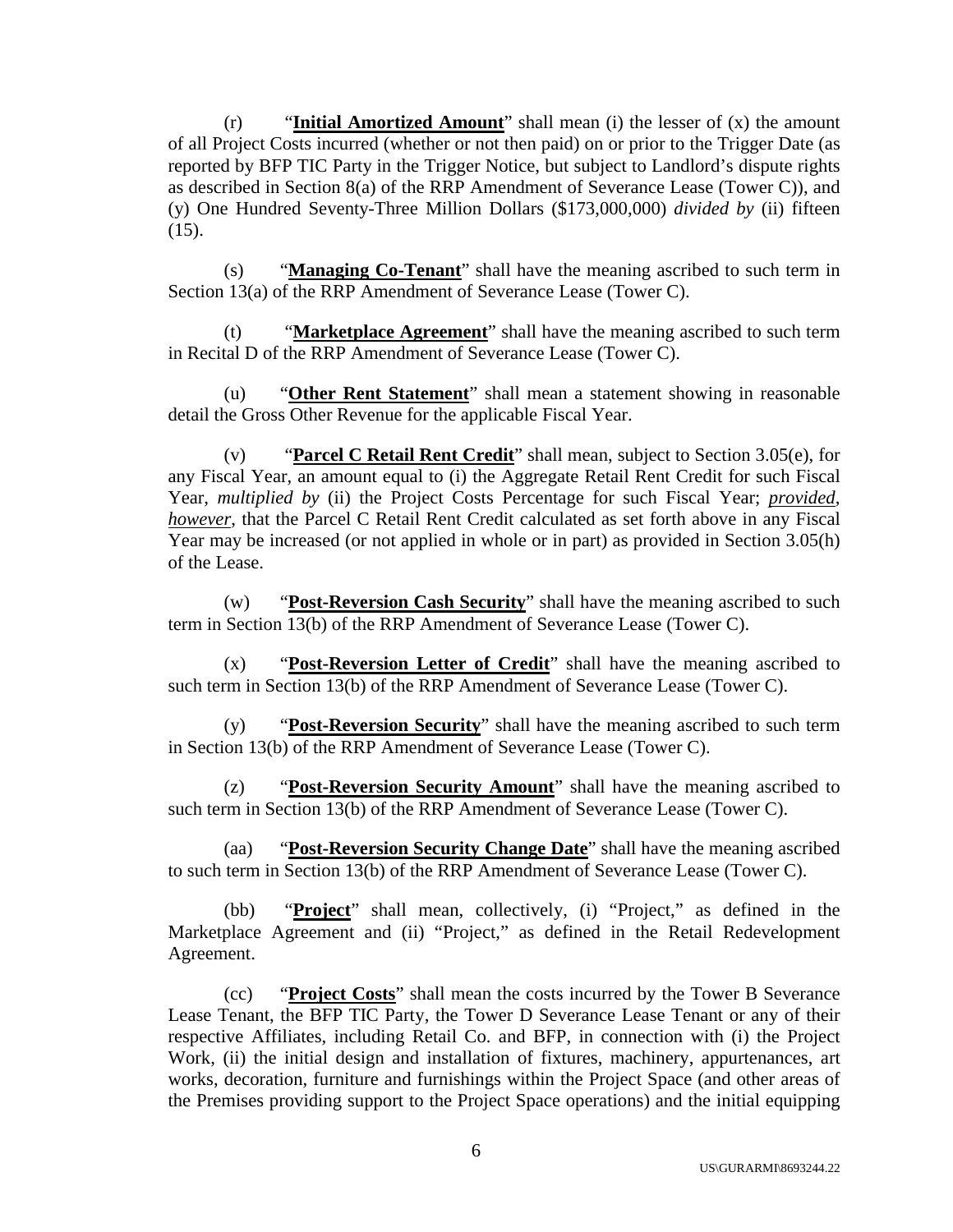thereof, (iii) buying-out third party subtenants (including amounts paid to such third party subtenants for such purposes prior to the date hereof) from space to be utilized in connection with the Project in order that such space be available for use in the Project, (iv) relocating any existing use of space that (A) the Project Work is to occur in, (B) cannot be properly used in order for the Project Work to proceed or (C) needs to be moved to allow (x) the Project Space to become available for retail use or (y) other areas of the Parcels providing support to the Project Space operations to become available to provide such support, including, without limitation, the cost of preparing, fitting out, equipping and furnishing any temporary or permanent space in any of the Parcels that the use and user of such space will be temporarily or permanently relocated to, and (v) the initial leasing to third party subtenants of any of the rentable space in the Project Space (including kiosks) and/or the entering into an agreement with an operator to operate the same, including, without limitation, brokerage commissions (third party and, if applicable and the commissions are reasonable and customary, affiliated leasing agents) and work allowances. "Project Costs" shall include all amounts to be paid under construction contracts, fees and expenses for architects, engineers, consultants and construction managers, the costs of any SEQRA Review (including, but not limited to, the fees of environmental counsel and consultants), the costs of obtaining all licenses, permits and approvals, including governmental approvals, costs of demolition, environmental testing and remediation costs, if applicable, costs of insurance and bonding (or the equivalent, such as the cost of a 'Subguard' policy), general conditions costs and indemnification payments and other liabilities (including, without limitation, those arising out of claims for damage to property or injury or death to person) which may arise out of the Project Work. "Project Costs" shall also include (W) amounts paid by the BFP TIC Party (or any of its Affiliates) to American Express Company (or any of its Affiliates) to pay for, or to reimburse American Express Company (or any of its Affiliates) for, all or a portion of the costs incurred by American Express Company (or any of its Affiliates) with respect to space in the Premises, which costs, if the same had been incurred directly by the BFP TIC Party, would have constituted "Project Costs" hereunder, (X) all reasonably incurred outof-pocket costs and expenses incurred by the Tower B Severance Lease Tenant, the BFP TIC Party, the Tower D Severance Lease Tenant and/or any of their respective Affiliates, including Retail Co. and BFP, in performing the Project Work and complying with the Marketplace Agreement and the Retail Redevelopment Agreement, including, without limitation, reasonably incurred travel expenses and printing and copying expenses and (Y) without limiting the generality of the foregoing, (1) base salary paid to on-site employees of the Tower B Severance Lease Tenant, the BFP TIC Party, the Tower D Severance Lease Tenant and/or any of their respective Affiliates, including Retail Co. and BFP, working on the Project, and (2) base salary paid to off-site employees (below the level of senior vice president) of the Tower B Severance Lease Tenant, the BFP TIC Party, the Tower D Severance Lease Tenant and/or any of their respective Affiliates, including Retail Co. or BFP, working on matters related to the Project. The definition of "Project Costs" does not include marketing activities substantially similar to those described in the marketing plan previously provided by the BFP TIC Party (or its Affiliate) to Landlord and other marketing activities in connection with the Project, or any development fees, it being acknowledged and agreed that, without limiting clauses (X) and (Y) above, no development fee will be owed to the BFP TIC Party, the Tower B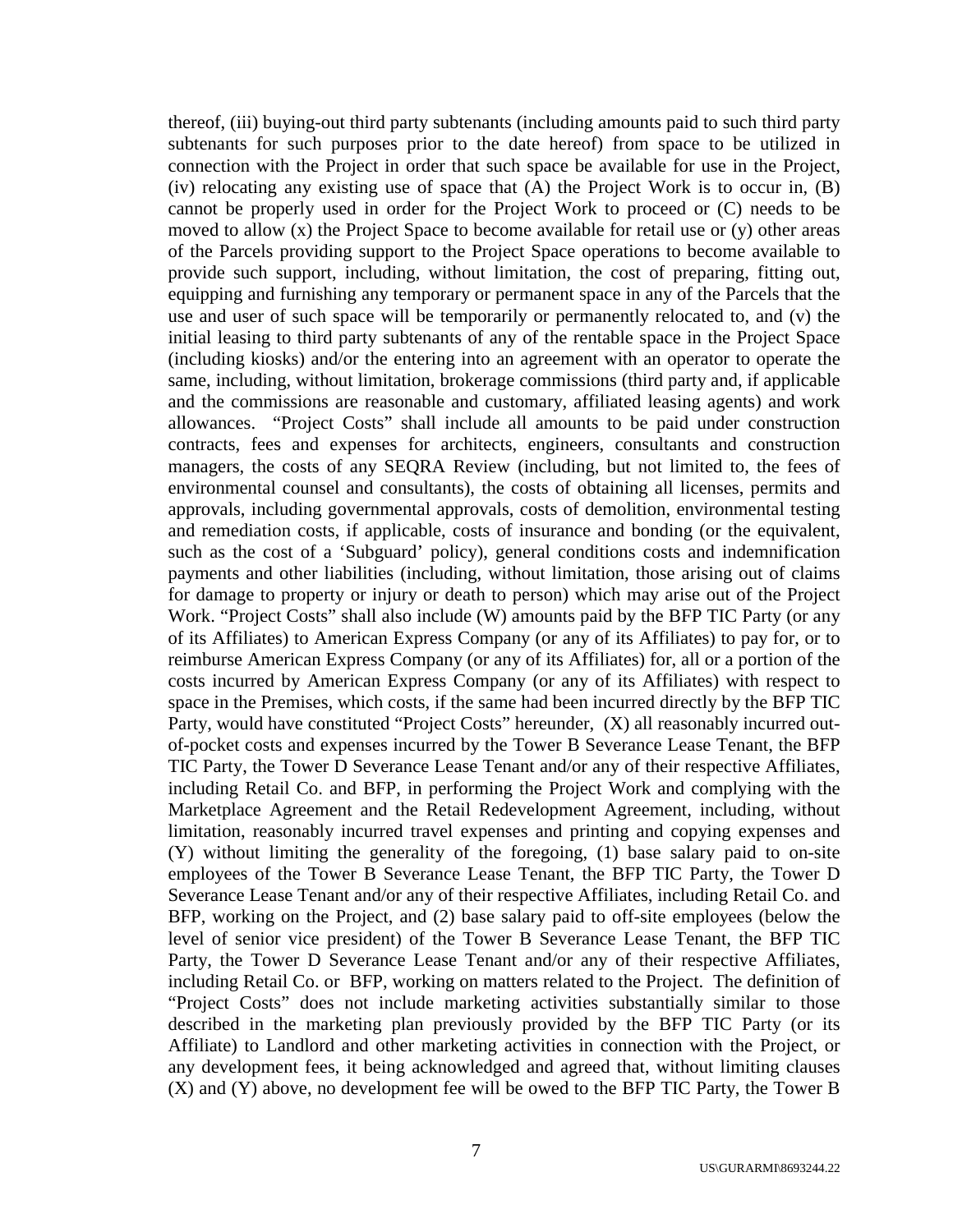Severance Lease Tenant, the Tower D Severance Lease Tenant or any of their respective Affiliates, including Retail Co. and BFP, in connection with the Project. For the avoidance of doubt, the definition of "Project Costs" shall include all Project Costs, as defined above, incurred prior to the date of the RRP Amendment of Severance Lease (Tower C).

# (dd) "**Project Costs Percentage**" shall mean

(i) with respect to each Fiscal Year prior to the Fiscal Year in which Tenant's Secondary Notice is delivered, (x) the portion of the Project Costs set forth in the Trigger Notice that are incurred with respect to space in Building C, *divided by* (y) the aggregate Project Costs set forth in the Trigger Notice, and

(ii) with respect to the Fiscal Year in which Tenant's Secondary Notice is delivered and all subsequent Fiscal Years, (x) (A) the amount set forth in clause (i)(x) above *plus* (B) the portion of the Project Costs set forth in Tenant's Secondary Notice that are incurred with respect to space in Building C, *divided by* (y) (A) the amount set forth in clause (i)(y) above *plus* (B) the aggregate Project Costs set forth in Tenant's Secondary Notice.

If any portion of the Project Costs referenced above are timely disputed by Landlord, in accordance with Section 8 of the RRP Amendment of Severance Lease (Tower C), and, as a result of such dispute, it is finally determined (whether by agreement of the parties or by arbitration) that such amount should not be included in the aggregate Project Costs and/or should not be included as Project Costs incurred with respect to space in Building C, then the Project Costs Percentage shall be recalculated based on such final determination.

(ee) "**Project Space**" shall mean all of the retail space (including restaurant space) in Parcel B, Parcel D and the BFP Tower C Space that will exist after completion of the Project Work, including the space in Parcel B referred to as the "Marketplace" and the "Dining Terrace" in the Marketplace Agreement. Notwithstanding the foregoing, the term "Project Space" shall not include any of the street level space in Parcel B currently leased to ML B Tenant and used as a gym or fitness center or for related uses.

(ff) "**Project Work**" shall mean, collectively, (i) the "Project Work," as defined in the Marketplace Agreement and (ii) the "Project Work," as defined in the Retail Redevelopment Agreement.

(gg) "**RRP Amendment of Severance Lease (Tower C)**" shall mean that certain Third Amendment to Agreement of Severance Lease dated as of May 29, 2013 relating to Parcel C by and between Landlord, American Express Company, for itself and on behalf of American Express Travel Related Services Company, Inc., and the BFP TIC Party.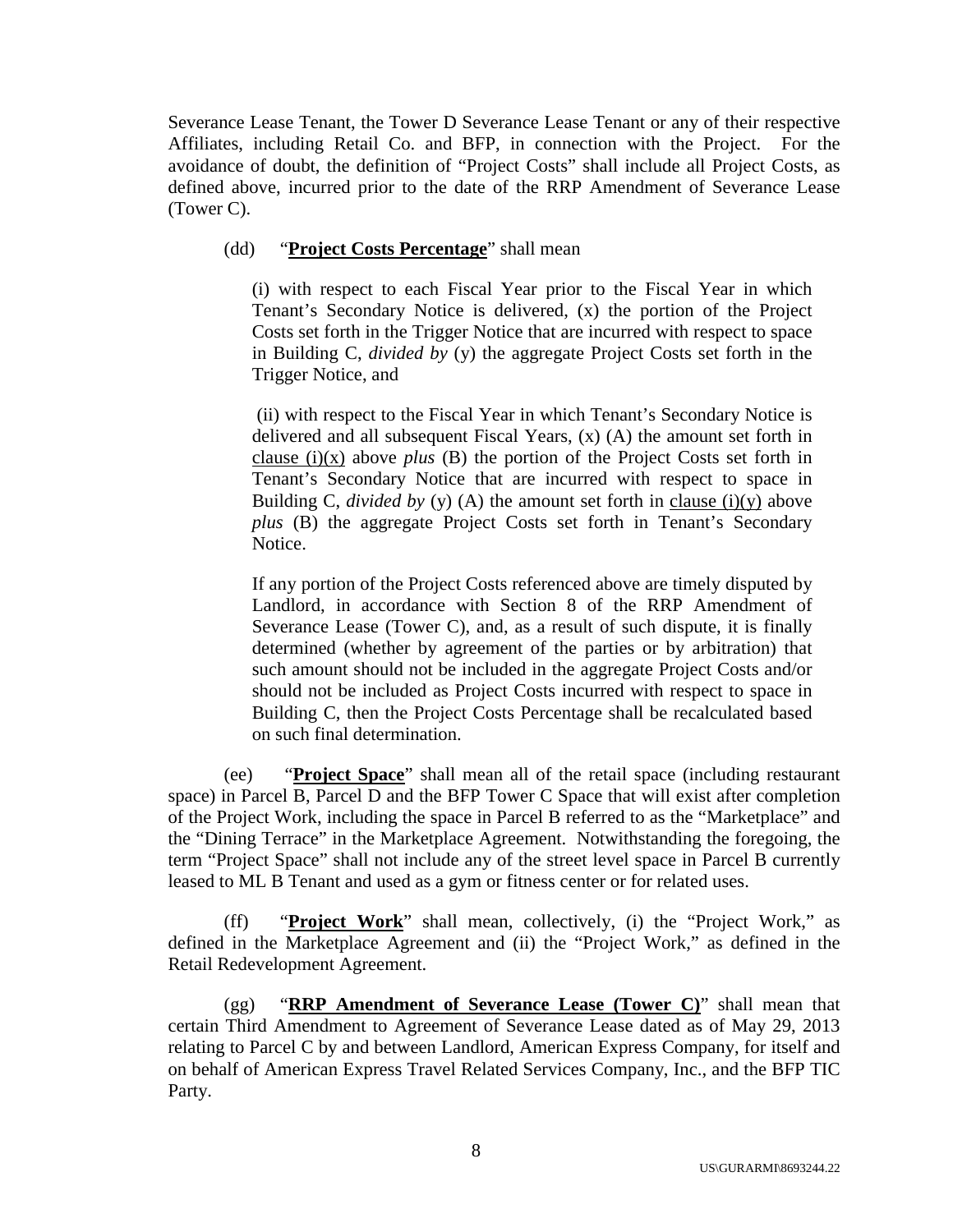(hh) "**Reporting Reversion Date**" shall mean the earlier of (i) the date the Reversion Notice is given to Tenant and (ii) the date on which Tenant is no longer a tenancy-in-common (including, should such occur, by reason of the conversion of Parcel C and the improvements thereon to a condominium form of ownership, subject to the provisions of Section 19 of the RRP Amendment of Severance Lease (Tower C)).

(ii) "**Retail Co.**" shall have the meaning ascribed to such term in Recital D to the RRP Amendment of Severance Lease (Tower C).

(jj) "**Retail Redevelopment Agreement**" shall have the meaning ascribed to such term in Recital E to the RRP Amendment of Severance Lease (Tower C).

(kk) "**Retail Rent Credit Commencement Date**" shall mean the date of the delivery of the Trigger Notice.

(ll) "**Retail Rent Credit End Date**" shall mean the date that is the fifteenth  $(15<sup>th</sup>)$  anniversary of the Retail Rent Credit Commencement Date.

(mm) "**Retail Rent Statement**" shall mean a statement showing in reasonable detail the Gross Retail Revenue for the applicable Fiscal Year or other applicable reporting period.

(nn) "**Reversion Notice**" shall have the meaning ascribed to such term in Section 12(a) of the RRP Amendment of Severance Lease (Tower C).

(oo) "**Second Amendment to TIC Agreement**" shall mean that certain Second Amendment to Restated and Amended Agreement of Tenants-in-Common dated as of May 29, 2013 by and among Amex, Amex Travel and the BFP TIC Party.

(pp) "**Secondary Amortized Amount**" shall mean (i) the amount of all Project Costs incurred (whether or not then paid) prior to the date that is eighteen (18) months after the Trigger Date (as reported by BFP TIC Party in Tenant's Secondary Notice, but subject to Landlord's dispute rights as described in Section 8(b) of the RRP Amendment of Severance Lease (Tower C)); *provided*, *however*, that with respect to Project Costs incurred prior to the Trigger Date, such Project Costs shall only be included in the Secondary Amortized Amount if and to the extent such Project Costs were not previously included in the Initial Amortized Amount, *provided*, *further*, that the amount of Project Costs to be included in the Secondary Amortized Amount, when taken together with the amount of Project Costs included in the Initial Amortized Amount, shall not exceed One Hundred Seventy-Three Million Dollars (\$173,000,000) *divided by* (ii) the number of years (or portion thereof) from and including the entire month in which Tenant's Secondary Notice is delivered through but excluding the month in which the Retail Rent Credit End Date occurs. As an example of how the above clause (ii) would be applied, if the Retail Rent Credit Commencement Date was August 10, 2013, the Retail Rent Credit End Date was August 10, 2028 and the Tenant's Secondary Notice was delivered on March 5, 2015, then the above clause (ii) amount would be 13 and 5/12 years, which represents the number of months and years from and including March 2015 through and including July 2028.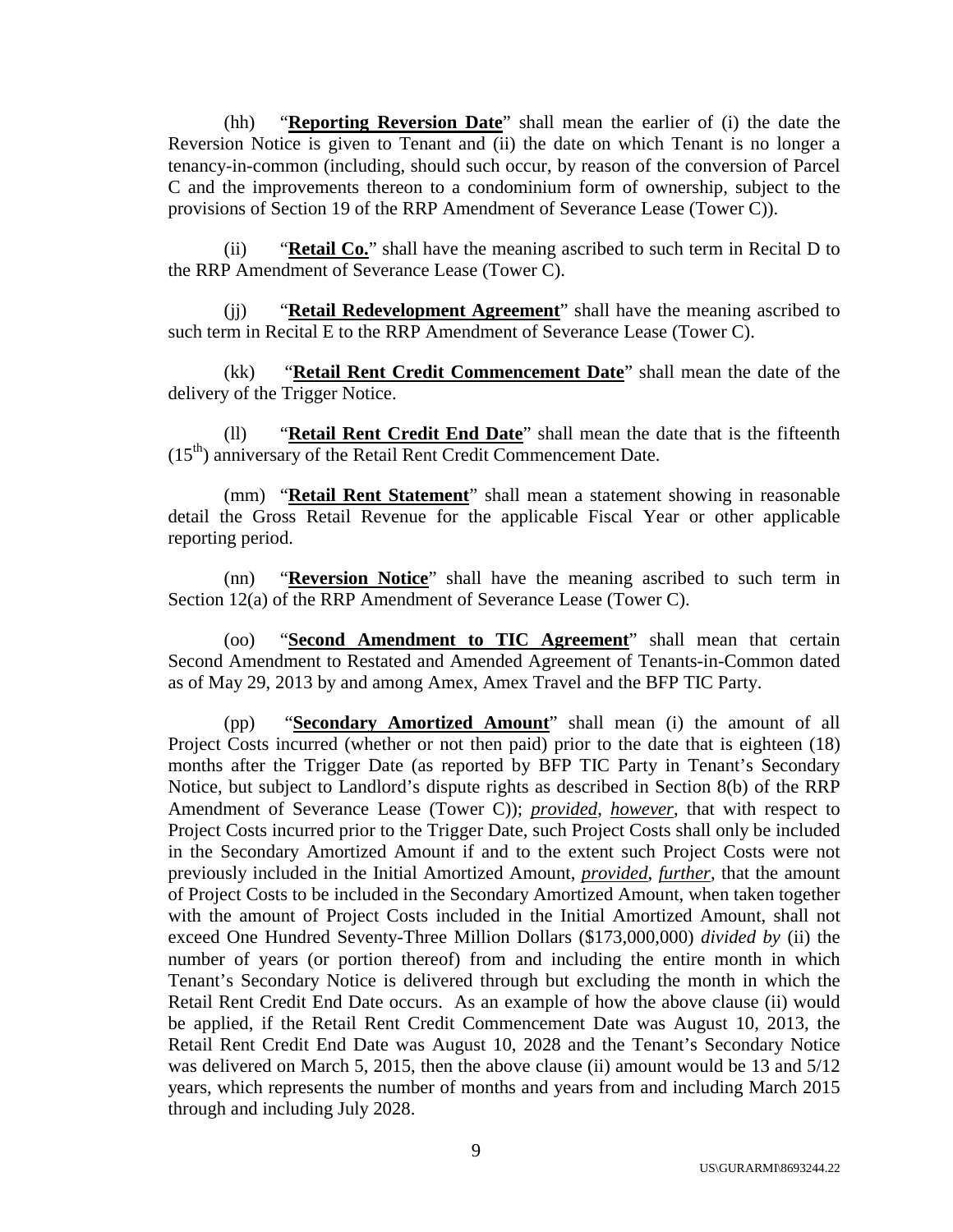(qq) "**Security Delivery Date**" shall have the meaning ascribed to such term in Section 11(e) of the RRP Amendment of Severance Lease (Tower C).

(rr) "**Tenant's Follow-Up Secondary Notice**" shall have the meaning ascribed to such term in Section 8(b) of the RRP Amendment of Severance Lease (Tower C).

(ss) "**Tenant's Secondary Notice**" shall have the meaning ascribed to such term in Section 8(b) of the RRP Amendment of Severance Lease (Tower C).

(tt) "**TIC Agreement**" shall mean that certain Restated and Amended Agreement of Tenants-In-Common by and among American Express Company, American Express Bank Ltd. (formerly known as American Express International Banking Corporation), American Express Travel Related Services Company, Inc., Lehman Brothers Inc., Lehman Government Securities, Inc. and Lehman Commercial Paper Incorporated dated as of May 7, 1994, as the same has been or may be amended, modified or assigned from time to time. As of the date of the RRP Amendment of Severance Lease (Tower C), the Co-Tenants under the TIC Agreement are Amex, Amex Travel and the BFP TIC Party.

(uu) "**Tower B Severance Lease**" shall have the meaning ascribed to such term in Recital B of the RRP Amendment of Severance Lease (Tower C).

(vv) "**Tower B Severance Lease Tenant**" shall have the meaning ascribed to such term in Recital B of the RRP Amendment of Severance Lease (Tower C).

(ww) "**Tower D Severance Lease**" shall have the meaning ascribed to such term in Recital C of the RRP Amendment of Severance Lease (Tower C).

(xx) "**Tower D Severance Lease Tenant**" shall have the meaning ascribed to such term in Recital C of the RRP Amendment of Severance Lease (Tower C).

(yy) "**Trigger Date**" shall mean the date on which at least fifty percent (50%) of the Net Rentable Square Footage of the Project Space collectively available to be leased to third parties has been leased to third parties and opened for business to the general public. When the Trigger Date has occurred, the BFP TIC Party, or BFP on Tenant's behalf, shall promptly notify Landlord in writing (the "**Trigger Notice**") that the Trigger Date has occurred.

(zz) "**Trigger Notice**" shall have the meaning ascribed to such term in the definition of "Trigger Date" above.

2. Change to Fiscal Year Definition. Section 1.52 "Fiscal Year" of the Original Lease is hereby amended by adding the following at the end thereof:

> "Notwithstanding anything to the contrary contained in this definition, solely for purposes of calculating and reporting the Retail Percentage Rent (including Gross Retail Revenue), the Aggregate Retail Rent Credit and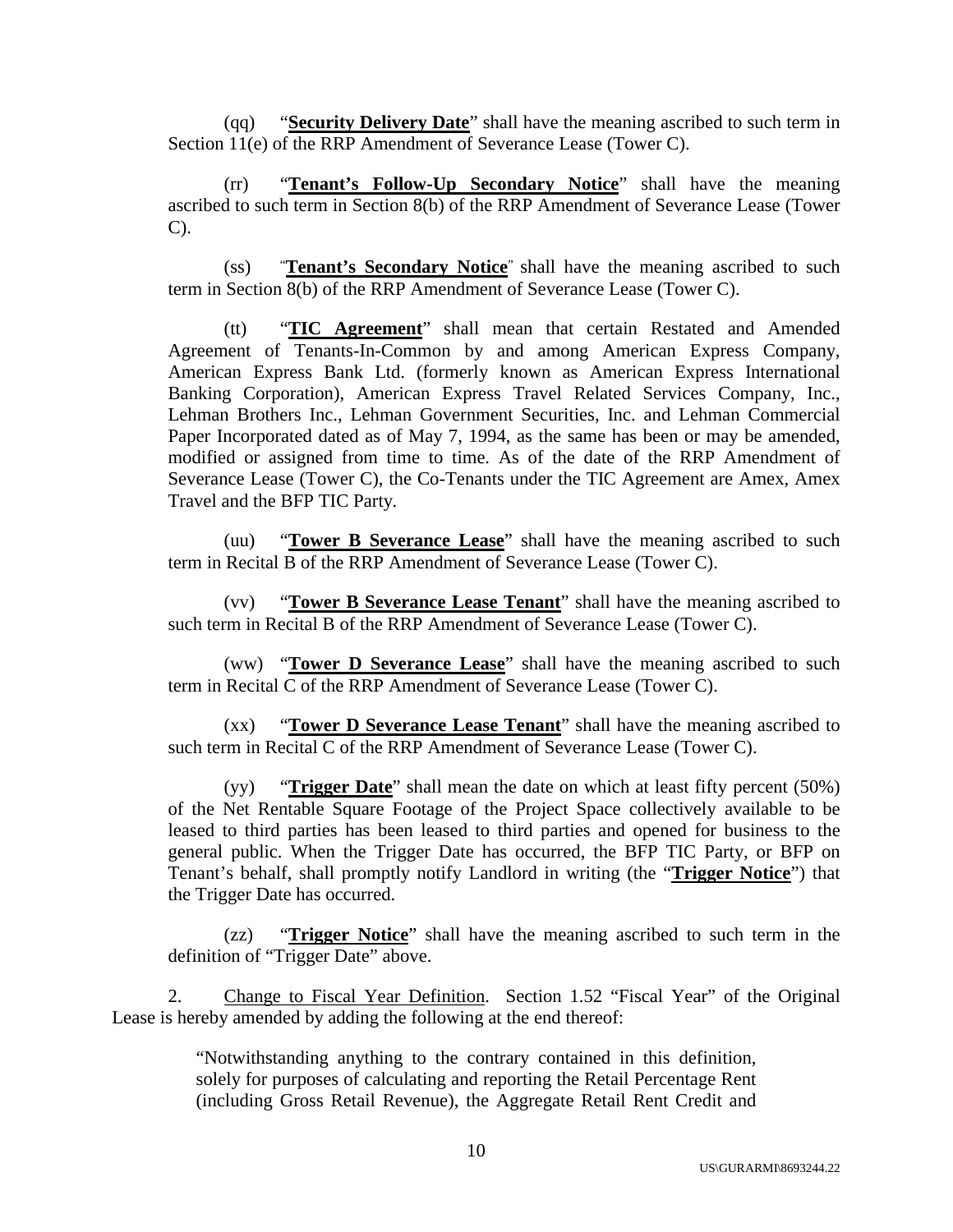the Parcel C Retail Rent Credit, the term "Fiscal Year" shall mean a calendar year and the foregoing shall not be subject to change, except by agreement of Landlord and Tenant; *provided*, *however*, the foregoing shall not affect the selection of a different twelve (12) month period as a "Fiscal Year" for any other purposes under this Lease. In furtherance of the foregoing, it is understood and agreed that where, pursuant to Sections 3.05(a), 3.05(e) and 3.05(h), the amount of Retail Percentage Rent in any Fiscal Year is compared to the amount of Basic Retail Rent in such Fiscal Year, the amount of Basic Retail Rent shall be determined using the calendar year, but the foregoing shall not affect any date of increase of such Basic Retail Rent pursuant to Section 3.05(c)."

## 3. Modifications to Percentage Rent Obligations.

(a) Section 3.04(a) of the Original Lease is hereby amended by (i) deleting in their entirety the words "subject to extension of said year as provided in Section 3.04(b) hereof," and (ii) by deleting in their entirety the words "Net Fixed Rent during the eleventh Lease Year (the "Base Lease Year")" and replacing the same with the following "\$72,139,006 (the "Base Lease Year Amount")."

(b) The second sentence of Section 3.04(b) of the Original Lease is hereby deleted in its entirety.

(c) Section 3.04(c) of the Original Lease is hereby deleted in its entirety.

(d) Section 3.04(d) of the Original Lease is hereby amended by deleting in the second sentence thereof the words "the Net Fixed Rent for the Base Lease Year" and replacing the same with the words "the Base Lease Year Amount."

(e) For the sake of clarity, the parties acknowledge and agree that there shall be no obligation under the Lease to deliver a Semi-Annual Percentage Rent Statement or Annual Percentage Rent Statement with respect to any Lease Year occurring after the Lease Year that ends in year 2016 and no obligation to make any payment with respect to Percentage Rent for any such subsequent Fiscal Years.

(f) Section 3.04(f) of the Original Lease is hereby deleted in its entirety.

(g) Section 3.04(g) is hereby amended (i) by deleting the first sentence thereof in its entirety, (ii) in the second sentence thereof by deleting the words "Base Lease Year" and replacing the same with the words "eleventh Lease Year," (iii) by deleting in its entirety the words "the Net Fixed Rent for the Base Lease Year" each time they appear in such Section 3.04(g) and replacing the same with the words "the Base Lease Year Amount" and (iv) by deleting in its entirety the eighth sentence thereof which reads as follows: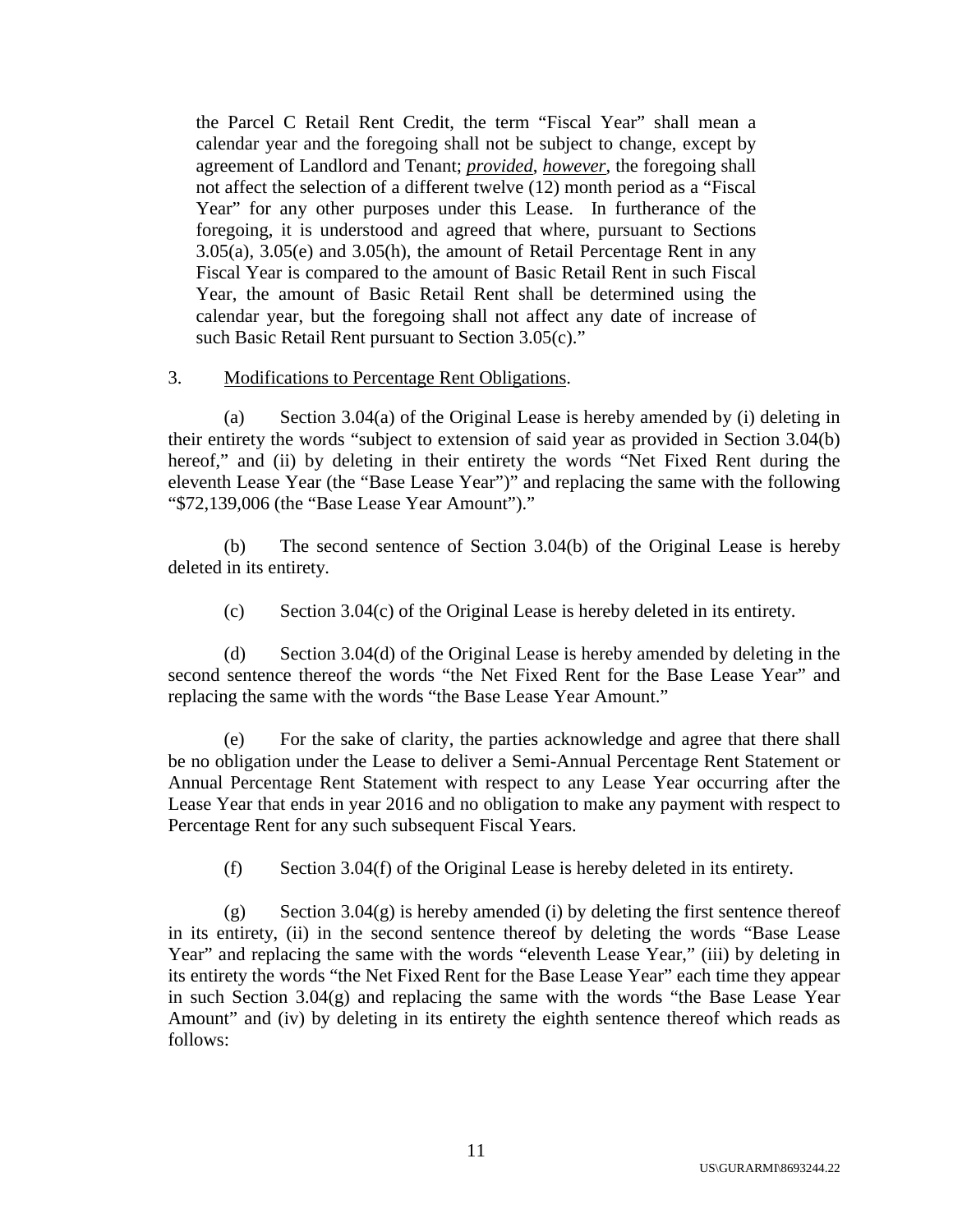"Any assignment occurring after the determination of the Base Lease Year shall not cause a change in the Base Lease Year or in the Net Fixed Rent for the Base Lease Year"

and replacing the same with the following:

"No assignment occurring at any time shall cause change in the Base Lease Year Amount."

# 4. Percentage Rent Settlement Payment or Credit.

(a) As part of the settlement of the Percentage Rent Dispute, Landlord agrees to pay to Amex the sum of One Million Four Hundred Sixteen Thousand Sixty-Nine Dollars (\$1,416,069) (the "**OPR Settlement Amount**") within ten (10) Business Days after the date hereof; *provided*, *however*, at Landlord's election, in lieu of such payment, Tenant shall be entitled to offset the OPR Settlement Amount, without interest, against subsequent payments of Percentage Rent and Base Rent payable to Landlord commencing on June 1, 2013.

(b) Landlord waives the right to audit or dispute any Semi-Annual Percentage Rent Statement or Annual Percentage Rent Statement previously delivered to Landlord with respect to the Lease Year ended in 2012 and any prior Lease Year and Landlord and Tenant each waive the right to dispute the amount of Percentage Rent paid with respect thereto, including the right on the part of Tenant to claim any refund of Percentage Rent with respect to any such Lease Year and the right on the part of Landlord to claim any default in the obligation to pay the amount of Percentage Rent owing with respect to such Lease Years. Without limiting the generality of the foregoing, it is acknowledged and agreed that Tenant shall not be required to amend, file or re-file any Semi-Annual Percentage Rent Statement or Annual Percentage Rent Statement with respect to the Lease Year ended in 2012 or any prior Lease Year; however, Tenant shall nonetheless be required to deliver to Landlord the Annual Percentage Rent Statement for the Lease Year ended December 31, 2012 in accordance with Section 3.04(e) of the Original Lease. With respect to any such Annual Percentage Rent Statement for the Lease Year ended December 31, 2012, Percentage Rent for such Lease Year shall not take into account the changes effectuated by this Amendment, and the methodology employed by Tenant in the Semi-Annual Statement for 2012 shall apply for the Annual Percentage Rent Statement for the Lease Year ended December 31, 2012, provided, however, that, notwithstanding anything to the contrary contained in Section 3.04(e) of the Original Lease, if the Annual Percentage Rent Statement shows that the sums paid by Tenant as Percentage Rent for the Lease Year ended December 31, 2012 were less than the Percentage Rent payable by Tenant for such Lease Year, Tenant shall have no obligation to pay to Landlord the amount of such deficiency.

5. Retail Percentage Rent. Subclause (y) of clause (i) of Section 3.05(a) of the Original Lease is hereby deleted in its entirety and replaced with the following: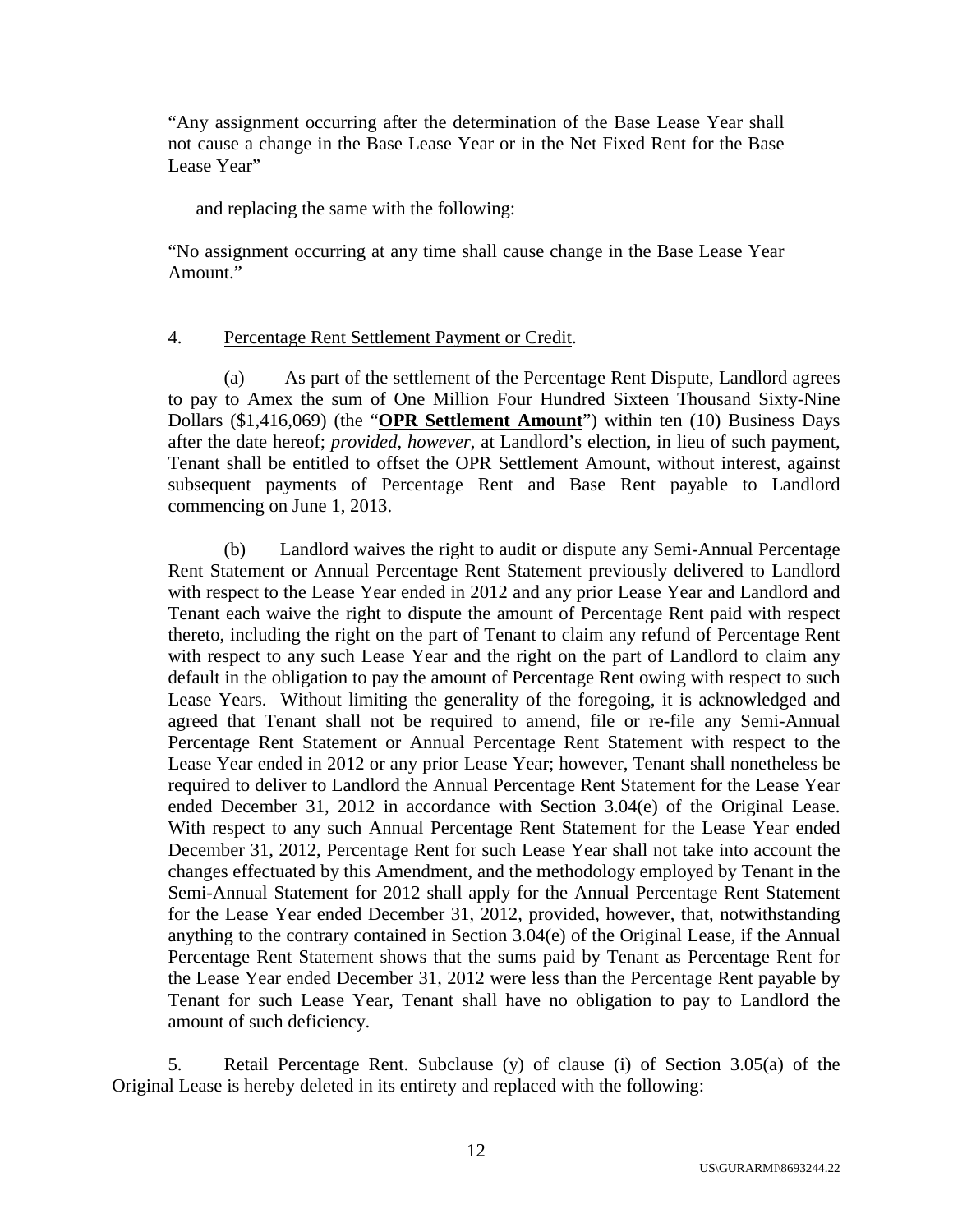" $(y)$  (I) ten percent (10%) of the Gross Retail Revenue from each Sublease of Retail space up to and including Forty Dollars (\$40) of Gross Retail Revenue per Net Rentable Square Foot under each such Sublease, *plus* (II) thirteen and one-half percent (13-1/2%) of the Gross Retail Revenue from each Sublease in excess of Forty Dollars (\$40) of Gross Retail Revenue per Net Rentable Square Foot; *provided*, *however*, that from and after the Retail Rent Credit Commencement Date, this subclause (II) shall only apply to Gross Retail Revenue from Subleases of Retail space in the Buildings in excess of Forty Dollars (\$40) up to and including One Hundred Fifty Dollars (\$150) of Gross Retail Revenue per Net Rentable Square Foot, *plus* (III) from and after the Retail Rent Credit Commencement Date only, fifteen and one-half percent (15-1/2%) of the Gross Retail Revenue from Subleases in the Building in excess of One Hundred Fifty Dollars (\$150) of Gross Retail Revenue per Net Rentable Square Foot (as the same may be adjusted pursuant to Sections  $3.05(g)$ ) and 3.05(h) of the Lease, the "Retail Percentage Rent")"

#### 6. Increase in Basic Retail Rent.

(a) Subclause (x) of clause (ii) of Section 3.05(a) of the Original Lease is hereby deleted in its entirety and replaced with the following:

" $(x)$  the sum of (I) One and 50/100 Dollars (\$1.50), as such amount shall be adjusted as provided in Section 3.05(c), *plus* (II) commencing on the Initial Additional Basic Retail Rent Increase Date, the Additional Basic Retail Rent Amount for such Fiscal Year multiplied by the greater of (a) the number of Net Rentable Square Feet from time to time being used for Retail purposes in the Buildings and (b) the Retail Use Allocation for the Buildings."

(b) The penultimate sentence of Section 3.05(a) of the Original Lease is hereby deleted in its entirety and replaced with the following:

"If, with respect to a Fiscal Year for which Retail Rent is payable under Section 3.05(a)(i) or Section 3.05(a)(ii), a Sublease is not in effect for the entirety of such Fiscal Year, the Forty Dollars (\$40) and the One Hundred Fifty Dollars (\$150) referred to in clause (y) of Section  $3.05(a)(i)$  shall be prorated for the number of days such Sublease is in effect during such Fiscal Year."

(c) The following is added at the end of Section 3.05(a) of the Original Lease:

"If in any Fiscal Year the Additional Basic Retail Rent Amount shall increase on a day other than the first day of such Fiscal Year pursuant to the definition of Additional Basic Retail Rent Amount, then in calculating Basic Retail Rent hereunder or the amount described in Section 3.05(d)(ii), as the case may be, for such Fiscal Year, the Additional Basic Retail Rent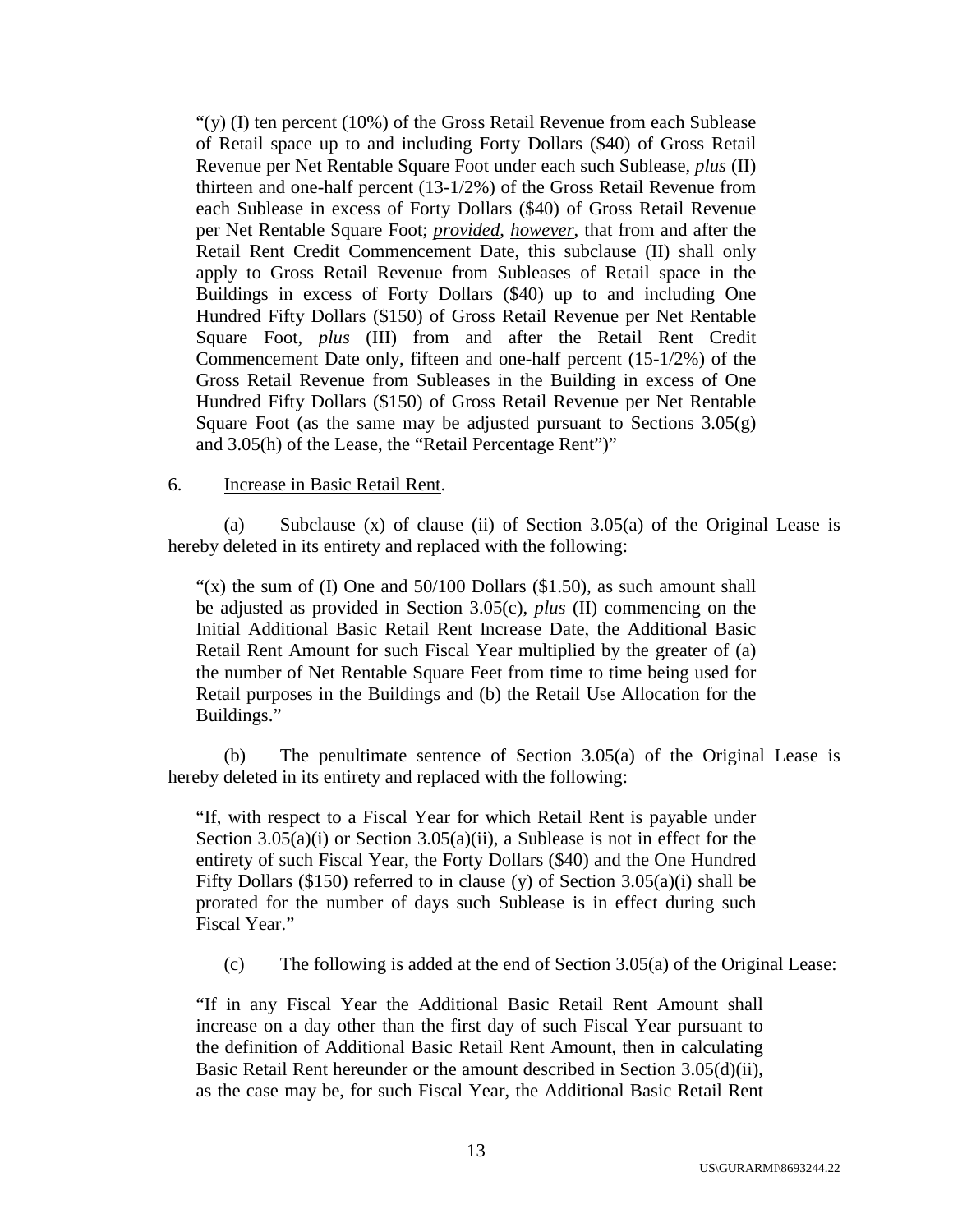Amount used to calculate such Basic Retail Rent or amount described in Section  $3.05(d)(ii)$  shall be a blended rate reflecting the portion of such Fiscal Year during which each such Additional Basic Retail Rent Amount is in effect. For example, if the Additional Basic Retail Rent Amount were to increase from \$2.00 to \$3.00 on the first day of the fourth month of such Fiscal Year, then the Additional Basic Retail Rent Amount for such Fiscal Year would be \$2.75 (i.e.,  $3/12 \times$  \$2.00 plus  $9/12 \times$  \$3.00)."

### 7. Reduction in Retail Rent; Certification of Changes in Net Rentable Square Feet Used for Retail or Other Purposes.

(a) Clause (ii) of Section 3.05(d) of the Original Lease is hereby deleted in its entirety and replaced with the following:

"(ii) with respect to each Fiscal Year or portion thereof during the Term from and after the date on which Substantial Completion of the Buildings shall occur, shall be in an amount equal to (x) the product of one-twelfth  $(1/12)$  and the sum of (I) One and  $50/100$  Dollars  $($1.50)$ , as One and 50/100 Dollars (\$1.50) may be adjusted as provided in Section 3.05(c), and (II) commencing on the Initial Additional Basic Retail Rent Increase Date, the Additional Basic Retail Rent Amount for such Fiscal Year, *multiplied by* (y) an amount which is equal to the greater of (1) the number of Net Rentable Square Feet in the Buildings which are then being used for Retail purposes, and (2) the Retail Use Allocation for the Buildings."

(b) Section 3.05(d) of the Original Lease is hereby amended by adding after the last sentence thereof the following:

"Notwithstanding the foregoing, with respect the number of Net Rentable Square Feet being used for Retail or Other purposes in connection with either the Winter Garden Subproject (as defined in the Retail Redevelopment Agreement) or the Courtyard Subproject (as defined in the Retail Redevelopment Agreement), Tenant shall not be required to deliver to Landlord the aforementioned certificate or statement from a licensed engineer or registered architect until the first monthly payment of Retail or Other Rent following (i) with respect to the Winter Garden Subproject, the earlier to occur of (1) substantial completion of the Winter Garden Subproject or (2) the first retail store in the Winter Garden Subproject being opened to the general public and (ii) with respect to the Courtyard Subproject, the earlier to occur of (1) substantial completion of the Courtyard Subproject or (2) the first retail store in the Courtyard Subproject being opened to the general public."

(c) Section 3.05(e) of the Original Lease is hereby amended by adding after the first sentence thereof the following: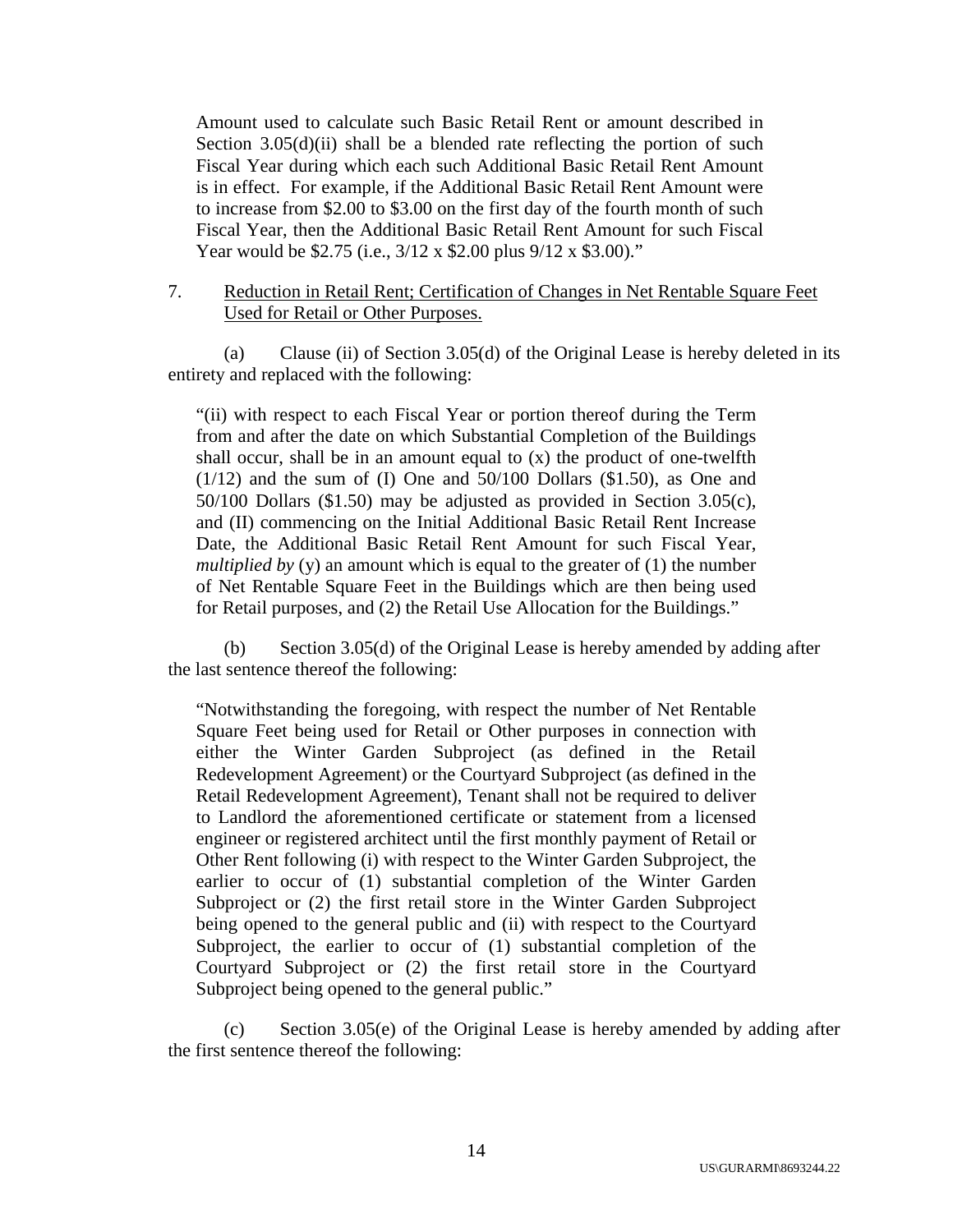"The Non-Office Rent Statements relating to the period from and including the Fiscal Year in which the Retail Rent Credit Commencement Date occurs to and including the Fiscal Year in which the Retail Rent Credit End Date occurs shall include, as part of the calculations contained therein, a calculation of the Parcel C Retail Rent Credit for the applicable Fiscal Year."

(d) Section 3.05(e) of the Original Lease is hereby amended by adding immediately prior to the last sentence thereof the following:

"If for any reason at the time Tenant delivers its Non-Office Rent Statement for a Fiscal Year, Tenant is not then an Affiliate (or, if Tenant is a tenancy-in-common, none of the tenants-in-common who, collectively, constitute Tenant is then an Affiliate) of the Tower D Severance Lease Tenant or of the Tower B Severance Lease Tenant and Tenant does not have access to any of the information relating to

(i) the "Retail Percentage Rent" (as such term is defined in the Tower B Severance Lease) for such Fiscal Year,

(ii) the "Retail Percentage Rent" (as such term is defined in the Tower D Severance Lease) for such Fiscal Year,

(iii) the "Gross Retail Revenue" (as such term is defined in the Tower B Severance Lease) used to calculate the "Retail Percentage Rent" (as such term is defined in the Tower B Severance Lease) for such Fiscal Year, or

(iv) the "Gross Retail Revenue" (as such term is defined in the Tower D Severance Lease) used to calculate the "Retail Percentage Rent" (as such term is defined in the Tower D Severance Lease) for such Fiscal Year,

then Tenant may so indicate in its Non-Office Rent Statement for such Fiscal Year, in which event, for purposes of the payment to be made to Landlord as provided in the immediately preceding sentence (the "**Retail Rent Adjustment Payment**"), the Aggregate Retail Rent Credit (and, accordingly, the Parcel C Retail Rent Credit) shall be calculated assuming for such purposes that the Applicable Retail Percentage for such Fiscal Year was ten percent (10%). Landlord shall forward to Tenant (within ten (10) Business Days of written request therefor from Tenant) the "Non-Office Rent Statement" (as such term is defined in the Tower B Severance Lease or Tower D Severance Lease, as may be applicable) for such Fiscal Year from the Tower B Severance Lease Tenant and the Tower D Severance Lease Tenant, as applicable. Within twenty (20) Business Days after the receipt of the last such Non-Office Rent Statement by Tenant from Landlord, (I) Tenant shall advise Landlord in writing of the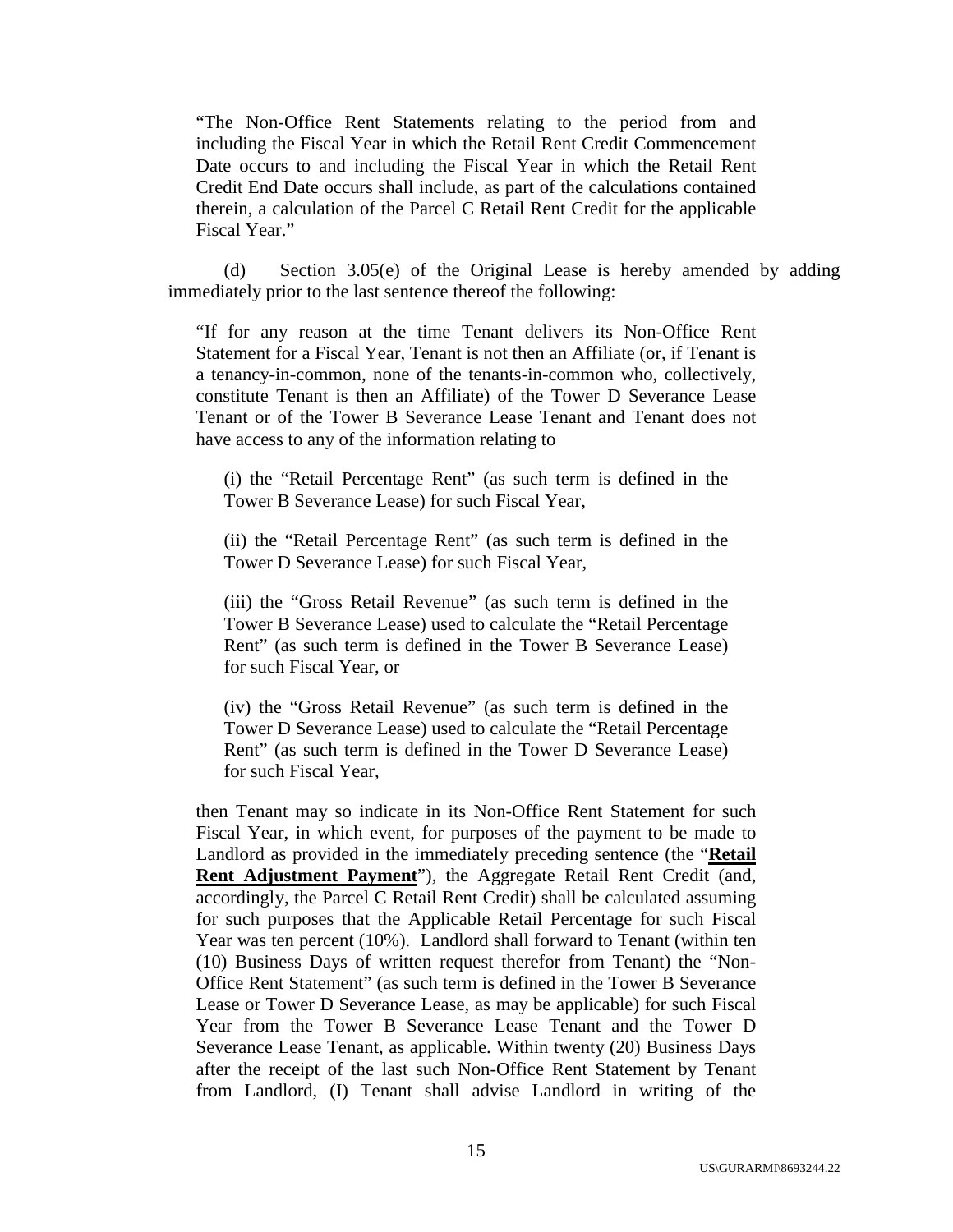Applicable Retail Percentage (and its method of calculation thereof), (II) the Aggregate Retail Rent Credit and the Parcel C Retail Rent Credit will be adjusted to reflect the same, and (III) Landlord shall pay to Tenant within thirty (30) days of Tenant advising Landlord of the Applicable Retail Rent Percentage in accordance with clause (I) above the difference, if any, between the amount paid to Landlord as the Retail Rent Adjustment Payment for such Fiscal Year and the amount Tenant would have paid under this Section 3.05(e) as the Retail Rent Adjustment Payment for such Fiscal Year if it had been calculated using the Parcel C Retail Rent Credit described in clause (II) above, without interest."

(e) The following is hereby added as new Sections  $3.05(g)$  and  $3.05(h)$  of the Lease:

"(g) Notwithstanding anything to the contrary contained in Section 3.05, Section 3.06 or elsewhere in the Lease, commencing with the Fiscal Year in which the Retail Rent Credit Commencement Date occurs and for each Fiscal Year thereafter, through and including the Fiscal Year in which the Retail Rent Credit End Date occurs, in calculating the Retail Rent due under Section 3.05 of the Lease and for all other purposes under the Lease (including, without limitation, for the purposes of determining what is included in the Non-Office Rent Statement under Section 3.05(e) of the Lease and what payment is to be made in connection therewith), the Retail Percentage Rent shall be reduced, subject to Section 3.05(h) below, by the amount of the Parcel C Retail Rent Credit applicable to such Fiscal Year.

(h) Notwithstanding Section 3.05(g) above, if deducting the entire Parcel C Retail Rent Credit in any given Fiscal Year (other than the Fiscal Year in which the Retail Rent Credit End Date occurs) shall cause the Retail Percentage Rent to be less than the Basic Retail Rent, then the Retail Percentage Rent for such Fiscal Year shall only be reduced under Section 3.05(g) above by such portion of the Parcel C Retail Rent Credit as would cause the Percentage Retail Rent for such Fiscal Year to be equal to the Basic Retail Rent. The portion of the Parcel C Retail Rent Credit not deducted from the Percentage Retail Rent in any given Fiscal Year shall be automatically added to and deemed to be part of the Parcel C Retail Rent Credit for the following Fiscal Year; *provided*, *however*, that any portion of the Parcel C Retail Rent Credit for the Fiscal Year in which the Retail Rent Credit End Date occurs not deducted from the Percentage Retail Rent in such Fiscal Year shall be forfeited by Tenant."

(f) The following is added to the end of Section 3.06(b) of the Original Lease:

"Notwithstanding the foregoing, in no event shall any certification or statement by the C.P.A., as described above, be required to include a certification or statement as to the Parcel C Retail Rent Credit, and the C.P.A. shall be entitled to make such assumptions and take such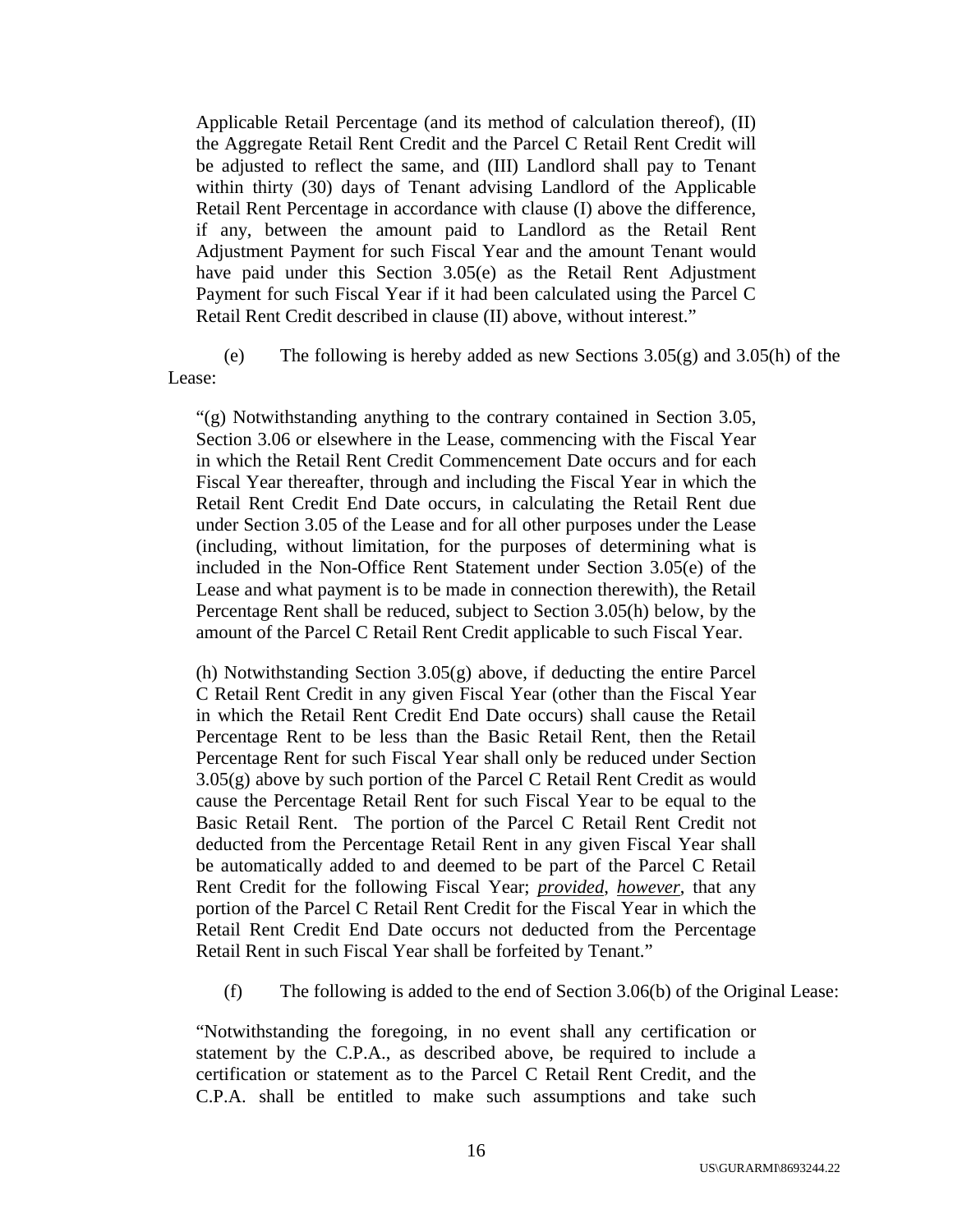exceptions as may be reasonably required to effectuate the foregoing. In any verification by Tenant as to its entitlement to, and the amount of, the Parcel C Retail Rent Credit, Tenant shall be entitled to rely on information (or reporting) by the Tower B Severance Lease Tenant and the Tower D Severance Lease Tenant (to the extent the same relates to elements of the determination of the Parcel C Retail Rent Credit that are based on revenues and costs incurred with respect to Parcel B or D or events occurring therein) without Tenant being required to verify the same. However, nothing herein is intended to limit Landlord's right to dispute the use of an element of the determination of the Parcel C Retail Rent Credit that is based on revenues and costs incurred with respect to Parcel B or D or events occurring therein, where the information establishing such revenues and costs is not prepared and verified in accordance with the requirements of the Tower B Severance Lease or Tower D Severance Lease, as the case may be, applicable thereto. As an example of the foregoing, if the information related to Parcel B that was used by Tenant to calculate the Applicable Retail Percentage in its verification of the amount of the Parcel C Retail Rent Credit in any Fiscal Year it is reporting is never prepared and verified by the Tower B Severance Lease Tenant in accordance with Section 3.06(b) of the Tower B Severance Lease, then Landlord may dispute Tenant's determination of the Parcel C Retail Rent Credit in such Fiscal Year on that basis, and the determination of the correct amount of the Parcel C Retail Rent Credit in such Fiscal Year as to that element shall be based on the eventual resolution of the dispute between Landlord and the Tower B Severance Lease Tenant as to the amount of "Gross Retail Revenue" and "Retail Percentage Rent" (as such terms are defined in the Tower B Severance Lease) in such Fiscal Year based on which the "Retail Rent" (as such term is defined in the Tower B Severance Lease) in such Fiscal Year should be paid by the Tower B Severance Lease Tenant."

# 8. Parcel C Retail Rent Credit.

(a) (i) The Trigger Notice shall include a certificate from either (I) the Tower B Severance Lease Tenant, the BFP TIC Party and the Tower D Severance Lease Tenant, collectively, or (II) BFP, on their behalf, executed by an officer of such party (or an officer of a direct or indirect partner or member of such party who is authorized to act on behalf of such party), as to (i) the amount of Project Costs incurred (whether or not then paid) on or prior to the Trigger Date and the BFP TIC Party's calculation of the Initial Amortized Amount based thereon ("**Tenant's Initial Determination**") and the BFP TIC Party shall attach thereto invoices or other reasonable evidence of such Project Costs and (ii) (A) the leases to third parties that are then in effect which demise space within the Project Space, which space has been opened for business to the general public, (B) the Net Rentable Square Footage within the Project Space of each such space and (C) the date such space opened for business to the general public. The Trigger Notice shall also specify the portion of the aggregate Project Costs set forth in Tenant's Initial Determination that was incurred with respect to (1) space in the Buildings, (2) space in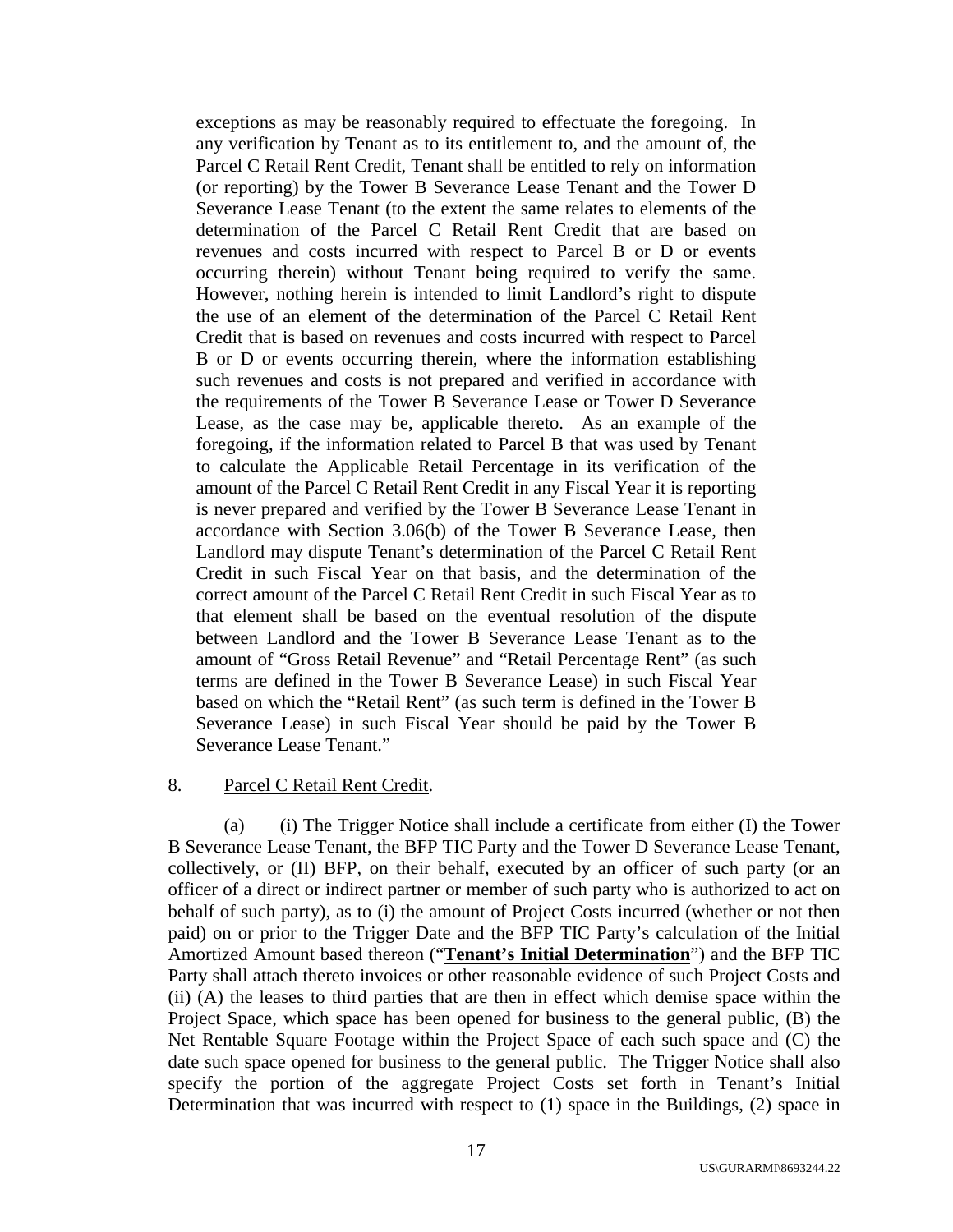the "Buildings" (as defined in the Tower B Severance Lease) and (3) space in the "Buildings" (as defined in the Tower D Severance Lease) (the "**Trigger Notice Allocation**"); it being acknowledged that all of the Project Costs set forth in Tenant's Initial Determination shall be so allocated.

(ii) Landlord shall have the right, within one hundred twenty (120) days after delivery of the Trigger Notice, to dispute, by written notice to BFP TIC Party, whether the Trigger Date has occurred, the date thereof, the Tenant's Initial Determination and/or the Trigger Notice Allocation, provided that any such written notice ("**Landlord's Initial Objection Notice**") of dispute shall, (x) if such dispute is as to whether the Trigger Date has occurred, or the date thereof, set forth in reasonable detail Landlord's reasons for objecting thereto, (y) if such dispute is as to the Tenant's Initial Determination, set forth in reasonable detail Landlord's objections to any items of Project Costs used to calculate the same and Landlord's calculations of the Initial Amortized Amount and/or (z) if such dispute is as to the Trigger Notice Allocation, set forth in reasonable detail Landlord's objections to such allocation, in whole or in part, of any item of Project Costs and, if so disputed, how such disputed item of Project Costs (or part thereof) should instead be allocated and the reasons therefor; *provided*, *however*, that Landlord's dispute shall in no event result in less than all of the Project Costs being fully allocated among the Parcels. If Landlord does not timely deliver Landlord's Initial Objection Notice as set forth above, then any one or more of the BFP TIC Party, the Tower B Severance Lease Tenant, the Tower D Severance Lease Tenant or BFP shall have the right to deliver to Landlord a follow-up notice (the "**Follow-Up Trigger Notice**") which shall attach a copy of the Trigger Notice and shall clearly state that failure of Landlord to object to whether the Trigger Date has occurred, the date thereof, the Tenant's Initial Determination or the Trigger Notice Allocation, in each case as is set forth in the Trigger Notice, within thirty (30) days after delivery of the Follow-Up Trigger Notice shall result in Landlord's waiver of the right to object to the determination as set forth in the Trigger Notice as to whether the Trigger Date has occurred, the date thereof, the Tenant's Initial Determination and/or the Trigger Notice Allocation, as the case may be. If Landlord does not deliver Landlord's Initial Objection Notice within thirty (30) days after delivery of the Follow-Up Trigger Notice, (I) the Trigger Date shall be deemed to have occurred on the date set forth therefor in the Trigger Notice, (II) Landlord shall be deemed to have waived its right to object to the Tenant's Initial Determination and the Trigger Notice Allocation, (III) the Tenant's Initial Determination shall constitute (aa) the amount described in clause (x) of the definition of Initial Amortized Amount for all purposes under this Amendment (but as if the reference in said clause  $(x)$  to Landlord's dispute right was not contained therein) and (bb) the amount described in clause (i)(y) of the definition of Project Costs Percentage and (IV) the amount of Project Costs allocated to space in the Buildings in the Trigger Notice Allocation shall constitute the amount described in clause  $(i)(x)$  of the definition of Project Costs Percentage.

(iii) If Landlord's Initial Objection Notice is timely delivered and Landlord does not dispute therein that the Trigger Date has occurred, then the Trigger Date shall be deemed to have occurred. If Landlord's Initial Objection Notice is timely delivered and Landlord does not dispute therein the date that the Trigger Date has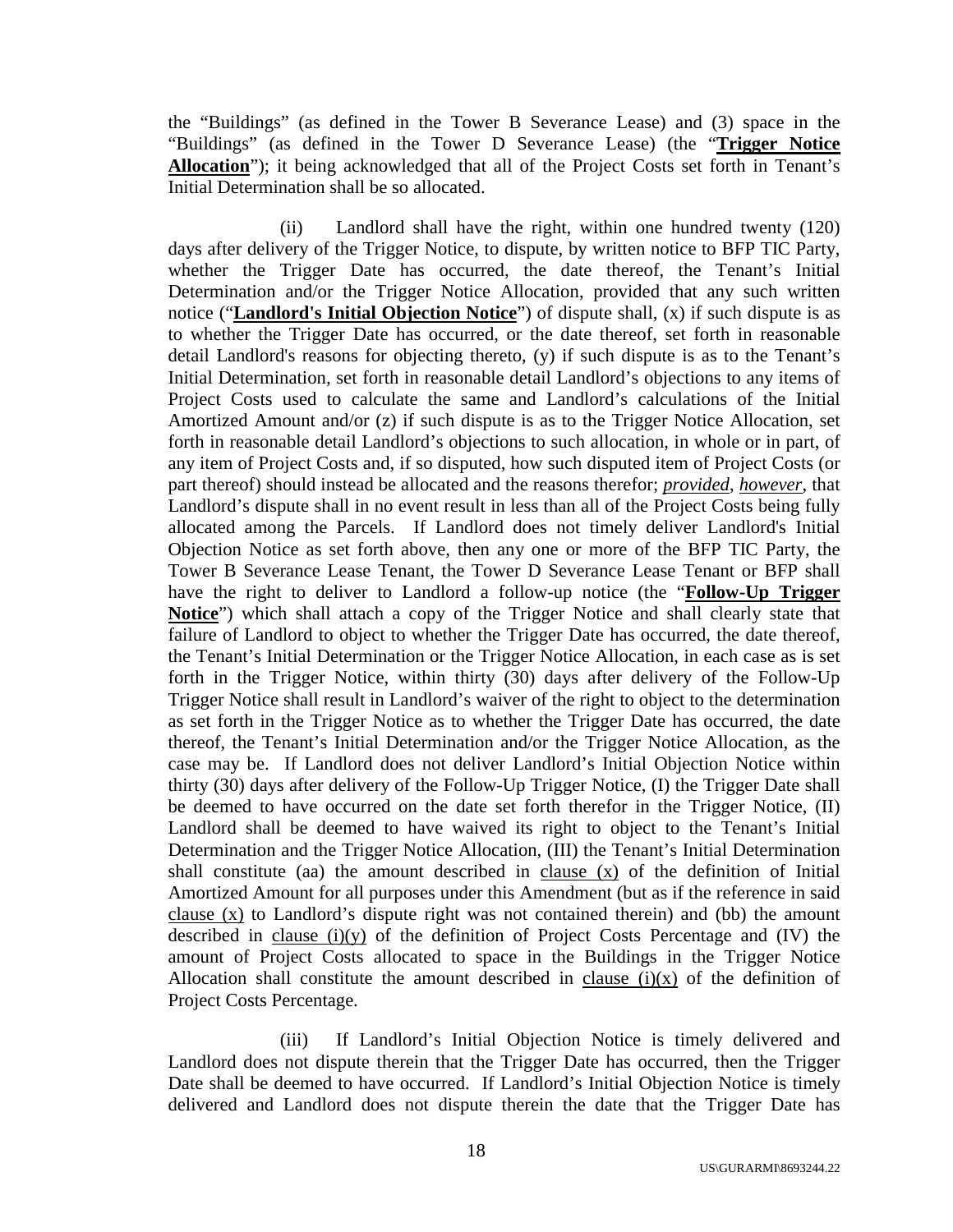occurred, then the Trigger Date shall be deemed to have occurred on the date so determined by BFP TIC Party as set forth in the Trigger Notice. If Landlord's Initial Objection Notice is timely delivered and Landlord does not dispute therein any items of Project Costs included in the Tenant's Initial Determination, Landlord shall be deemed to have waived its right to object to such items of Project Costs and such items of Project Costs shall be deemed to be included in any calculation of the Initial Amortized Amount and of the Project Costs Percentage, in each case, for all purposes under this Amendment. If Landlord's Initial Objection Notice is timely delivered and Landlord does not dispute therein the allocation, in whole or in part, of any items of Project Costs in the Trigger Notice Allocation, such items of Project Costs shall be deemed allocated among the Parcels as set forth in the Trigger Notice Allocation for purposes of the definition of Project Costs Percentage and Landlord shall be deemed to have waived its right to object to such allocation.

(iv) If Landlord timely delivers Landlord's Initial Objection Notice as set forth above, the parties shall diligently negotiate in good faith to resolve their dispute for a period of sixty (60) days following delivery thereof. If the parties do not resolve their dispute within such sixty (60) day period, the dispute shall be considered a dispute covered by Section  $3.06(g)$  of the Lease and, accordingly, determined by arbitration in accordance with Article 36 of the Lease.

(v) If Landlord disputes and is successful in such dispute (whether by agreement of the parties thereto or by arbitration) the amount of Project Costs allocated to space in the "Buildings" (as defined in the Tower B Severance Lease) as set forth in the "Trigger Notice Allocation" (as defined the Tower B Severance Lease), then Landlord shall promptly notify the BFP TIC Party thereof and the amount thereof that should be allocated to Building C pursuant to "Landlord's Initial Objection Notice" (as defined in the Tower B Severance Lease) (or as otherwise determined to be properly allocated to Building C pursuant to such agreement or arbitration) shall automatically be added to the amount set forth in clause  $(i)(x)$  of the definition of Project Costs Percentage (including for purposes of recalculating any Retail Rent previously paid). If Landlord disputes and is successful in such dispute (whether by agreement of the parties thereto or by arbitration) the amount of Project Costs allocated to space in the "Buildings" (as defined in the Tower D Severance Lease) as set forth in the "Trigger Notice Allocation" (as defined the Tower D Severance Lease), then Landlord shall promptly notify the BFP TIC Party thereof and the amount thereof that should be allocated to Building C pursuant to "Landlord's Initial Objection Notice" (as defined in the Tower D Severance Lease) (or as otherwise determined to be properly allocated to Building C pursuant to such agreement or arbitration) shall automatically be added to the amount set forth in clause  $(i)(x)$  of the definition of Project Costs Percentage (including for purposes of recalculating any Retail Rent previously paid).

(b) (i) The BFP TIC Party may, but shall not be required to, send Landlord a written notice ("**Tenant's Secondary Notice**") of the BFP TIC Party's calculation of the Secondary Amortized Amount ("**Tenant's Secondary Determination**"), which shall include a certificate of either (I) the Tower B Severance Lease Tenant, the BFP TIC Party and the Tower D Severance Lease Tenant, collectively, or (II) BFP on their behalf,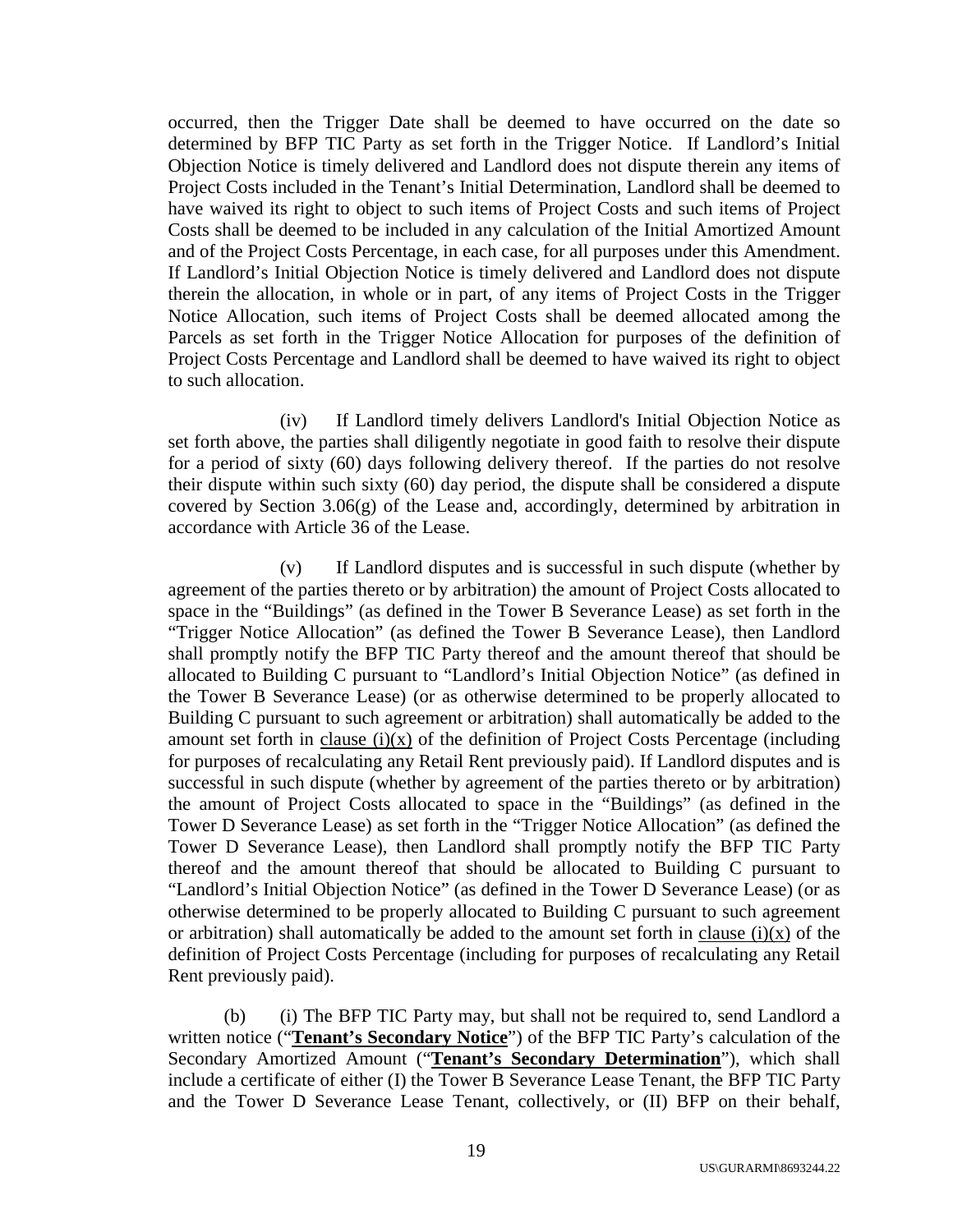executed by an officer of such party (or an officer of a direct or indirect partner or member of such party who is authorized to act on behalf of such party), as to the amount of Project Costs incurred (whether or not then paid) after the Trigger Date (and, to the extent not previously included in the Initial Amortized Amount, prior to the Trigger Date) through and including the date that is eighteen (18) months after the Trigger Date (or through and including such earlier date on which Tenant's Secondary Notice is delivered), such calculation to be based on such certification of Project Costs, and the BFP TIC Party shall attach thereto invoices or other reasonable evidence of such Project Costs. The Tenant's Secondary Notice shall also specify the portion of the aggregate Project Costs set forth in the Tenant's Secondary Determination that was incurred with respect to (1) space in the Buildings, (2) space in the "Buildings" (as defined in the Tower B Severance Lease) and (3) space in the "Buildings" (as defined in the Tower D Severance Lease) (the "**Secondary Notice Allocation**"); it being acknowledged that all of the Project Costs set forth in Tenant's Secondary Determination shall be so allocated.

(ii) Landlord shall have the right, within one hundred twenty (120) days after delivery of the Tenant's Secondary Notice, to dispute, by written notice to the BFP TIC Party, the Tenant's Secondary Determination and/or the Secondary Notice Allocation, provided that any such written notice ("**Landlord's Secondary Objection Notice**") of dispute (x) if such dispute is as to the Tenant's Secondary Determination, shall set forth in reasonable detail Landlord's objections to any items of Project Costs used to calculate the same and Landlord's calculations of the Secondary Amortized Amount and/or (y) if such dispute is as to the Secondary Notice Allocation, set forth in reasonable detail Landlord's objections to such allocation, in whole or in part, of any item of Project Costs set forth in the Tenant's Secondary Determination and, if so disputed, how such disputed item of Project Costs (or part thereof) should instead be allocated and the reasons therefor; *provided*, *however*, that Landlord's dispute shall in no event result in less than all of the Project Costs set forth in the Tenant's Secondary Determination being fully allocated among the Parcels. If Landlord does not timely deliver Landlord's Secondary Objection Notice as set forth above, then any one or more of the BFP TIC Party, the Tower B Severance Lease Tenant, the Tower D Severance Lease Tenant or BFP shall have the right to deliver to Landlord a follow-up notice ("**Tenant's Follow-Up Secondary Notice**") which shall attach a copy of the Tenant's Secondary Notice and shall clearly state that failure of Landlord to object to the Tenant's Secondary Determination or the Secondary Notice Allocation, in each case as set forth in the Tenant's Secondary Notice within thirty (30) days after the delivery of the Tenant's Follow-Up Secondary Notice shall result in Landlord's waiver of the right to object to the Tenant's Secondary Determination and/or the Secondary Notice Allocation, as the case may be, as set forth in the Tenant's Secondary Notice. If Landlord does not deliver Landlord's Secondary Objection Notice within thirty (30) days after the delivery of the Tenant's Follow-Up Secondary Notice, (I) Landlord shall be deemed to have waived its right to object to the Tenant's Secondary Determination and the Secondary Notice Allocation, (II) the Tenant's Secondary Determination shall constitute (aa) the amount described in clause (i) of the definition of Secondary Amortized Amount for all purposes under this Amendment, (but as if the reference in said clause (i) to Landlord's dispute right was not contained therein), although the inclusion of such amount therein shall continue to remain subject to the second proviso contained in said clause (i) and (bb) the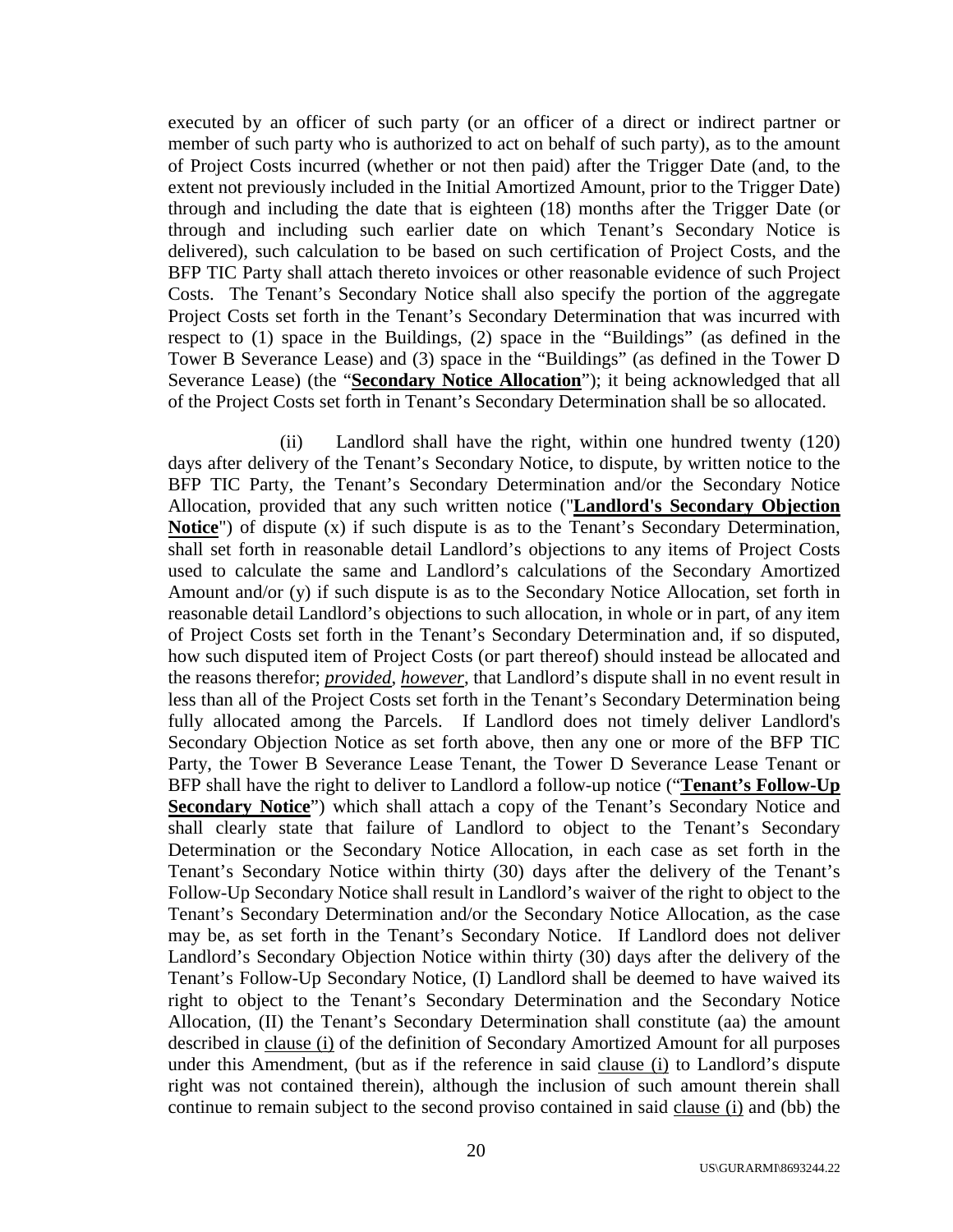amount described in clause  $(ii)(y)(B)$  of the definition of Project Costs Percentage and (III) the amount of Project Costs allocated to space in the Buildings in the Secondary Notice Allocation shall constitute the amount described in clause  $(ii)(x)(B)$  of the definition of Project Costs Percentage.

(iii) If Landlord's Secondary Objection Notice is timely delivered and Landlord does not dispute therein any items of Project Costs included in the Tenant's Secondary Determination, Landlord shall be deemed to have waived its right to object to such items of Project Costs and such items of Project Costs shall be deemed to be included in any calculation of the Secondary Amortized Amount and of the Project Costs Percentage, in each case for all purposes under this Amendment. If Landlord's Secondary Objection Notice is timely delivered and Landlord does not dispute therein the allocation, in whole or in part, of any items of Project Costs in the Secondary Notice Allocation, such items of Project Costs shall be deemed allocated among the Parcels as set forth in the Secondary Notice Allocation for purposes of the definition of Project Costs Percentage and Landlord shall be deemed to have waived its right to object to such allocation.

(iv) If Landlord timely delivers Landlord's Secondary Objection Notice as set forth above, the parties shall diligently negotiate in good faith to resolve their dispute for a period of sixty (60) days following delivery thereof. If the parties do not resolve their dispute within such sixty (60) day period, the dispute shall be considered a dispute covered by Section 3.06(g) of the Lease and, accordingly, determined by arbitration in accordance with Article 36 of the Lease.

(v) If Landlord disputes and is successful in such dispute (whether by agreement of the parties thereto or by arbitration) the amount of Project Costs allocated to space in the "Buildings" (as defined in the Tower B Severance Lease) as set forth in the "Secondary Notice Allocation" (as defined the Tower B Severance Lease), then Landlord shall promptly notify the BFP TIC Party thereof and the amount thereof that should be allocated to Building C pursuant to "Landlord's Secondary Objection Notice" (as defined in the Tower B Severance Lease) (or as otherwise determined to be properly allocated to Building C pursuant to such agreement or arbitration) shall automatically be added to the amount set forth in clause  $(ii)(x)(B)$  of the definition of Project Costs Percentage (including for purposes of recalculating any Retail Rent previously paid). If Landlord disputes and is successful in such dispute (whether by agreement of the parties thereto or by arbitration) the amount of Project Costs allocated to space in the "Buildings" (as defined in the Tower D Severance Lease) as set forth in the "Secondary Notice Allocation" (as defined the Tower D Severance Lease), then Landlord shall promptly notify the BFP TIC Party thereof and the amount thereof that should be allocated to Building C pursuant to "Landlord's Secondary Objection Notice" (as defined in the Tower D Severance Lease) (or as otherwise determined to be properly allocated to Building C pursuant to such agreement or arbitration) shall automatically be added to the amount set forth in clause  $(ii)(x)(B)$  of the definition of Project Costs Percentage (including for purposes of recalculating any Retail Rent previously paid).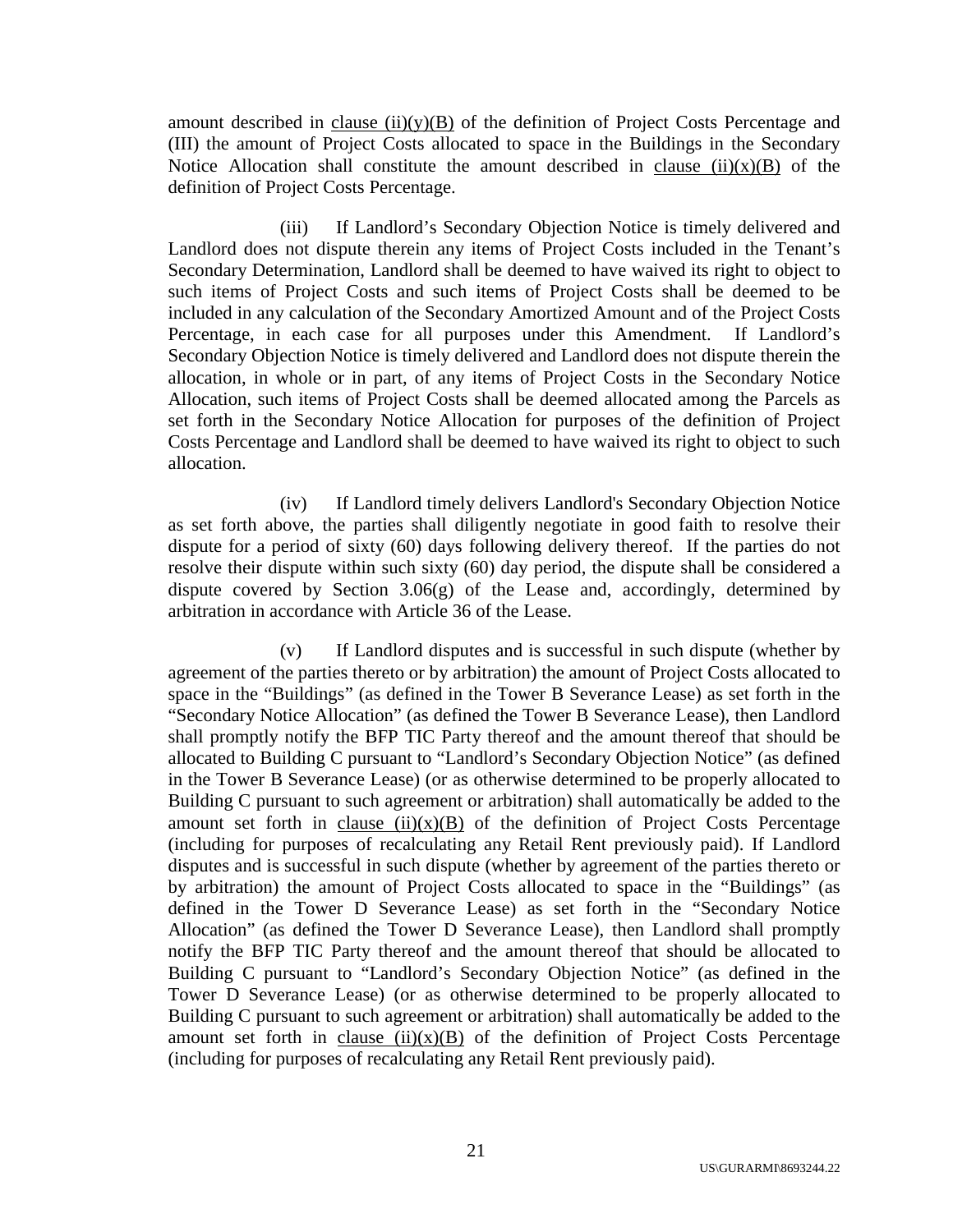(c) The BFP TIC Party shall keep and maintain (or shall cause its Affiliates to keep and maintain) at an office located in New York City books and records related to the incurring of its Project Costs, including, without limitation, copies of agreements with contractors, subleases and brokerage agreements. Unless consented to by Landlord, such books and records shall not be destroyed or disposed of prior to the expiration of the period for Landlord to deliver Landlord's Initial Objection Notice or Landlord's Secondary Objection Notice pursuant to Sections 8(a) or 8(b) above, as may be applicable to such books and records, and if Landlord timely delivers Landlord's Initial Objection Notice and/or Landlord's Secondary Objection Notice in accordance with Sections 8(a) or 8(b) above, as applicable, and such dispute relates to an item covered by such books and records, then for such additional period until such dispute is resolved in accordance with the Lease. During the additional period described in the preceding sentence, Landlord or its representatives, shall have the right during regular business hours, on not less than ten (10) days notice to the BFP TIC Party, to examine, audit and/or photocopy all such books and records.

9. Confirmatory Amendment. If at any time any one or more of (i) the Initial Amortized Amount, (ii) the Secondary Amortized Amount, (iii) the Project Costs Percentage, (iv) the dates for any increase in Additional Basic Retail Rent Amount pursuant to the proviso in the definition thereof, (v) the Retail Rent Credit Commencement Date, (vi) the Retail Rent Credit End Date and/or (vii) the Amortized Amount has been determined and is not subject to further dispute in accordance with the terms of this Amendment, then, upon request of either Landlord or Tenant at any time or from time to time, Landlord and Tenant shall execute and exchange one or more amendments to the Lease setting forth any such date, percentage or amount then so determined; *provided*, *however*, that the failure to execute and deliver such amendments shall not affect the determination of any such date, percentage or amount in accordance with the terms of this Amendment, including, without limitation, the dispute provisions contained herein. Any such amendment shall be in form and substance reasonably satisfactory to both Landlord and Tenant.

10. Inclusion in Rent Dispute Procedures. Section 3.06(g) of the Original Lease is hereby amended by adding after the words "Gross Retail Revenue," wherever such term shall appear in said Section 3.06(g) the words "Amortized Amount, Applicable Retail Percentage, Project Costs Percentage, Aggregate Retail Rent Credit, Parcel C Retail Rent Credit."

11. BFP TIC Party Retail Rent Reporting. Notwithstanding anything to the contrary contained in the Original Lease or elsewhere in this Amendment, the following shall apply with respect to each Fiscal Year or portion thereof starting with the Fiscal Year ending on December 31, 2013 (or, with respect to the monthly reporting referred to in Section 11(a) below, starting June 1, 2013) and continuing through the remainder of the Term (or, if the Reporting Reversion Date shall occur, until the Reporting Reversion Date):

(a) The BFP TIC Party, and not Tenant, shall be the Person responsible under the Lease (i) to pay the monthly installments of Retail Rent in accordance with Section 3.05(d) of the Lease, (ii) to certify, in accordance with Section 3.05(d) of the Lease, the number of Net Rentable Square Feet then being used for Retail purposes (which certification shall be made by any responsible officer of the BFP TIC Party that is at least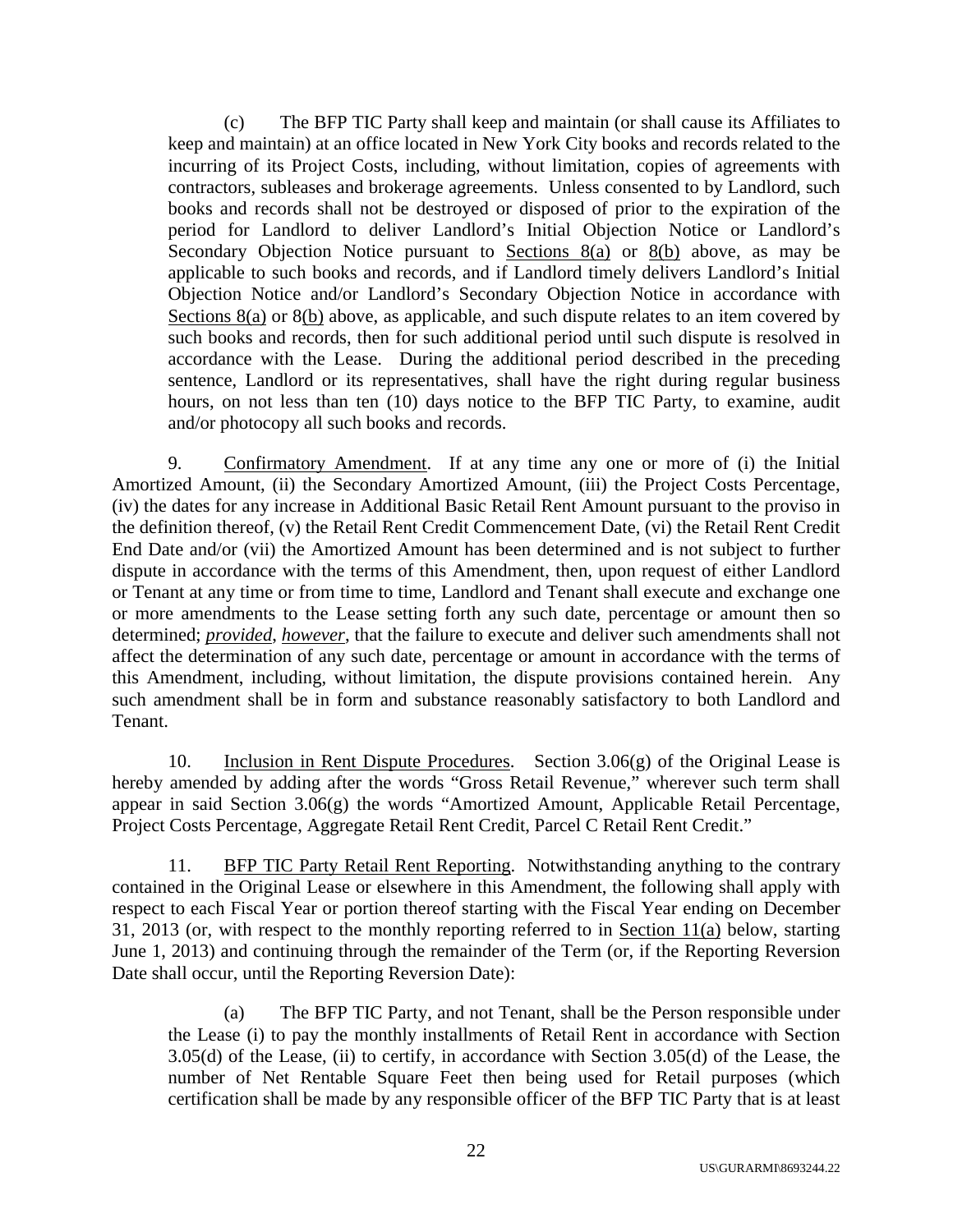a Treasurer or Vice President for finance of the BFP TIC Party (or of any direct or indirect general partner or managing member thereof acting on its behalf), which certification will include any Net Rentable Square Feet being used for Retail Purposes in the "Amex Space" or the "Common Facilities" (as each such term is defined in the TIC Agreement) and (iii) to deliver the statement from a licensed professional engineer or registered architect required to be delivered under Section 3.05(d) in connection with any certification delivered pursuant to clause (ii) above. For the avoidance of doubt, it is acknowledged that Tenant shall continue to be the Person responsible under the Lease (x) to pay monthly installments of Other Rent, in accordance with Section 3.05(d) of the Lease (it being acknowledged that, as between the Co-Tenants, any such payment shall be subject to reimbursement by the Co-Tenants in accordance with the TIC Agreement), (y) to certify the number of Net Rentable Square Feet then being used for Other purposes, in accordance with Section 3.05(d) of the Lease, and (z) to deliver any statement from a licensed professional engineer or registered architect required to be delivered under Section 3.05(d) of the Lease in connection with such certification.

(b) Whenever the term "Non-Office Rent Statement" is used in the Lease, it shall be deemed to refer to the Retail Rent Statement and/or the Other Rent Statement, as may be applicable. The BFP TIC Party, and not Tenant, shall be the Person responsible under the Lease (i) to prepare and verify (which verification shall be made by any responsible officer of the BFP TIC Party that is at least a Treasurer or Vice President for finance of the BFP TIC Party (or of any direct or indirect general partner or managing member thereof acting on its behalf)) the Retail Rent Statement in accordance with Sections 3.05(e) and 3.06(b) of the Lease and (ii) to deliver to Landlord the Retail Rent Statement and pay the positive difference between the Retail Percentage Rent and the Basic Retail Rent, if any, in accordance with Section 3.05(e) of the Lease. A C.P.A. selected by the BFP TIC Party and satisfying the requirements of clause  $(x)$  or  $(y)$  of Section 3.06(b) of the Lease shall certify the Retail Rent Statement in accordance with Section 3.06(b) of the Lease. For the avoidance of doubt, it is acknowledged that Tenant shall continue to be the Person responsible under the Lease (i) to prepare and verify the Other Rent Statement in accordance with Section 3.06(b) of the Lease and (ii) to deliver the Other Rent Statement and pay the positive difference between the Other Percentage Rent and the Other Retail Rent, if any, in accordance with Section 3.05(e) of the Lease (it being acknowledged that, as between the Co-Tenants, any such payment shall be subject to reimbursement by the Co-Tenants in accordance with the TIC Agreement). A C.P.A. selected by Tenant and satisfying the requirements of clause (x) or (y) of Section 3.06(b) of the Lease shall continue to certify the Other Rent Statement in accordance with Section 3.06(b) of the Lease. Without limiting the generality of the foregoing, Landlord and Tenant acknowledge and agree that references in the Lease to verification by Tenant with respect to Retail Rent and the elements thereof shall refer to verification by the BFP TIC Party and the BFP TIC Party shall be the party entitled to rely on information (or reporting) by the Tower B Severance Lease Tenant and the Tower D Severance Lease Tenant to the same extent that Tenant is entitled to so rely thereon. Additionally, Landlord acknowledges that where the tenant under another Severance Lease is entitled to rely on the reporting of Tenant under this Lease, such tenant shall also be entitled to rely on reporting by the BFP TIC Party hereunder.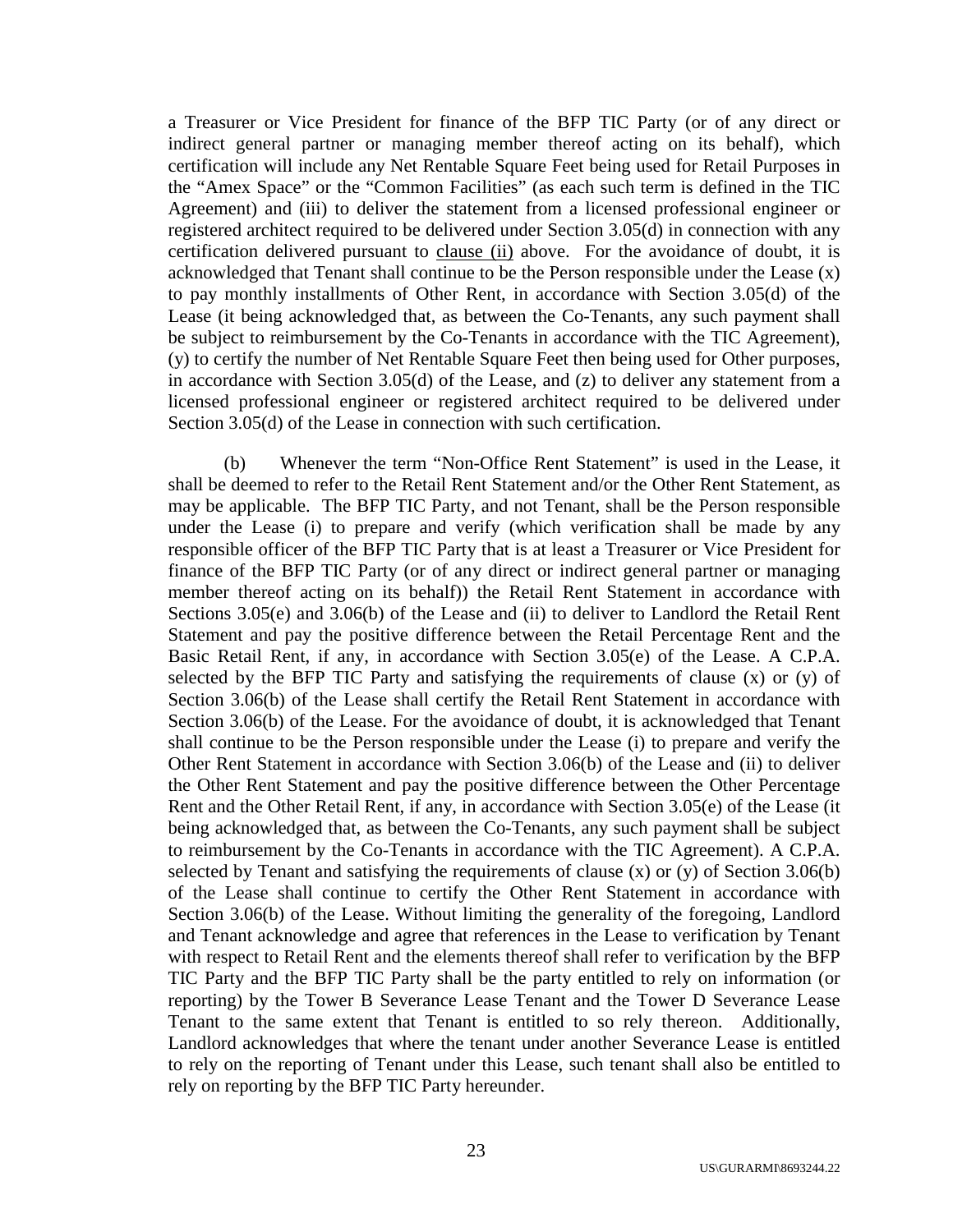(c) The BFP TIC Party, instead of Tenant, would be the Person having the right, authority or obligation (as the case may be) under the Lease to dispute Retail Rent or any element thereof (including to arbitrate the same as if it were Tenant), keep all books and records required to be kept under the Lease with respect to Gross Retail Revenue, allow such books and records to be audited as provided in Section 3.06(a), pay all deficiencies, interest, costs and expenses to be paid under Section 3.06(c) of the Lease with respect to the Retail Rent following an audit (subject to the time limitations contained in Section 3.06(a) with respect thereto) or under Section 3.06(g) or Article 36 of the Lease as a result of a dispute (including an arbitration) with respect to Retail Rent or any element thereof reported by the BFP TIC Party and make all decisions with respect to the Retail Rent Credit. In furtherance of the foregoing, it is acknowledged and agreed that the reference in Section 3.06(g) of the Lease (i) to Tenant's determination of Gross Retail Revenue, Amortized Amount, Applicable Retail Percentage, Project Costs Percentage, Aggregate Retail Rent Credit, Parcel C Retail Rent Credit, Gross Revenue Exclusion (as it relates to the calculation of Retail Rent), Building Standard Improvements (as it relates to the calculation of Retail Rent) and/or fair market rental value (as it relates to the calculation of Retail Rent) prevailing during a dispute and Tenant paying Retail Rent based upon such determination, shall refer instead to the BFP TIC Party's determination of such items and the BFP TIC Party paying Retail Rent based upon such determination and (ii) to Tenant not paying any amount payable under Section 3.06(c) disputed by Tenant, shall refer in the case of Retail Rent deficiencies, and any interest of expenses in connection therewith, to a dispute thereof by the BFP TIC Party.

(d) In no event shall any BFP Retail Rent Default be deemed a Default or an Event of Default under the Lease and Landlord shall not be entitled to exercise any remedies set forth in Article 24 of the Lease in connection with any BFP Retail Rent Default. Without limiting the generality of the foregoing, in no event shall Tenant (or any of its co-tenants, other than the BFP TIC Party) have any payment obligations or liability under the Lease (and such co-tenant's leasehold estate shall not be subject to termination, forfeiture or lien) by reason of a BFP Retail Rent Default, nor shall any of Tenant's rights under the Lease be affected thereby. The foregoing is not intended to limit the right of Landlord (i) to proceed against the BFP TIC Party (but not against Tenant or any other Co-Tenant (other than the BFP TIC Party)) by appropriate judicial proceedings, either at law or in equity, to enforce the performance or observance by the BFP TIC Party of any one or more of the terms, conditions, covenants or agreements to be observed or performed by the BFP TIC Party under this Section 11, including any obligation under Sections 3.05 and 3.06 of the Lease that the BFP TIC Party has agreed to observe or perform under this Section 11, and/or to recover damages from the BFP TIC Party for breach thereof (including, for the avoidance of doubt, all costs and expenses, including, without limitation, reasonable attorneys' fees, as described in the Lease) or (ii) to draw on the BFP TIC Party Letter of Credit and apply the BFP TIC Party Cash Security in accordance with the terms and conditions of Section 11(e)(ii) below.

(e) The BFP TIC Party shall deliver to Landlord within ten (10) Business Days after the date of this Amendment (the "**Security Delivery Date**") and thereafter shall maintain with Landlord, as security for the performance of the terms, conditions, covenants and agreements to be observed or performed by the BFP TIC Party under this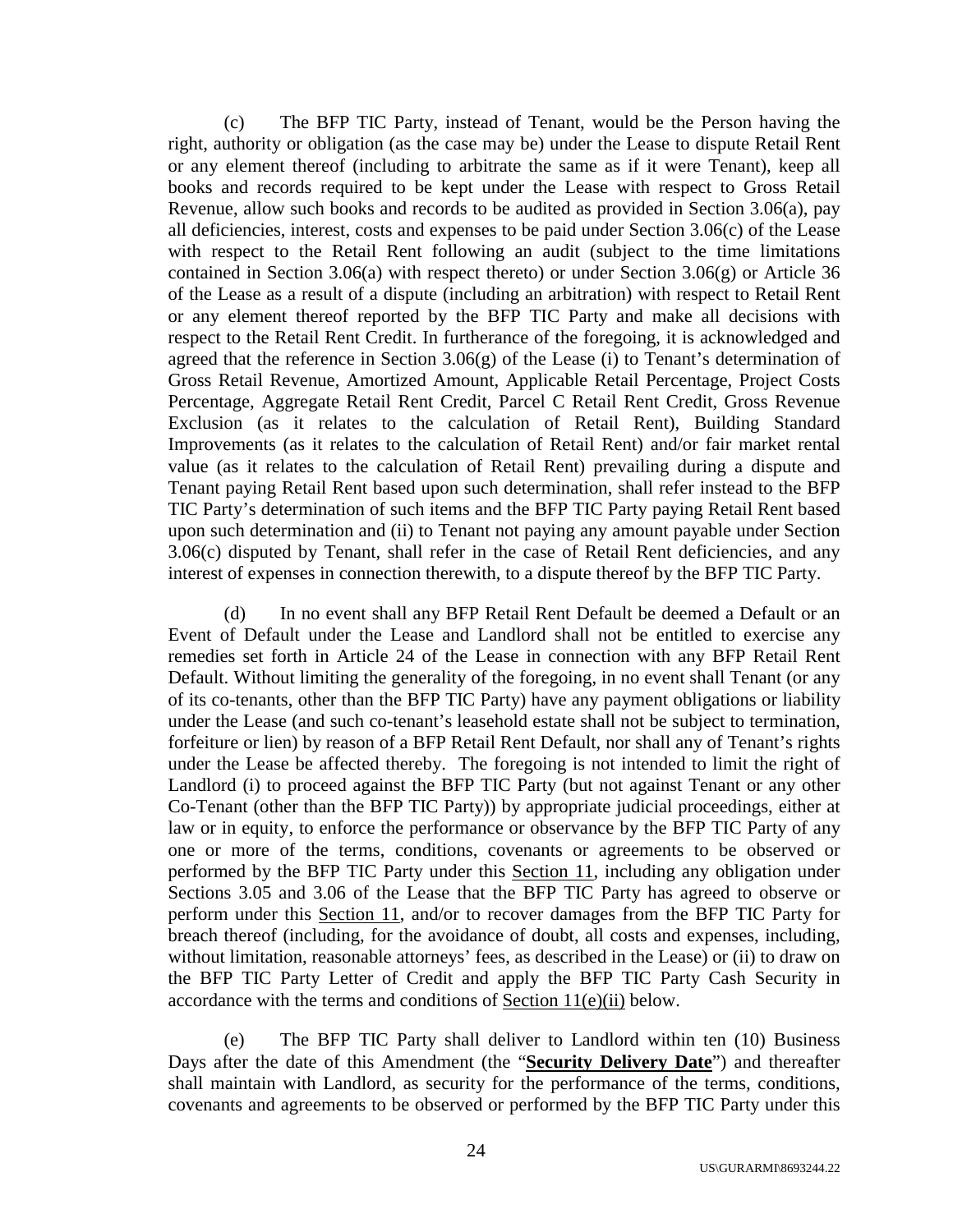Section 11 either (x) a cash deposit (the **"BFP TIC Party Cash Security**") or (y) a clean, irrevocable, unconditional letter of credit (the **"BFP TIC Party Letter of Credit**") issued or confirmed by a commercial bank or other financial institution reasonably satisfactory to Landlord, in each case, in an amount equal to the Basic Retail Rent for Fiscal Year 2013, which amount shall be increased or decreased, as applicable, on or prior to the date which is thirty (30) days after the delivery by the BFP TIC Party of the Retail Rent Statement with respect to Fiscal Year 2013 or the applicable subsequent Fiscal Year (each, a "**BFP TIC Party Security Change Date**") to an amount equal to the greater of (A) the Basic Retail Rent for the Fiscal Year in which such BFP TIC Party Security Change Date occurs and (B) one hundred and ten percent (110%) of the Retail Percentage Rent (after taking into account the Parcel C Retail Rent Credit, if applicable) for the Fiscal Year set forth on such Retail Rent Statement (the greater of (A) and (B), the "**BFP TIC Party Security Amount**"). Landlord acknowledges that Deutsche Bank AG, New York Branch is (for the purposes of the initial BFP TIC Party Letter of Credit), and any bank or other financial institution with a long-term credit rating of "A" or better from Standard & Poor's Ratings Service (or its successor) or a comparable long-term credit rating from another nationally-recognized statistical rating agency shall be, deemed satisfactory to Landlord. Any BFP TIC Party Letter of Credit and any BFP TIC Party Cash Security are collectively referred to herein as the **"BFP TIC Party Security**".

(i) Any BFP TIC Party Cash Security shall be held by Landlord in an interest-bearing account at JPMorgan Chase Bank, National Association, Citibank, N.A. or other bank reasonably satisfactory to the BFP TIC Party. Any BFP TIC Party Letter of Credit (x) shall provide that it is assignable by the Landlord without charge and (y) shall have an expiry date of not less than two (2) years from its issuance (except such letter of credit may provide that it can expire earlier upon not less than 30 days notice to BPCA of such earlier expiry date). If the BFP TIC Party Letter of Credit is not renewed or replaced with other BFP TIC Party Security meeting the requirements of this Section 11(e) at least thirty (30) days prior to the expiry date thereof, then Landlord may draw upon the BFP TIC Party Letter of Credit and shall hold the proceeds thereof as BFP TIC Cash Security hereunder. The BFP TIC Party shall have the right at any time, and from time to time, to substitute a new BFP TIC Party Letter of Credit or BFP TIC Party Cash Security meeting the requirements of this Section 11(e) for any BFP TIC Party Security it has previously provided hereunder and Landlord shall reasonably cooperate, at the BFP TIC Party's sole cost and expense, with any such substitution.

(ii) Upon the occurrence and during the continuance of a BFP Retail Rent Payment Default, Landlord may, but shall not be obligated to, provide a five (5) Business Day notice to the BFP TIC Party that it intends to draw on the BFP TIC Party Letter of Credit and apply the amount so drawn to the defaulted payment obligation that caused such BFP Retail Rent Payment Default or apply the BFP TIC Party Cash Security to the defaulted payment obligation that caused such BFP Retail Rent Payment Default, as the case may be, and after the fifth  $(5<sup>th</sup>)$ Business Day after such notice, Landlord may, but shall not be obligated to, draw on the BFP TIC Party Letter of Credit in an amount equal to the amount of such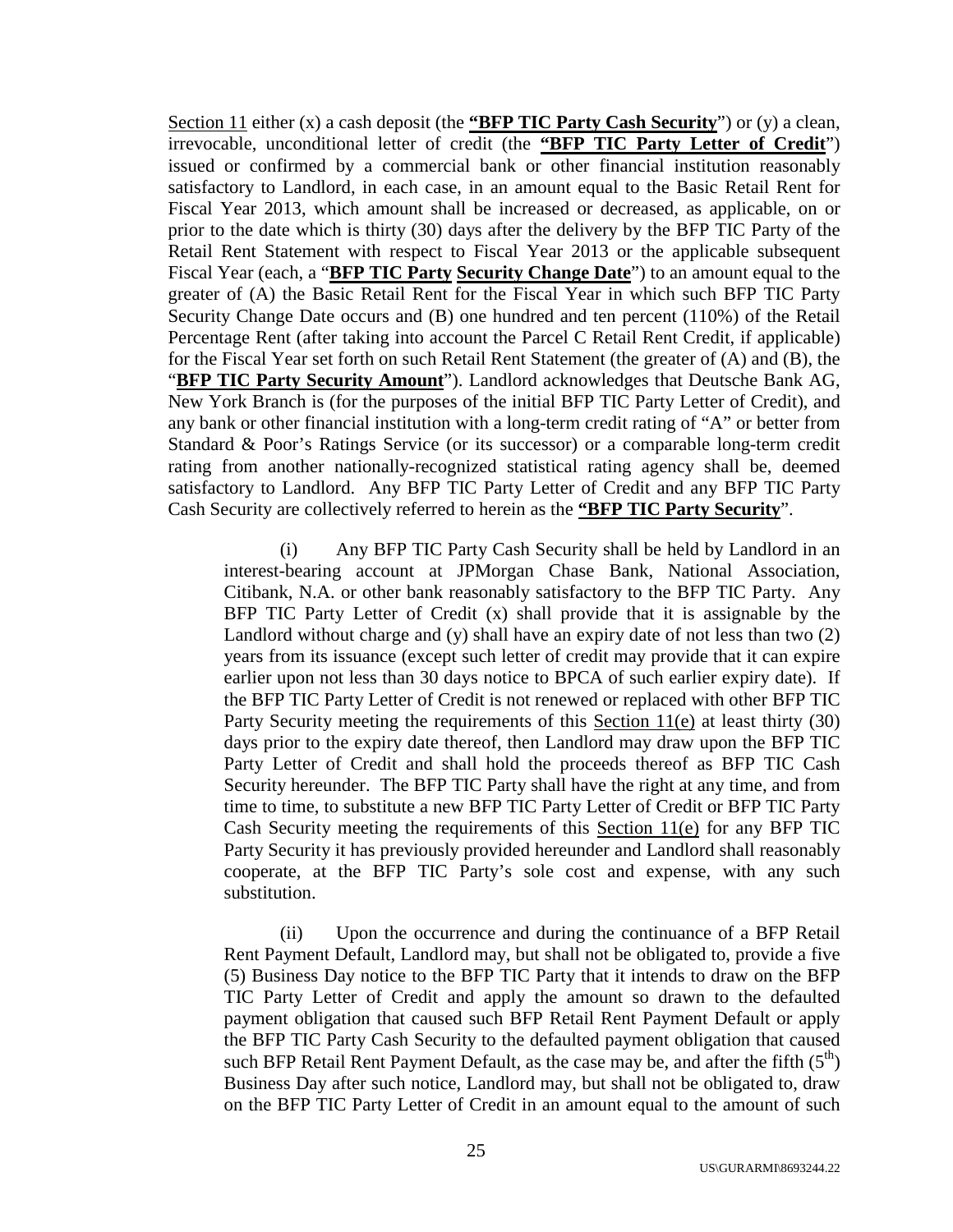defaulted payment obligation that caused such BFP Retail Rent Payment Default and apply such drawn amount to the payment thereof or apply the BFP TIC Party Cash Security to the payment thereof, unless either: (I) the BFP TIC Party has cured such BFP Retail Rent Payment Default prior to the date of such draw or application, as applicable, or (II) prior to the date of such draw or application, as applicable, the BFP TIC Party has notified Landlord that such unpaid amount is the subject of a dispute between Landlord and the BFP TIC Party and the BFP TIC Party has elected to pay Retail Rent in accordance with the BFP TIC Party's determination of Retail Rent, as provided in Section 3.06(g) of the Lease, provided that, if the BFP TIC Party acts under clause (II) above, then, as provided in Section 3.06(g) of the Lease, if the arbitration determines there has been an underpayment of Retail Rent, the BFP TIC Party shall be responsible for payment thereof, together with interest thereon as provided in Section 3.06(g) of the Lease, and if the BFP TIC Party shall thereafter fail to pay such underpayment or interest thereon within ten (10) Business Days after demand therefor, Landlord may draw on the BFP TIC Party Letter of Credit or apply the BFP TIC Party Cash Security, as the case may be, to pay the same.

(iii) The BFP TIC Party Security shall serve only as security for the BFP TIC Party's obligations under this Section 11, including any obligation under Sections 3.05 and 3.06 of the Lease that the BFP TIC Party has agreed to observe or perform under this Section 11, and in no event shall such BFP TIC Party Security be drawn on or used by Landlord for any other purpose.

(iv) The provisions of this Section 11 shall not be of any force and effect unless and until the BFP TIC Party delivers to Landlord the initial BFP TIC Party Security required under this Section 11(e). Landlord, at any time after delivery of such BFP TIC Party Security, upon request of the BFP TIC Party, shall acknowledge receipt thereof, and accordingly, the effectiveness of the provisions of this Section 11.

12. Retail Rent Reversion (a) If either (i) Landlord draws on the BFP TIC Party Letter of Credit or applies the BFP TIC Party Cash Security in accordance with Section 11(e) above and the BFP TIC Party then fails to replenish such BFP TIC Party Security for the amount so drawn or applied within ten (10) Business Days (or such additional time as may be reasonably required to diligently secure a replacement BFP TIC Party Letter of Credit but in no event exceeding thirty (30) days in the aggregate) after notice from Landlord (which notice shall be delivered simultaneously to the BFP TIC Party and Amex), (ii) on any BFP TIC Party Security Change Date, the BFP TIC Party Security Amount increases above the amount of BFP TIC Party Security then maintained hereunder, and the BFP TIC Party fails to deposit with Landlord additional BFP TIC Party Security that causes the total amount of BFP TIC Party Security maintained hereunder to be at least equal to the BFP TIC Party Security Amount required as of such BFP TIC Party Security Change Date within ten (10) Business Days (or such additional time as may be reasonably required to diligently secure a replacement BFP TIC Party Letter of Credit but in no event exceeding thirty (30) days in the aggregate) after notice from Landlord (which notice shall be delivered simultaneously to the BFP TIC Party and Amex) or (iii) the BFP TIC Party fails to timely deliver a required Retail Rent Statement and such failure shall continue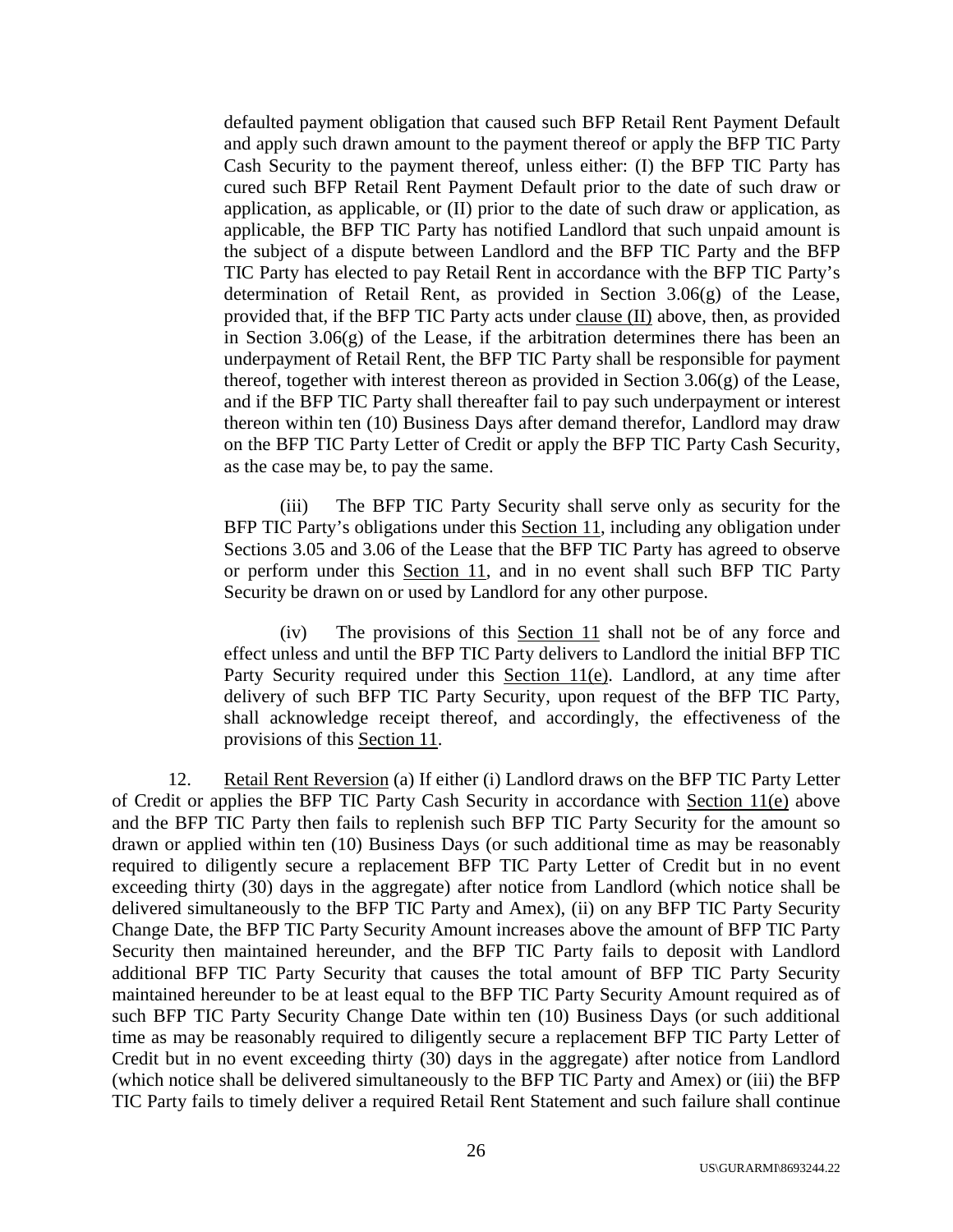for a period of thirty (30) days after written notice thereof by Landlord (which notice shall be delivered simultaneously to the BFP TIC Party and Amex) specifying such failure and referencing Landlord's right to deliver a Reversion Notice (as defined below) and if the BFP TIC Party shall fail to make such delivery within such thirty (30) day period, then, unless the failure described in clause (i), (ii) or (iii) above, as applicable, has been cured before the delivery of the Reversion Notice, Landlord may, but shall not be obligated to, send written notice to Tenant (a "**Reversion Notice**") that the circumstances described in clause (i), (ii) or (iii) above, as applicable, have occurred and Landlord has elected that the reporting and payment of Retail Rent revert to Tenant. If Landlord delivers a Reversion Notice, then the obligation to deliver the Retail Rent Statement and pay Retail Rent (and each installment thereof) for each Fiscal Year (or portion thereof) subsequent thereto shall revert to Tenant, and the BFP TIC Party shall not be a party permitted to prepare, verify, certify or deliver on behalf of Tenant any required reporting with respect to Retail Rent and to make payments on account thereof on behalf of Tenant.

(b) From and after the date on which the Reversion Notice is given to Tenant (i.e., from and after the occurrence of the Reporting Reversion Date under clause (i) of the definition thereof), any undrawn or unapplied, as applicable, portion of the BFP TIC Party Security shall be applied by Landlord (i) first, to the defaulted payment obligation that caused any then existing BFP Retail Rent Payment Default, if any, and (ii) second, to any Retail Rent payment obligation of Tenant thereafter next coming due under the Lease. Upon the occurrence of the date on which Tenant is no longer a tenancy-incommon (including, without limitation, by reason of the conversion of Parcel C and the improvements thereon to a condominium form of ownership, subject to the provisions of Section 19, in which event it is acknowledged that no letter of credit or other security deposit shall be required in connection with any retail percentage rent or other rental payable under the BFP Unit Lease) (i.e., upon the occurrence of the Reporting Reversion Date under clause (ii) of the definition thereof) any unapplied portion of the BFP TIC Party Security shall be returned to the BFP TIC Party upon the settlement of any outstanding Retail Rent payments.

(c) If the Reporting Reversion Date shall occur by reason of the events described in clause (i) of the definition thereof (i.e., a Reversion Notice is given to Tenant), then Tenant shall be given sufficient time (subject to Tenant proceeding with reasonable diligence to gather the required information) from and after the Reporting Reversion Date, with respect to any outstanding reporting for any past period(s) to gather the information necessary for it to provide the required reporting for such period(s).

(d) Any position taken by the BFP TIC Party in its reporting, or in any dispute with Landlord referenced in Section 11 above, shall not be binding on Tenant (or the tenants under the Unit Leases in the event of the conversion of Parcel C and the improvements thereon to a condominium form of ownership, subject to Section 19 hereof) in reporting other elements of Rental and shall not have any evidentiary value in establishing the proper method of reporting by Tenant with respect to any other item of Rental (including Other Rent or Net Fixed Rent) or in any other reporting by Tenant or in any dispute with Tenant. Any position taken by Tenant in its reporting, or in any dispute with Landlord with respect to any item of Rental (including reporting by Tenant of Retail Rent for years that Tenant reported Retail Rent), shall not be binding on the BFP TIC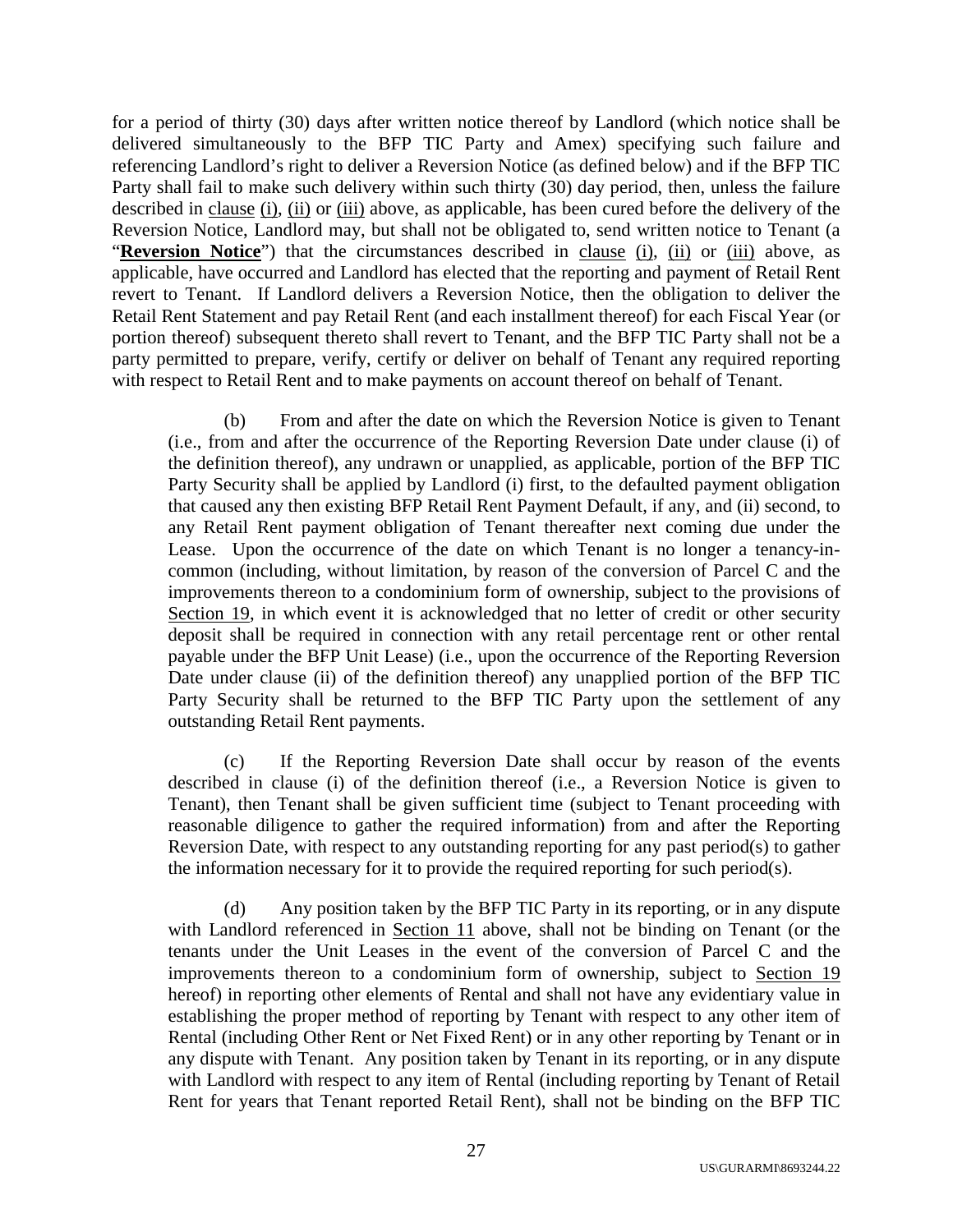Party in its reporting of the elements of Retail Rent and shall not have any evidentiary value in establishing the proper method of reporting by the BFP TIC Party with respect to Retail Rent or in any dispute with the BFP TIC Party regarding the amount of Retail Rent. Landlord acknowledges that as a result of the foregoing, reporting by the BFP TIC Party and by Tenant may differ in its treatment of similar items of revenue, expense or otherwise.

## 13. Post Reversion TIC Security Deposit.

(a) The provisions of this Section 13 are intended to reflect the agreement between Amex, as the Managing Co-Tenant under the TIC Agreement (the "**Managing Co-Tenant**"), and the BFP TIC Party with respect to the provision by the BFP TIC Party of a security deposit relating to the Retail Rent in the circumstances set forth below, but are not intended to be for the benefit of Landlord, and Landlord shall have no rights or remedies as a result of any breach or default under, or failure to meet any condition under, this Section 13 and in no event shall any failure to comply with any of the terms, covenants or conditions of this Section 13 create a Default or an Event of Default under the Lease or limit the exercise of any other right or remedy of Tenant (or, if applicable, the Managing Co-Tenant or the BFP TIC Party) hereunder or with respect hereto and Landlord shall not have any rights to enforce the provisions of this Section 13. In furtherance of the foregoing, it is acknowledged that the Managing Co-Tenant and BFP TIC Party may amend, modify or terminate the terms and conditions of this Section 13 without the consent of Landlord (or any Person claiming by, through or under Landlord) and the Managing Co-Tenant and BFP TIC Party shall each be entitled to waive the obligations of the other under this Section 13 without the consent of Landlord (or any Person claiming by, through or under Landlord). Without limiting the generality of the foregoing, it is acknowledged and agreed that in no event shall Landlord have the right to terminate the Lease as a result of any breach or default under, or failure to meet any condition under, this Section 13.

(b) If the Reporting Reversion Date shall occur by reason of the events described in clause (i) of the definition thereof (*i.e.*, a Reversion Notice is given to Tenant), then, the BFP TIC Party shall deliver to the Managing Co-Tenant within ten (10) Business Days after the date the Reversion Notice is given to Tenant and thereafter shall maintain with the Managing Co-Tenant, as security for the obligation of the BFP TIC Party to pay to the Managing Co-Tenant in accordance with the terms and conditions of the TIC Agreement the BFP TIC Party Post-Reversion Retail Rent Amount (as defined below) either (x) a cash deposit (the **"Post-Reversion Cash Security**") or (y) a clean, irrevocable, unconditional letter of credit (the **"Post-Reversion Letter of Credit**") issued or confirmed by a commercial bank or other financial institution reasonably satisfactory to the Managing Co-Tenant, in each case, in an amount equal to the BFP TIC Party Security Amount on the date the Reversion Notice is given, which amount shall be increased or decreased, as applicable, on or prior to the date which is thirty (30) days after the delivery by the Tenant of the Retail Rent Statement with respect to the Fiscal Year in which the Reversion Notice is given and every subsequent Fiscal Year (each, a "**Post-Reversion Security Change Date**") to an amount equal to the greater of (A) the Basic Retail Rent in the Fiscal Year in which such Post-Reversion Security Change Date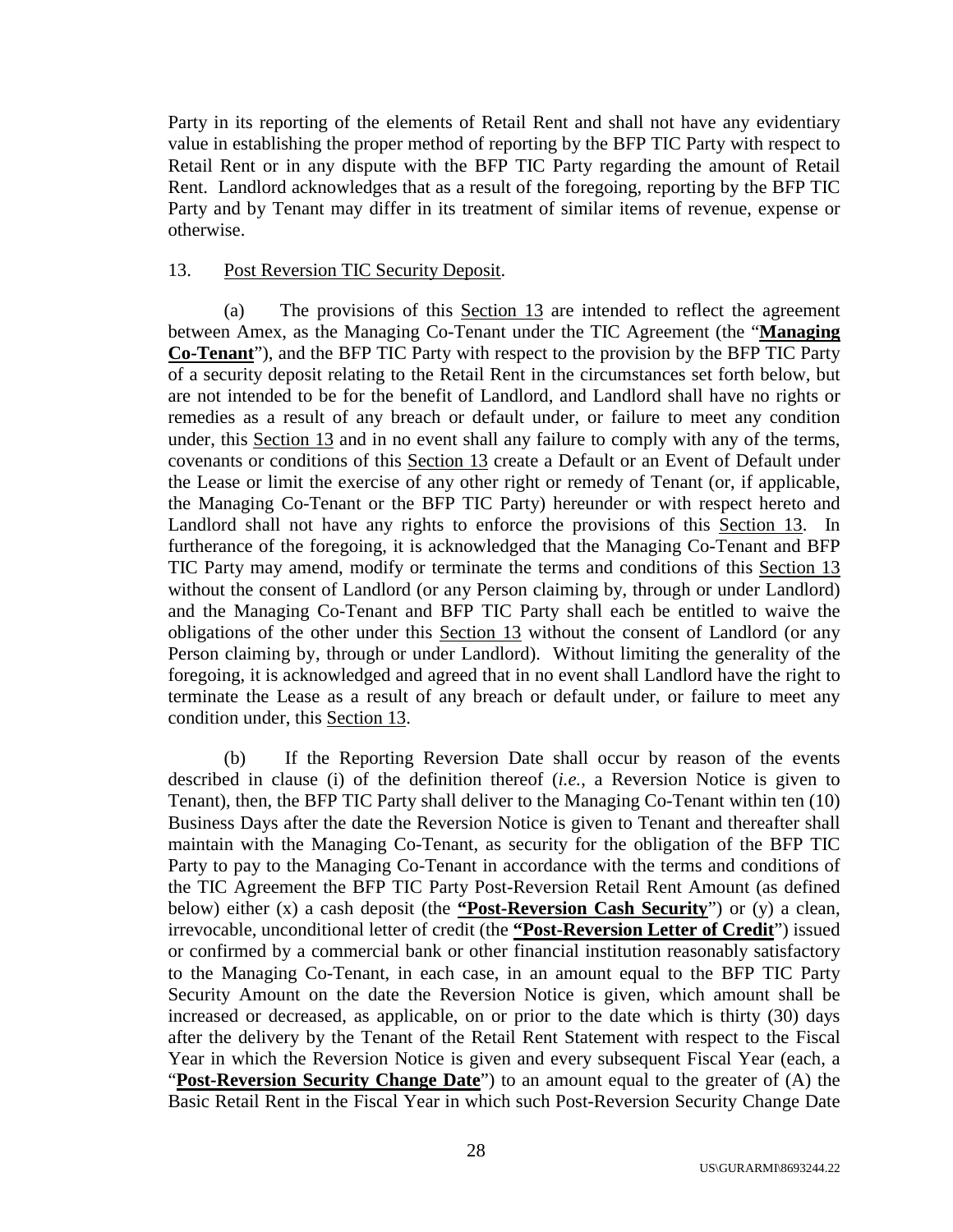occurs and (B) one hundred and ten percent (110%) of the Retail Percentage Rent (after taking into account the Parcel C Retail Rent Credit, if applicable) set forth on such Retail Rent Statement (the greater of (A) and (B), the "**Post-Reversion Security Amount**"). Managing Co-Tenant acknowledges that Deutsche Bank AG, New York Branch, and any bank or other financial institution with a long-term credit rating of "A" or better from Standard & Poor's Ratings Service (or its successor or a comparable long-term credit rating from another nationally-recognized statistical rating agency) shall be deemed satisfactory to Managing Co-Tenant. Any Post-Reversion Letter of Credit and any Post-Reversion Cash Security are collectively referred to herein as the "**Post-Reversion Security**".

(i) Any Post-Reversion Cash Security shall be held by Managing Co-Tenant in an interest-bearing account (provided that Managing Co-Tenant shall have no obligation whatsoever to obtain any particular interest rate) at JPMorgan Chase Bank, National Association, Citibank, N.A. or other bank reasonably satisfactory to the Managing Co-Tenant and the BFP TIC Party. Any Post-Reversion Letter of Credit (x) shall provide that it is assignable by the Managing Co-Tenant without charge,  $(y)$  shall have an expiry date of not less than one  $(1)$ year from its issuance and (z) shall provide that unless the issuer thereof shall provide notice to the beneficiary thereof not less than thirty (30) days prior to the then expiry date that it is not renewing such letter of credit, then such letter of credit shall automatically renew for an additional period of one-year. If the Post-Reversion Letter of Credit is not renewed or replaced with other Post-Reversion Security meeting the requirements of this Section 13(b) at least thirty (30) days prior to the expiry date thereof, then Managing Co-Tenant may draw upon the Post-Reversion Letter of Credit and shall hold the proceeds thereof as Post-Reversion Cash Security hereunder. The BFP TIC Party shall have the right at any time, and from time to time, to substitute a new Post-Reversion Letter of Credit or Post-Reversion Cash Security meeting the requirements of this Section 13(b) for any Post-Reversion Security it has previously provided hereunder and Managing Co-Tenant shall reasonably cooperate, at the BFP TIC Party's sole cost and expense, with any such substitution.

(ii) Upon the occurrence and during the continuance of a default in the payment by the BFP TIC Party of any BFP TIC Party Post-Reversion Retail Rent Amount, Managing Co-Tenant may, but shall not be obligated to, provide a five (5) Business Day notice to the BFP TIC Party that it intends to draw on the Post-Reversion Letter of Credit and apply the amount so drawn to such defaulted BFP TIC Party Post-Reversion Retail Rent Amount payment obligation or apply the Post-Reversion Cash Security to such defaulted payment obligation, as the case may be, and after the fifth  $(5<sup>th</sup>)$  Business Day after such notice, Managing Co-Tenant may, but shall not be obligated to, draw on the Post-Reversion Letter of Credit in an amount equal to the amount of such defaulted BFP TIC Party Post-Reversion Retail Rent Amount and apply such drawn amount to the payment thereof or apply the Post-Reversion Cash Security to the payment thereof, unless the BFP TIC Party has cured the default in payment of such BFP TIC Party Post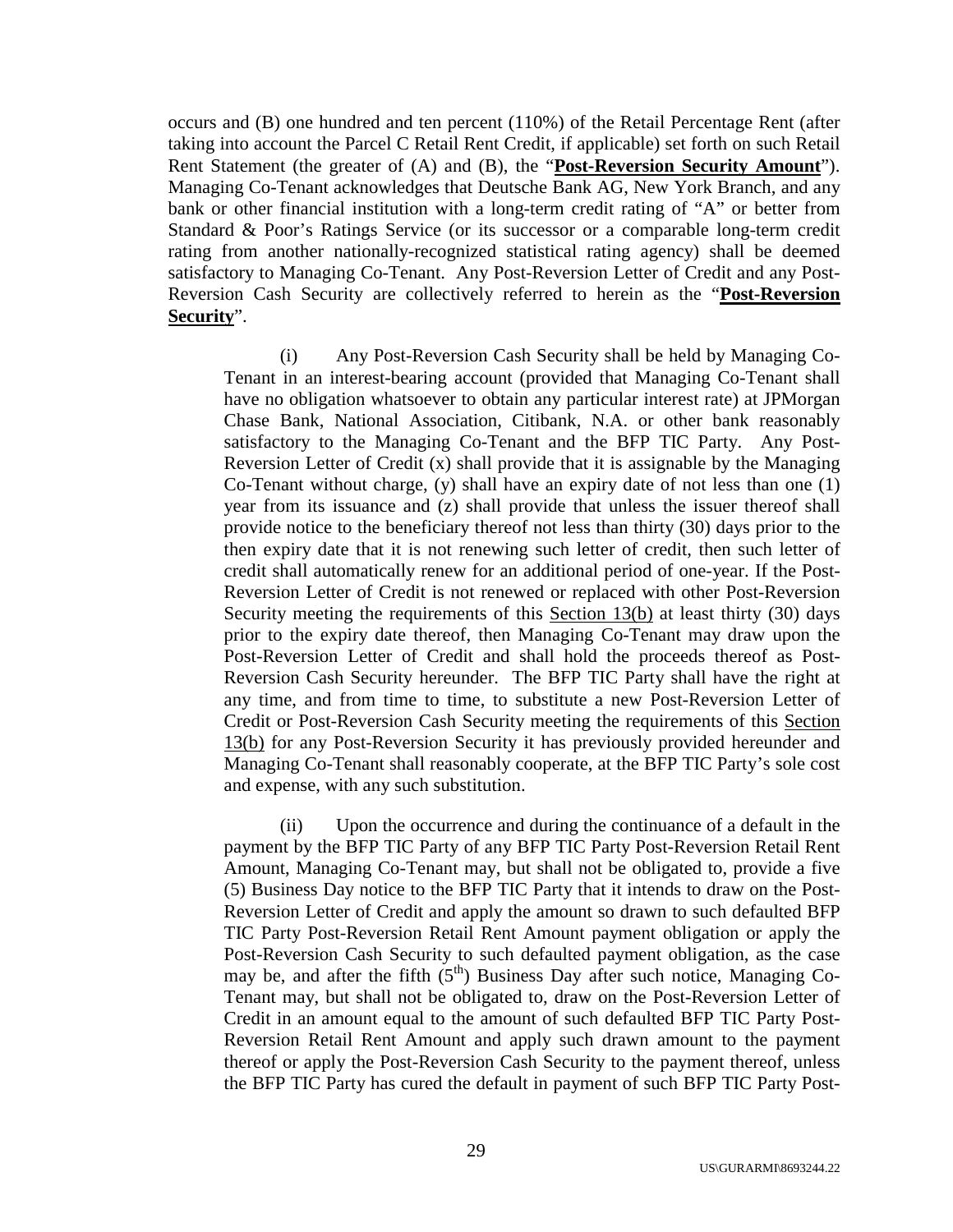Reversion Retail Rent Amount prior to the date of such draw or application, as applicable.

(iii) If Managing Co-Tenant draws on the Post-Reversion Letter of Credit or applies the Post-Reversion Cash Security in accordance with Section 13(b)(ii) above, then the BFP TIC Party shall replenish such Post-Reversion Security for the amount so drawn or applied within ten (10) Business Days (or such additional time as may be reasonably required to diligently secure a replacement Post-Reversion Letter of Credit but in no event exceeding thirty (30) days in the aggregate) after notice from Managing Co-Tenant of such draw or application.

(iv) The Post-Reversion Security shall serve only as security for the BFP TIC Party's obligations to pay the BFP TIC Party Post-Reversion Retail Rent Amount under the TIC Agreement, as and when due thereunder, and in no event shall such BFP TIC Party Security be drawn on or used by Managing Co-Tenant for any other purpose except as provided in this Section 13(b).

(v) Landlord and Tenant shall, upon request of Tenant, amend the Lease to remove the provisions of this Section 13 therefrom, but the failure of Tenant to request the same or of Landlord and Tenant to enter into such amendment shall not affect the effectiveness of any agreement between the Managing Co-Tenant and the BFP TIC Party to terminate the obligation of the BFP TIC Party to provide the Post-Reversion Security.

(vi) As used herein, the term "**BFP TIC Party Post-Reversion Retail Rent Amount**" shall mean the amount that the BFP TIC Party is required to pay, from time to time, under the TIC Agreement in respect of Retail Rent (i.e., the Retail Rent payable for Parcel C less the amount Amex is responsible for in each Fiscal Year pursuant to the Second Amendment to TIC Agreement) with respect to Fiscal Years (or portions thereof) after the date the Reversion Notice is given to the BFP TIC Party, and after taking into account the provisions of Section 7 of the Second Amendment to TIC Agreement relating thereto, but only if such amount is not challengeable by the BFP TIC Party in accordance with Section  $7(c)(ii)(1)$  of the Second Amendment to TIC Agreement.

14. Amendment to Retail Use Allocation. Section 23.04(ii) of the Original Lease is hereby deleted in its entirety and replaced with the following:

> "Not more than twenty-five thousand eight hundred eighty nine (25,889) Net Rentable Square Feet of space in the Buildings shall be used for Retail uses unless otherwise agreed to in writing by the Mayor of New York City, provided that, an additional seventeen thousand nine hundred twenty-five (17,925) Net Rentable Square Feet of space in the Buildings (collectively, such forty-three thousand eight hundred fourteen (43,814) Net Rentable Square Feet, the "Retail Use Allocation") may be used for the Retail uses specified in the Board of Estimate Resolution subject,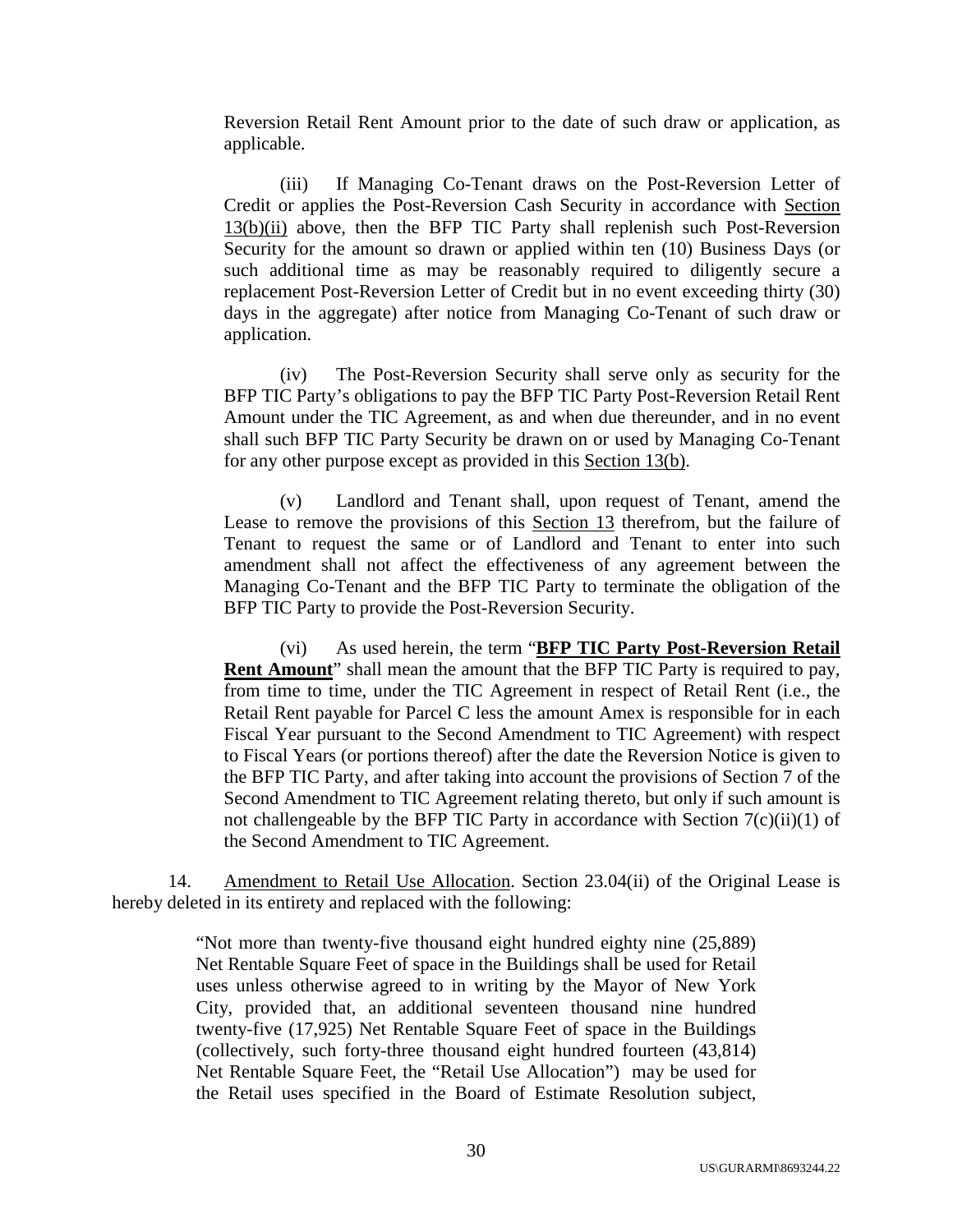however, to the conditions set forth in paragraphs numbered 1 through 7, inclusive, of such Resolution being satisfied at the Parcels, it being understood and acknowledged by Tenant that Tenant's right to all or any portion of the seventeen thousand nine hundred twenty-five (17,925) Net Rentable Square Feet of such Retail Use Allocation hereunder may be adversely affected if such conditions are not so satisfied."

15. Notices. Clauses (a) and (b) of Section 25.01 of the Original Lease are hereby deleted in their entirety and replaced with the following:

> (a) if by Landlord, by mailing the same to Tenant by (x) certified or registered mail, postage prepaid, return receipt requested or (y) Federal Express or other nationally recognized overnight courier service, addressed to

(1) American Express Company Three World Financial Center 200 Vesey Street New York, New York 10285 Attention: S.V.P., Global Real Estate and Workplace Enablement

with a copy to

Sills Cummis & Gross, P.C. One Riverfront Plaza Newark, New Jersey 07102 Attention: Mark S. Levenson, Esq.

# and

(2) BFP Tower C Co. LLC c/o Brookfield Office Properties 250 Vesey Street, 15th Floor New York, New York 10281 Attention: Mitchell E. Rudin President and Chief Executive Officer, U.S. Commercial **Operations** 

with copies to:

Brookfield Office Properties 250 Vesey Street, 15th Floor New York, New York 10281 Attention: General Counsel

and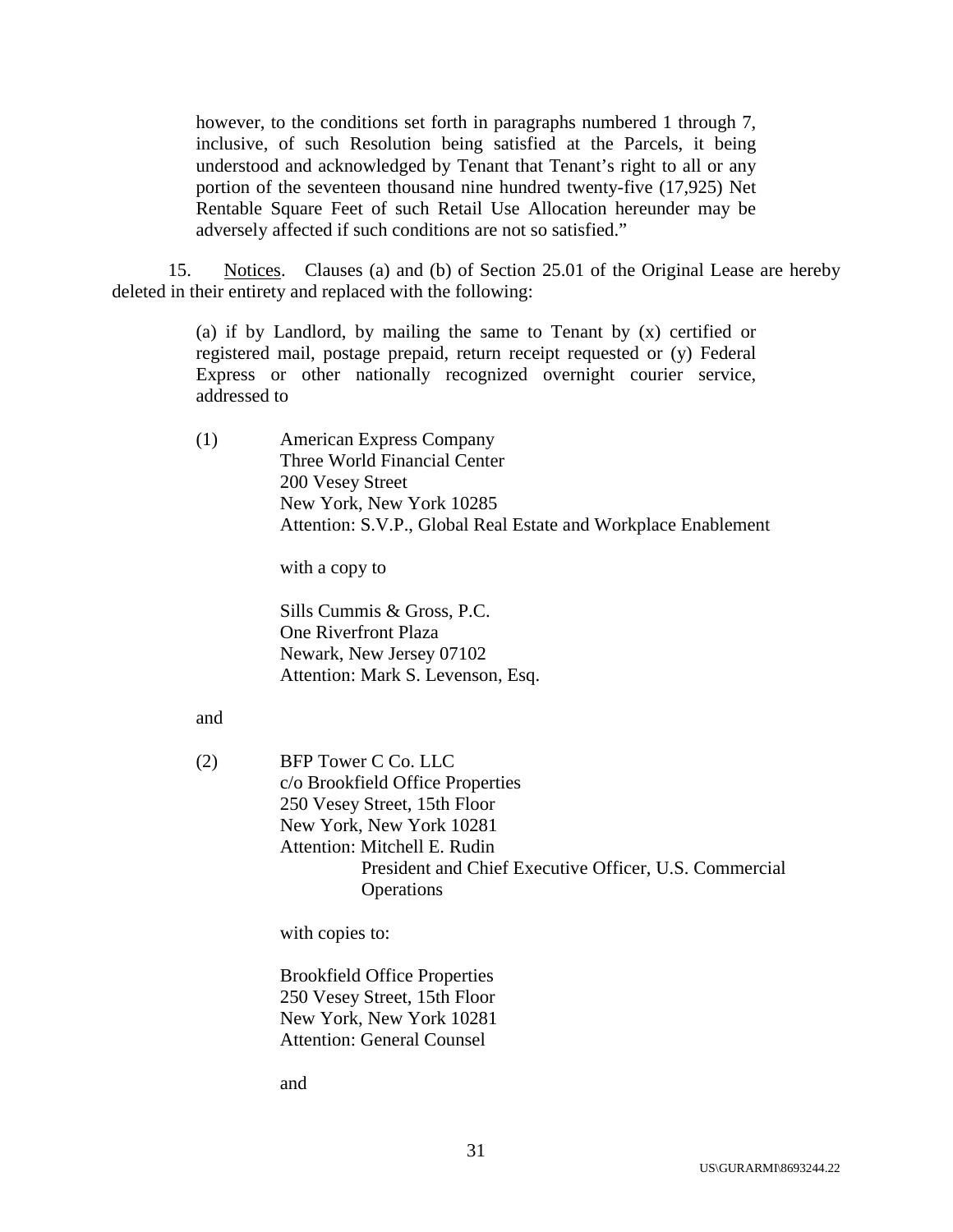Fried Frank Harris Shriver & Jacobson LLP One New York Plaza New York, New York 10004 Attention: Joshua Mermelstein, Esq.

and/or to such other address(es) and attorneys as Tenant (or with respect to the parties set forth in clause (2) above, the BFP TIC Party) may from time to time designate by Notice given to Landlord by certified or registered mail as aforesaid, except that at no time shall Landlord be required to give, in the aggregate, more than six Notices or copies thereof; and

(b) if by Tenant, by mailing the same to Landlord by (x) certified or registered mail, postage prepaid, return receipt requested or (y) Federal Express or other nationally recognized overnight courier service, addressed to

> Battery Park City Authority, d/b/a Hugh L. Carey Battery Park City Authority One World Financial Center, 24<sup>th</sup> Floor New York, New York 10281 Attention: President

with a copy to:

Battery Park City Authority, d/b/a Hugh L. Carey Battery Park City Authority One World Financial Center, 24<sup>th</sup> Floor New York, New York 10281 Attention: General Counsel

with a copy to:

Shearman & Sterling LLP 599 Lexington Avenue New York, NY 10022 Attention: Chris Smith, Esq

and/or to such other address(es) and attorneys as Landlord may from time to time designate by Notice given to Tenant by certified or registered mail as aforesaid, except that at no time shall Tenant be required to give, in the aggregate, more than four Notices or copies thereof.

16. Tower D Retail Easement. (a) Clause 41.07(e) of the Original Lease is hereby deleted in its entirety and replaced with the following: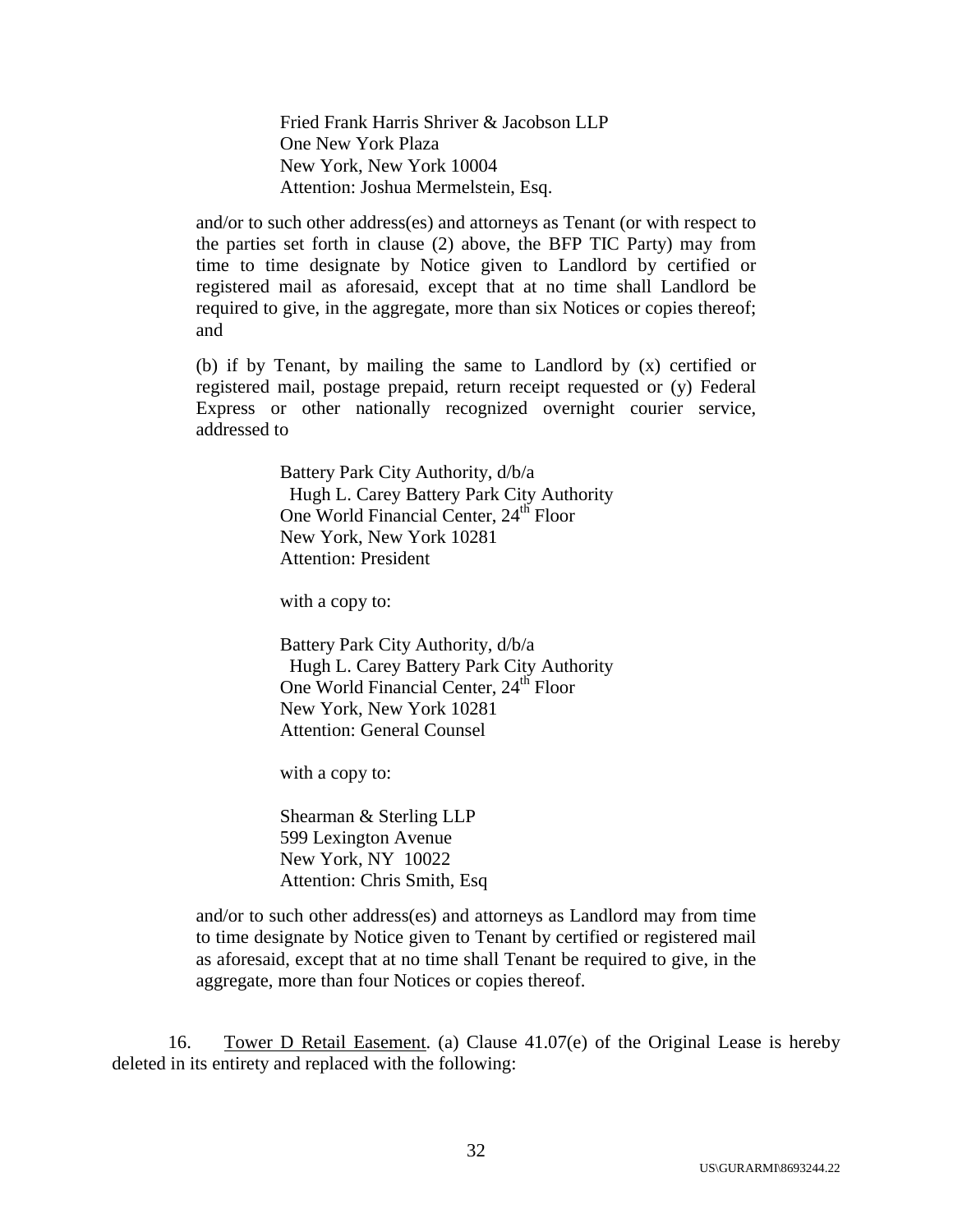"Landlord and Tenant agree that Landlord shall have, and Landlord expressly reserves, (i) an exclusive easement in an area located at the southern side of the Premises, which easement area is designated as Easement no. 16 on the Parcel Lines Easement Plan and more particularly described in Attachment I to Exhibit "B", for the construction, installation, ownership, operation, repair, maintenance, Restoration, control and use in such easement area of a portion of the Mechanical Penthouse located principally in Parcel B, together with a nonexclusive easement for access thereto through the Premises, (ii) an exclusive easement in the areas located at the western side of the Premises, which easement areas are designated as Easements no. 17A and no. 17B on the Parcel Lines Easement Plan and more particularly described in Attachment I to Exhibit "B", for the construction, installation, ownership, operation, maintenance, repair, Restoration, control and use in such easement areas of a portion of the parking garage and garage air handling system located principally in Parcel D, together with a nonexclusive easement for access thereto through the Premises, provided that to the extent such access easement is used for (x) pedestrian ingress to and egress from such portion of the parking garage, such easement shall be limited to the public portions of the Premises and (y) vehicular ingress to and egress from such portion of the parking garage, such easement shall be limited to the public driveways on the Premises, and (iii) commencing as of the date of the RRP Amendment of Severance Lease (Tower C), an exclusive easement (the "Tower D Retail Easement") in the areas located on western side of the +12.5 level of Parcel C and the western side of the +32 level of Parcel C, which easement areas are designated as the "Tower D Easement" on both the Level  $+12.5$  drawing annexed as Exhibit A to the RRP Amendment of Severance Lease (Tower C) and the Level +32 drawing annexed as Exhibit B to the RRP Amendment of Severance Lease (Tower C) and are more particularly described in Attachment I to Exhibit "B", for the construction, installation, ownership, operation, maintenance, repair, Restoration, control and use in such easement areas of certain Retail space, together with a nonexclusive easement for (A) ingress to and egress from such easement areas through the public and non public corridors of the Premises connecting such easements areas to the Parcel C freight elevator serving such easement areas on Level +12.5 and Level +32 (or if such freight elevator is not in service at any time, a freight elevator in the elevator core of Parcel C), (B) the use of the freight elevator referenced in clause (A) above, and (C) ingress to and egress from such freight elevator through the cellar level of the Buildings to the Loading Dock (as such term is defined in the Project Operating Agreement). Such exclusive easement areas shall be used and any work which Landlord performs or causes to be performed in, on, about, or with respect to such exclusive easement areas, shall be performed in accordance with the applicable provisions of this Lease. Such work shall also be performed with reasonable diligence, subject to Landlord's Unavoidable Delays, in a good and workmanlike manner and so that such work does not unreasonably interfere with the construction, development, ownership, operation, maintenance, repair, Restoration, control or use of the Premises. Subject to the provisions of the last sentence of this Section 41.07(e), Landlord shall indemnify and save Tenant harmless from and against any and all liabilities,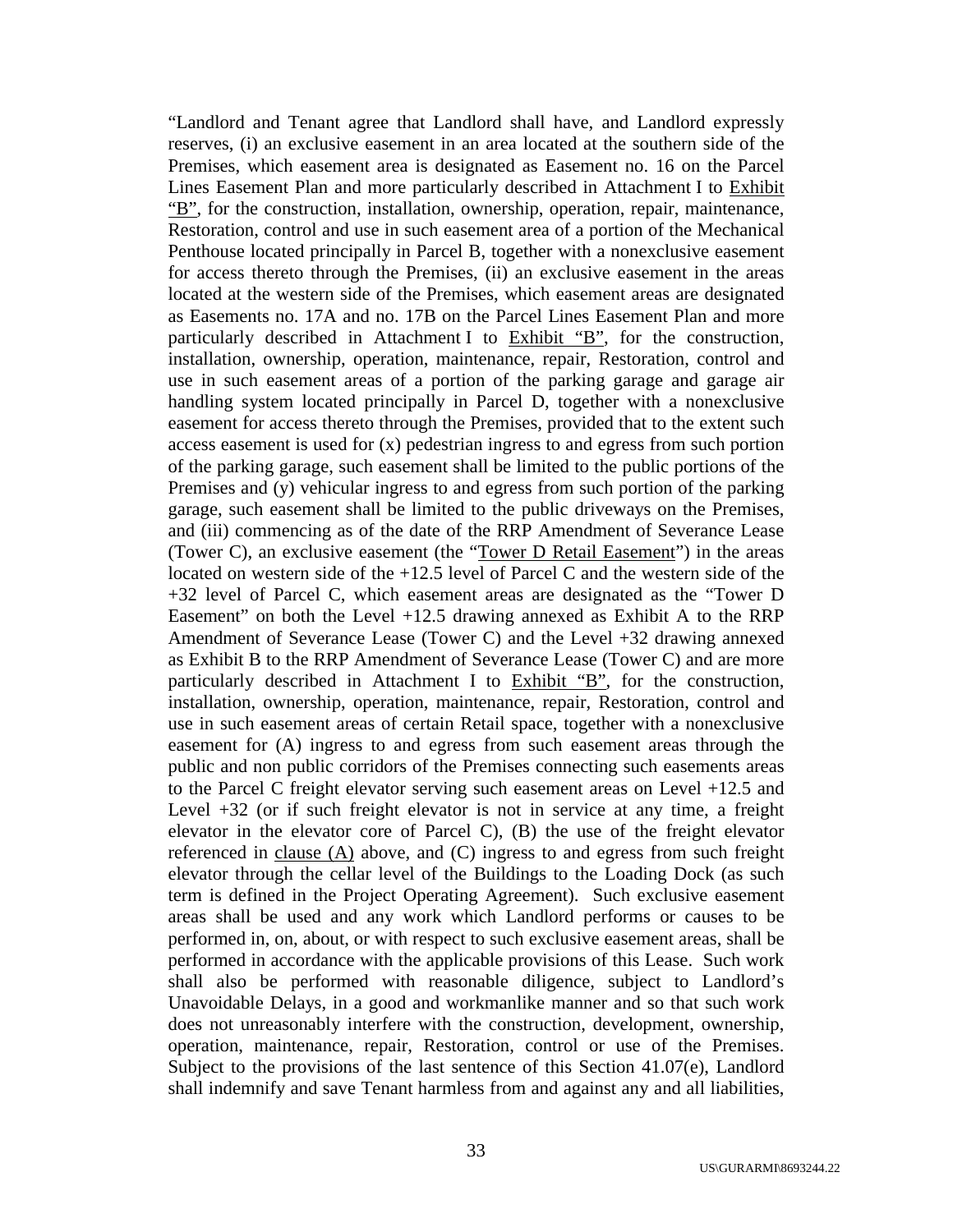suits, obligations, fines, damages, penalties, claims, costs, charges and expenses, including, without limitation, reasonable engineers', architects' and attorneys' fees and disbursements, which may be imposed upon or incurred by or asserted against Tenant by reason of (r) a breach or default by Landlord in the performance of its obligations under this Section 41.07(e) or (s) any of Landlord's activities in, on, about or with respect to Easement no. 16 or Easement no. 17A, Easement no. 17B or the Tower D Retail Easement, including, without limitation, the construction, installation, ownership, operation, maintenance, repair, replacement, Restoration, control and use of  $(x)$  the facilities and equipment in that portion of the Mechanical Penthouse or the parking garage and garage air handling system as the case may be, located in such respective easement areas or (y) the facilities and equipment located in the Tower D Retail Easement exclusive easement areas. Tenant acknowledges that Landlord has granted Easement no. 16 and its rights hereunder with respect thereto to the Tower B Severance Lease Tenant and Easements no. 17A and no. 17B and the Tower D Retail Easement and its rights hereunder with respect to such easements to the Tower D Severance Lease Tenant, and has imposed its obligations hereunder with respect thereto upon such tenants pursuant to the terms of their respective Severance Leases (and will impose such obligations hereunder with respect thereto upon any tenant under a new Severance Lease for such Parcel pursuant to the terms of such new Severance Leases). Tenant shall be and have the rights of a third-party beneficiary with respect to the performance by such tenants of such obligations under their respective Severance Leases, Tenant shall look solely to the Tower B Severance Lease Tenant (or to the tenant of any new Severance Lease for Parcel B under which such tenant is granted such easement and rights) for the performance of Landlord's obligations under this Section 41.07(e) with respect to Easement no. 16, and the Tower D Severance Lease Tenant (or to the tenant of any new Severance Lease for Parcel D under which such tenant is granted such easements and rights) for the performance of Landlord's obligations under this Section 41.07(e) with respect to Easements no. 17A and no. 17B and the Tower D Retail Easement, and Landlord shall have no liability to Tenant, and Tenant shall make no claim against Landlord, with respect to such obligations, except for claims and liabilities that arise during any period in which a Severance Lease is not in effect for Parcel B or Parcel D, respectively (or a new Severance Lease is in effect for such Parcel and BPCA has not inserted therein such obligations as the obligations of the tenant (or its successor) thereunder for the benefit of Tenant under the terms of such new Severance Lease). Tenant shall not be deemed in breach or default of any of its obligations under this Lease if such breach or default arises from a breach by Landlord of its obligations under this Section  $41.07(e)$ . Notwithstanding anything to the contrary contained above, neither Landlord nor the Tower D Severance Lease Tenant shall have any obligation under this Section 41.07(e) to maintain, repair, replace or Restore any structural elements located within the Tower D Retail Easement exclusive easement areas, including, without limitation, structural columns and the Q-deck and concrete slabs located between floors of the Buildings that constitute part of the Tower D Retail Easement, unless such maintenance, repair, replacement or Restoration is required as a result of  $(x)$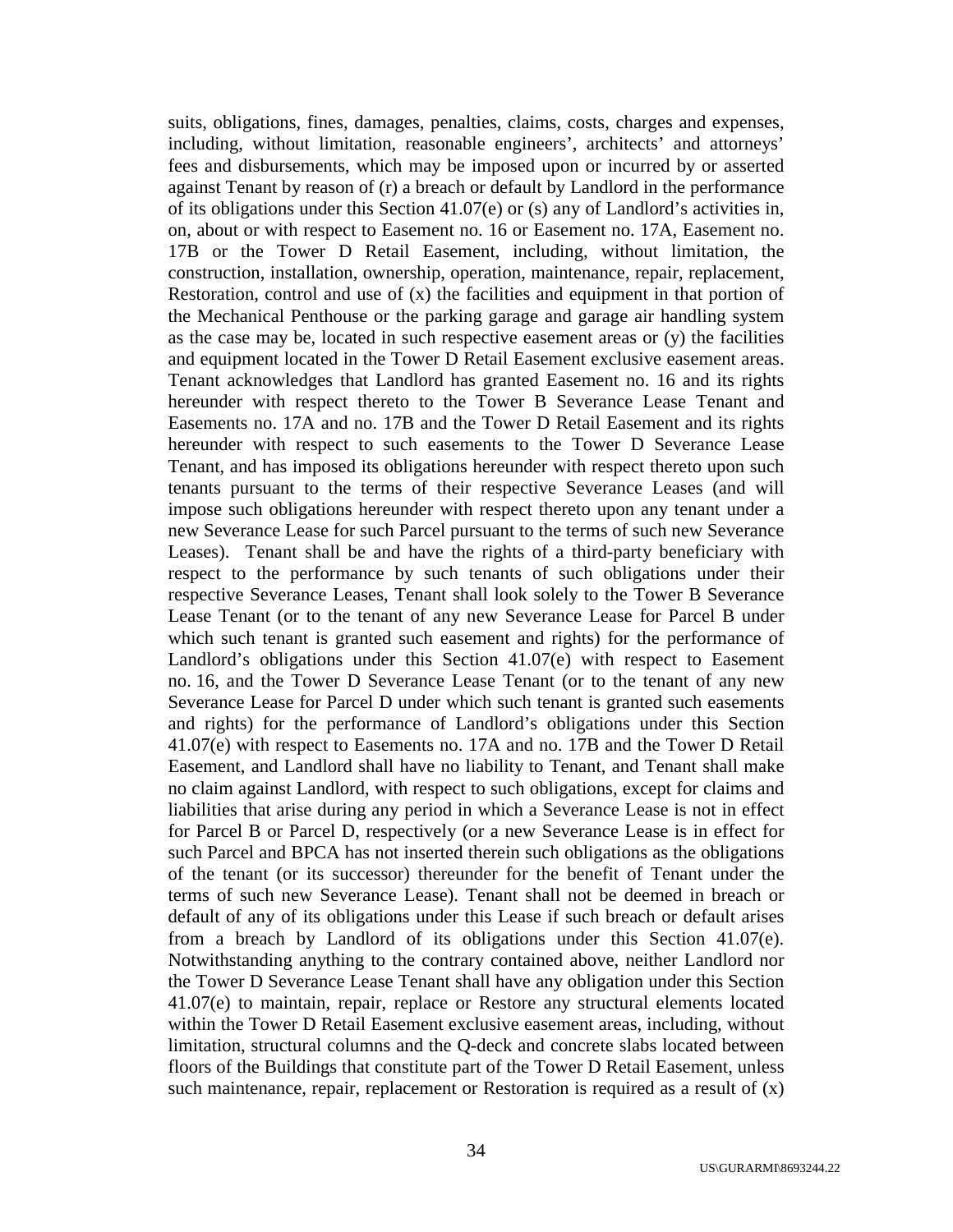any Capital Improvement performed by Landlord or the Tower D Severance Lease Tenant (in each case as beneficiary of the Tower D Retail Easement) or (y) the negligence or willful misconduct of Landlord or the Tower D Severance Lease Tenant (in each case as beneficiary of the Tower D Retail Easement)."

(b) As a result of the grant of the Tower D Retail Easement, Landlord and Tenant acknowledge and agree that Tenant shall not be entitled to receive any rent or other revenue from or with respect to the easement areas that are encumbered by the Tower D Retail Easement or otherwise entitled to participate therein. Landlord and Tenant acknowledge and agree that, without limiting the generality of Section 41.07(e) of the Original Lease, for purposes of the Original Lease definition of "Impositions," Sections 3.04-3.06 of the Lease and Article 23 of the Original Lease, and with respect to any reporting requirements under the Original Lease, the terms "Buildings" and "Premises" shall not include the easement areas that are encumbered by the Tower D Retail Easement. The reservation of Tower D Retail Easement shall not result in any decrease of the Rental paid by Tenant under the Lease, except for such decreases as will result from the operation of the existing provisions of this Lease with respect to the removal of the Tower D Retail Easement from the terms "Buildings" and "Premises" as provided above.

(c) Landlord acknowledges and agrees that Tenant shall have no liability for any failure of the Tower D Severance Lease Tenant to comply with any and all obligations under the Tower D Severance Lease with respect to the Tower D Retail Easement, nor shall Tenant ever be, or be deemed to be, in default of the Lease as a result of any such failure.

(d) Landlord and Tenant acknowledge and agree that no consideration is being paid to Tenant for the reservation by Landlord of the Tower D Retail Easement as herein provided.

(e) (i) Paragraph 1 of Exhibit "B" of the Original Lease is hereby amended by adding after the words "Parcel Lines Easement Plan" the words "and in the areas designated as "Tower D Easement" on both the Level +12.5 drawing annexed to the RRP Amendment to Severance Lease (Tower C) as Exhibit A and the Level +32 drawing annexed to the RRP Amendment to Severance Lease (Tower C) as Exhibit B, all"; and

(ii) Attachment I to Exhibit "B" of the Original Lease is hereby amended by:

(a) adding at the end of the first paragraph thereof "Street lines noted in the description of the Tower D Retail Easement are in accordance with Map No. ACC 30327 (ULURP No. CPC 120154), certified by the New York City Department of City Planning on March 23, 2012."; and

(b) adding at the end thereof:

# "Tower D Retail Easement

# Street Level

All that portion of the parcel described lying between a lower horizontal plane drawn at elevation 12.5 feet and an upper horizontal plane drawn at an elevation 32.00 feet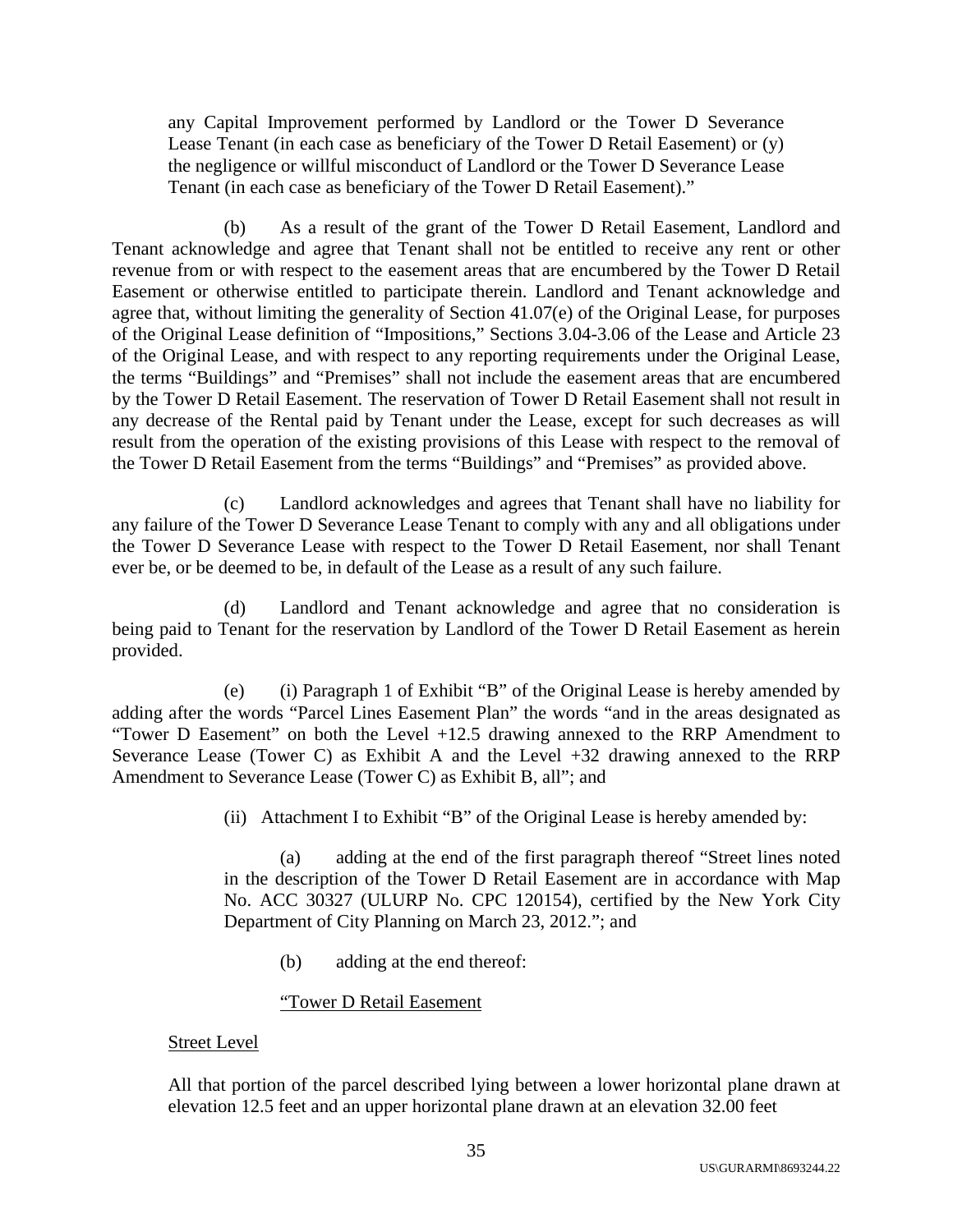bounded and described as follows:

BEGINNING at a point 250.24 feet, as measured along the southerly line of Vesey Street, West of the intersection of the westerly line of Marginal Street, Wharf or Place and

The United States Bulkhead Line approved by The Secretary of War, July 31, 1941, with the southerly line of Vesey Street and 68.87 feet, as measured along a line bearing due south, south of the southerly line of Vesey Street;

- 1. thence due East 54.33 feet;
- 2. thence due South 8.15 feet;
- 3. thence due East 7.97 feet;
- 4. thence due North 8.15 feet;
- 5. thence due East 20.17 feet;
- 6. thence due South 51.5 feet;
- 7. thence due East 1.0 feet;
- 8. thence due South 74.00 feet;
- 9. thence due West 19.44 feet;
- 10. thence due South 10.1 feet;
- 11. thence due West 26.1 feet;
- 12. thence due South 15.73 feet;
- 13. thence due East 9.06 feet;
- 14. thence due South 2.33 feet;
- 15. thence due East 22.3 feet;
- 16. thence due South 6.51 feet;
- 17. thence due West 54.29 feet;
- 18. thence due North 139.16 feet;
- 19. thence due West 15.00 feet;
- 20. thence due North 21.01 feet to the point or place of BEGINNING.

#### Lobby Level

All that portion of the parcel described lying between a lower horizontal plane drawn at elevation 32.00 feet and an upper horizontal plane drawn at an elevation 54.00 feet bounded and described as follows:

BEGINNING at a point 250.24 feet, as measured along the southerly line of Vesey Street, West of the intersection of the westerly line of Marginal Street, Wharf or Place and

The United States Bulkhead Line approved by The Secretary of War, July 31, 1941, with the southerly line of Vesey Street and 68.87 feet, as measured along a line bearing due south, south of the southerly line of Vesey Street;

1. thence due East 63.34 feet;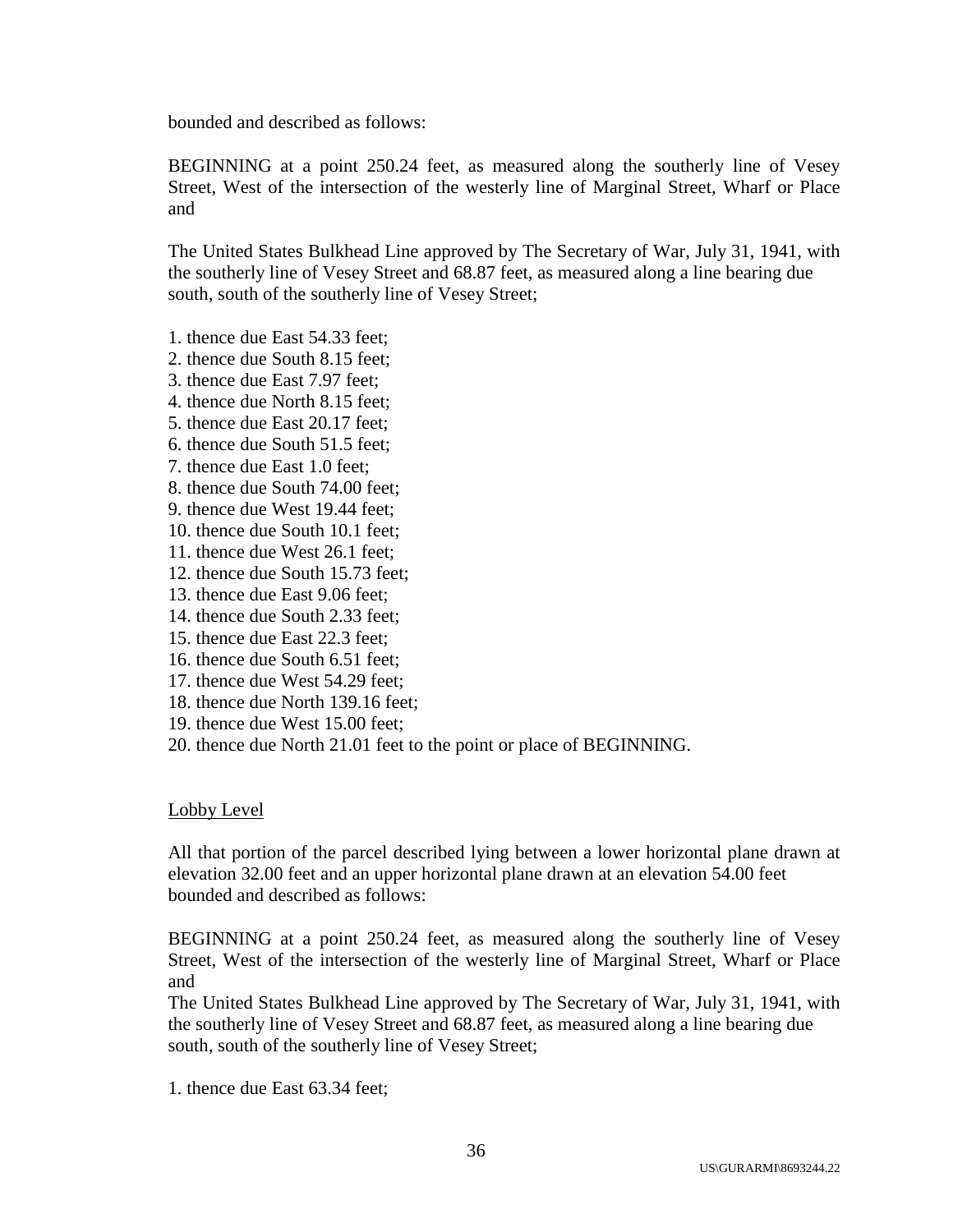- 2. thence due South 14.25 feet;
- 3. thence due West 1.34 feet;
- 4. thence due South 14.5 feet;
- 5. thence due West 5.00 feet;
- 6. thence due South 12.51 feet;
- 7. thence due West 23.43 feet;
- 8. thence due South 81.54 feet;
- 9. thence due West 7.85 feet;
- 10. thence due South 5.53 feet;
- 11. thence due East 5.16 feet;
- 12. thence due South 1.84 feet;
- 13. thence due West 5.16 feet;
- 14. thence due South 7.58 feet;
- 15. thence due East 5.47 feet;
- 16. thence due South 3.64 feet;
- 17. thence due West 6.9 feet;
- 18. thence due South 15.46 feet;
- 19. thence due West 9.29 feet;
- 20. thence due North 135.84 feet;
- 21. thence due West 15.00 feet;
- 22. thence due North 21.01 feet to the point or place of BEGINNING."

17. Miscellaneous. Upon execution and delivery of this Amendment, this Amendment shall become part of the Lease and all references to the "Lease" shall mean the Original Lease, as amended by this Amendment, and all amendments, modifications, extensions and renewals thereof. The terms, provisions or conditions of the Original Lease are hereby ratified and shall remain in full force and effect, as modified hereby.

(b) The Section headings used in this Amendment are for convenience only, and are not to be used in determining the meaning of this Amendment or any part thereof.

(c) This Amendment contains the sole and entire understanding and agreement of the parties with respect to its entire subject matter and all prior negotiations, discussions, representations, agreements and understandings heretofore had among the parties with respect thereto are merged herein.

(d) This Amendment may be executed in duplicate counterparts, each of which shall be deemed an original and all of which, when taken together, shall constitute one and the same instrument.

(e) This Amendment shall bind and inure to the benefit of the parties hereto and their respective successors and permitted assigns under the Lease.

(f) A memorandum of this Amendment in form suitable for recording (and any other instruments required to record such memorandum) and reasonably acceptable to both Landlord and Tenant, shall be executed and filed at the request of Tenant, at Tenant's sole cost and expense.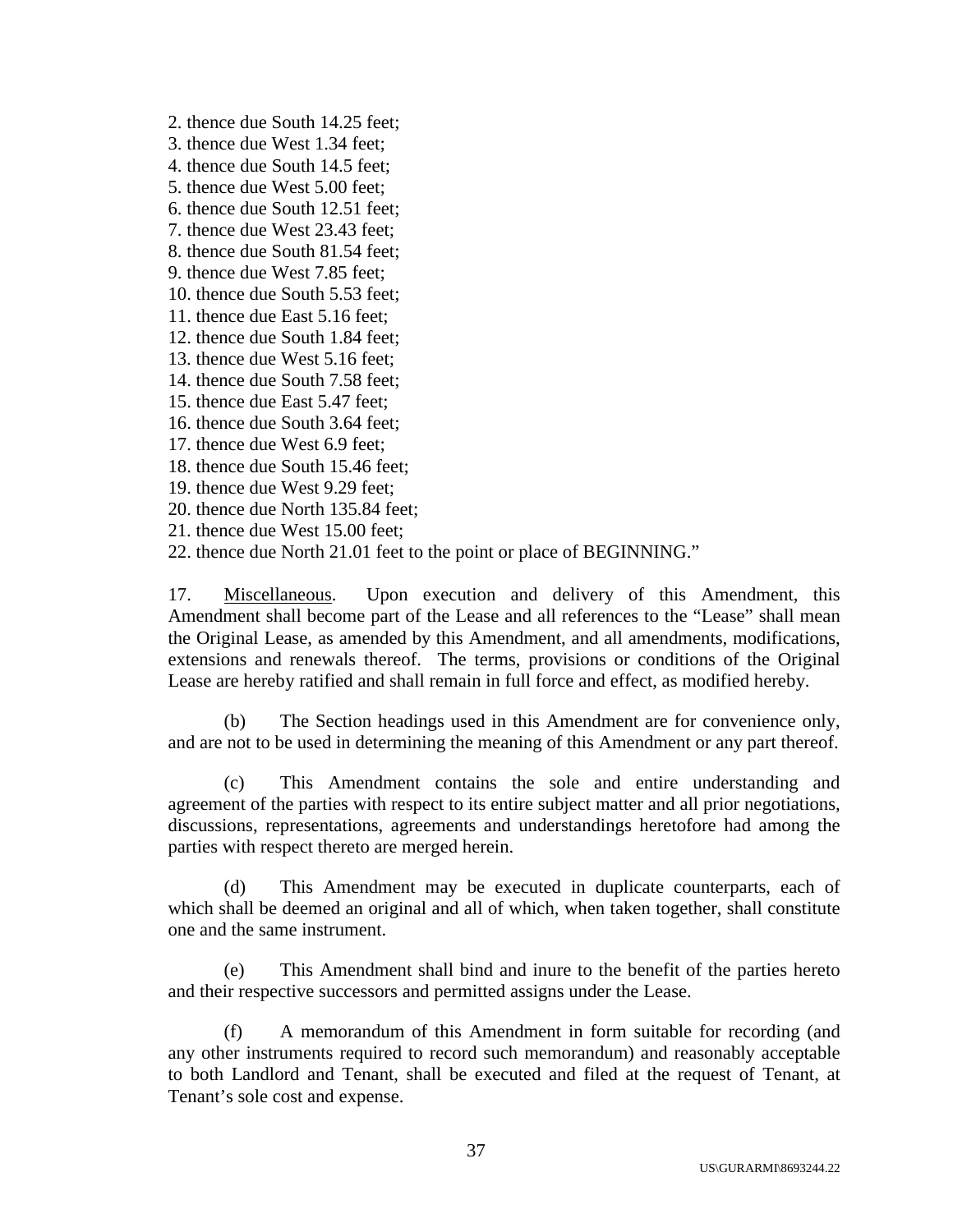# 18. Broker.

(a) Landlord and Tenant each represents and warrants to the other that it has not dealt with any broker in connection with this Amendment. Landlord and Tenant shall each indemnify and hold harmless the other party from and against any and all claims, damages and costs (including reasonable attorneys' fees and disbursements) incurred by such other party in connection with a breach or alleged breach of the indemnifying party's representation and warranty contained in this Section 18(a).

(b) BFP TIC Party represents and warrants to Amex that it has not dealt with any broker in connection with this Amendment. BFP TIC Party shall indemnify and hold harmless Amex from and against any and all claims, damages and costs (including reasonable attorneys' fees and disbursements) incurred by such other party in connection with a breach or alleged breach of BFP TIC Party's representation and warranty contained in this Section 18(b).

# 19. Condominium Provisions.

(a) Landlord and the tenants-in-common who currently, collectively, constitute the Tenant anticipate converting the ownership of Parcel C and the improvements thereon to a condominium form of ownership. It is anticipated that such condominium, if formed, would result in the creation of two units, both of which would be owned in fee by Landlord. One unit would be leased by Landlord to Amex (or an Affiliate thereof) pursuant to a Unit Lease (the "Amex Unit Lease") and the other unit would be leased by Landlord to BFP Tower C Co. LLC or another Affiliate of BFP pursuant to a Unit Lease (the "BFP Unit Lease").

(b) The parties acknowledge and agree that if the ownership of Parcel C is converted (as described in this Section 19) to a condominium form of ownership, then the agreements, terms, conditions and provisions set forth in this Amendment shall only be binding on and run to the benefit of the landlord and tenant under the BFP Unit Lease and none of said agreements, terms, conditions and provisions of this Amendment shall be included in the Amex Unit Lease.

(c) Notwithstanding anything to the contrary contained in this Section 19, it is acknowledged and agreed that the conversion to condominium ownership and other transactions described in this Section 19 (collectively, "Tenant's Condominium Proposal") are currently under discussion and negotiation between such parties, and that as between the parties who comprise, collectively, the Tenant on the one hand, and Landlord on the other hand, no binding agreement with respect to Tenant's Condominium Proposal has been entered into or is required to be. Accordingly, nothing contained in this Section 19 shall be deemed to constitute an agreement by any party to enter into any agreement or otherwise consummate or move forward with, any transaction relating to Tenant's Condominium Proposal.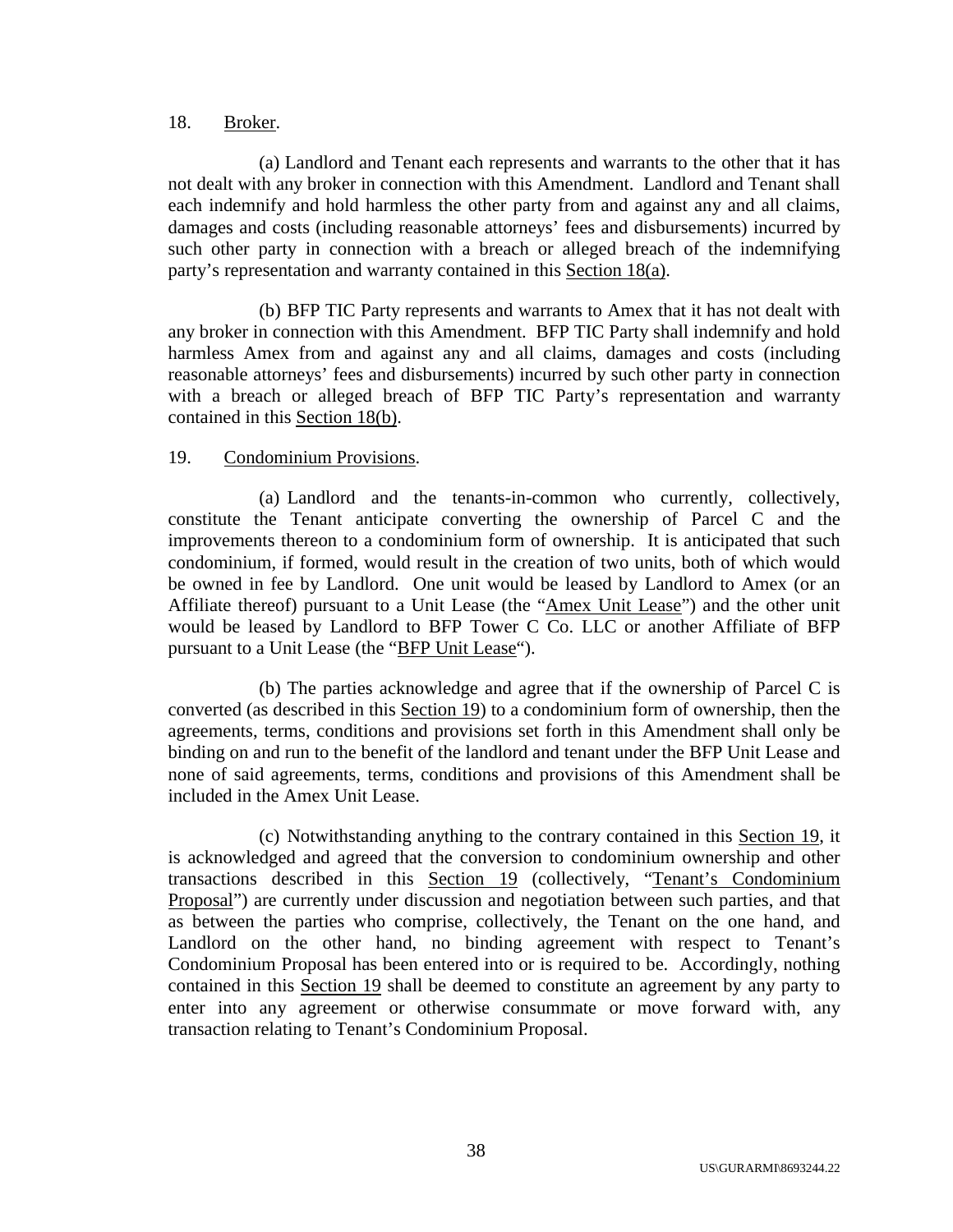# [NO FURTHER TEXT ON THIS PAGE]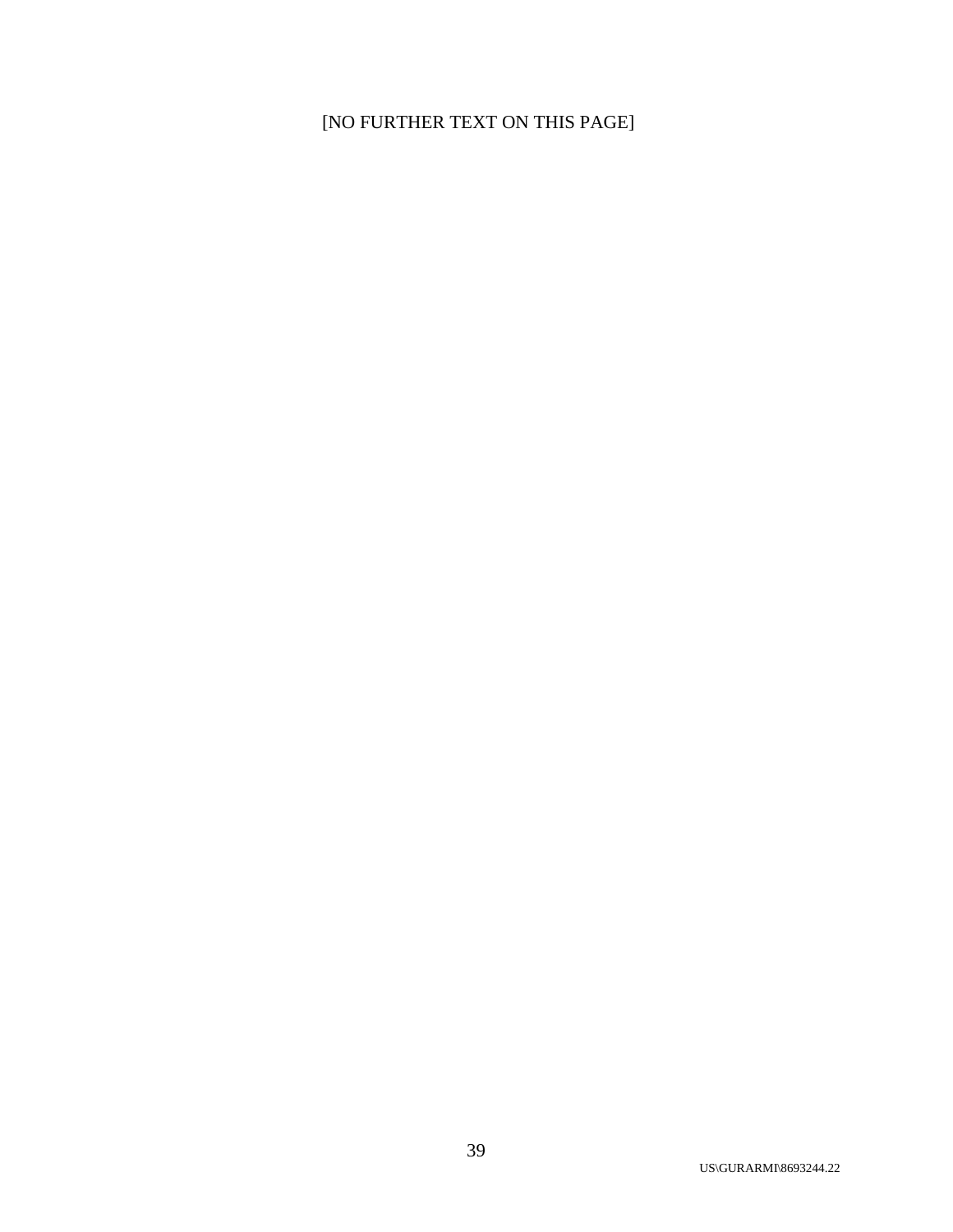IN WITNESS WHEREOF, Landlord and Tenant have executed this Amendment as of the date first above written.

### **LANDLORD:**

**BATTERY PARK CITY AUTHORITY,** d/b/a The Hugh L. Carey **Battery** Park City Authority, a public benefit corporation under **the** laws of **the** State of **New** York

By: \_ *m* \_(\_ name: *Kebeft III, Serpict* Title: CFO

#### **TENANT:**

**AMERICAN EXPRESS** COMPANY, **a** New York corporation, **for** itself, and on behalf **of American** Express **Travel Related Services** Company, **Inc.**

By:  $\mathbf{\underline{B}}$ 

Name: Title:

**BFP** TOWER **C CO. LLC, a** Delaware limited liability company

By: BFP Tower C MM LLC, its managing member

 $By:$ 

Name: Title:

 $\bar{z}$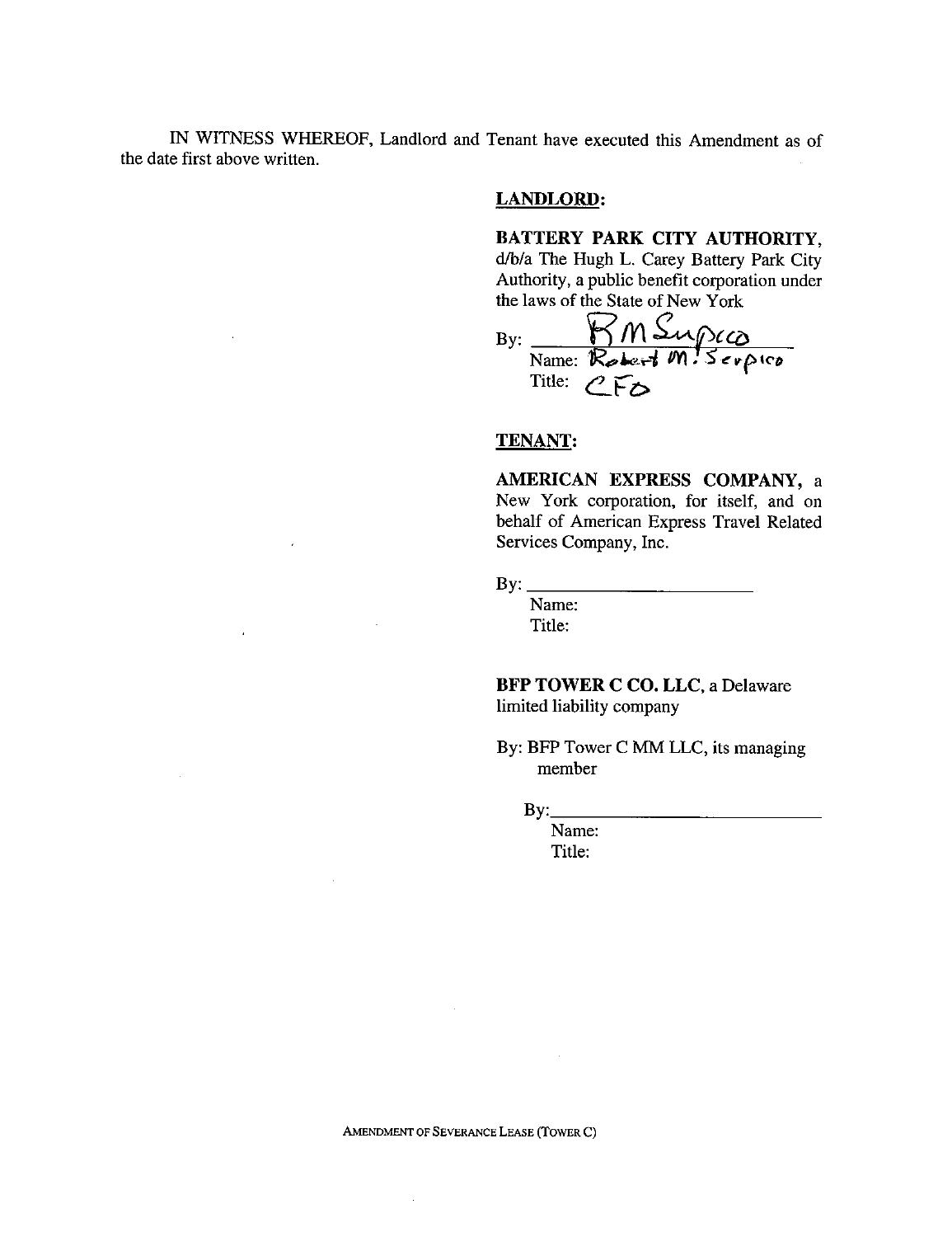IN WITNESS WHEREOF, Landlord and Tenant have executed this Amendment as of the date first above written.

### **LANDLORD:**

BATTERY PARK CITY AUTHORITY, d/b/a The Hugh L. Carey Battery Park City Authority, a public benefit corporation under the laws of the State of New York

By:

Name: Title:

#### TENANT:

AMERICAN EXPRESS COMPANY, a New York corporation, for itself, and on behalf of American Express Travel Related Services Gompany, Inc.

 $\Lambda$ Name: Susan E. Chapman-<br>Name: SVP, Global Real Estate and<br>Title: Workplace Enablement By:

BFP TOWER C CO. LLC, a Delaware limited liability company

By: BFP Tower C MM LLC, its managing member

 $By:$ 

Name: Title:

AMENDMENT OF SEVERANCE LEASE (TOWER C)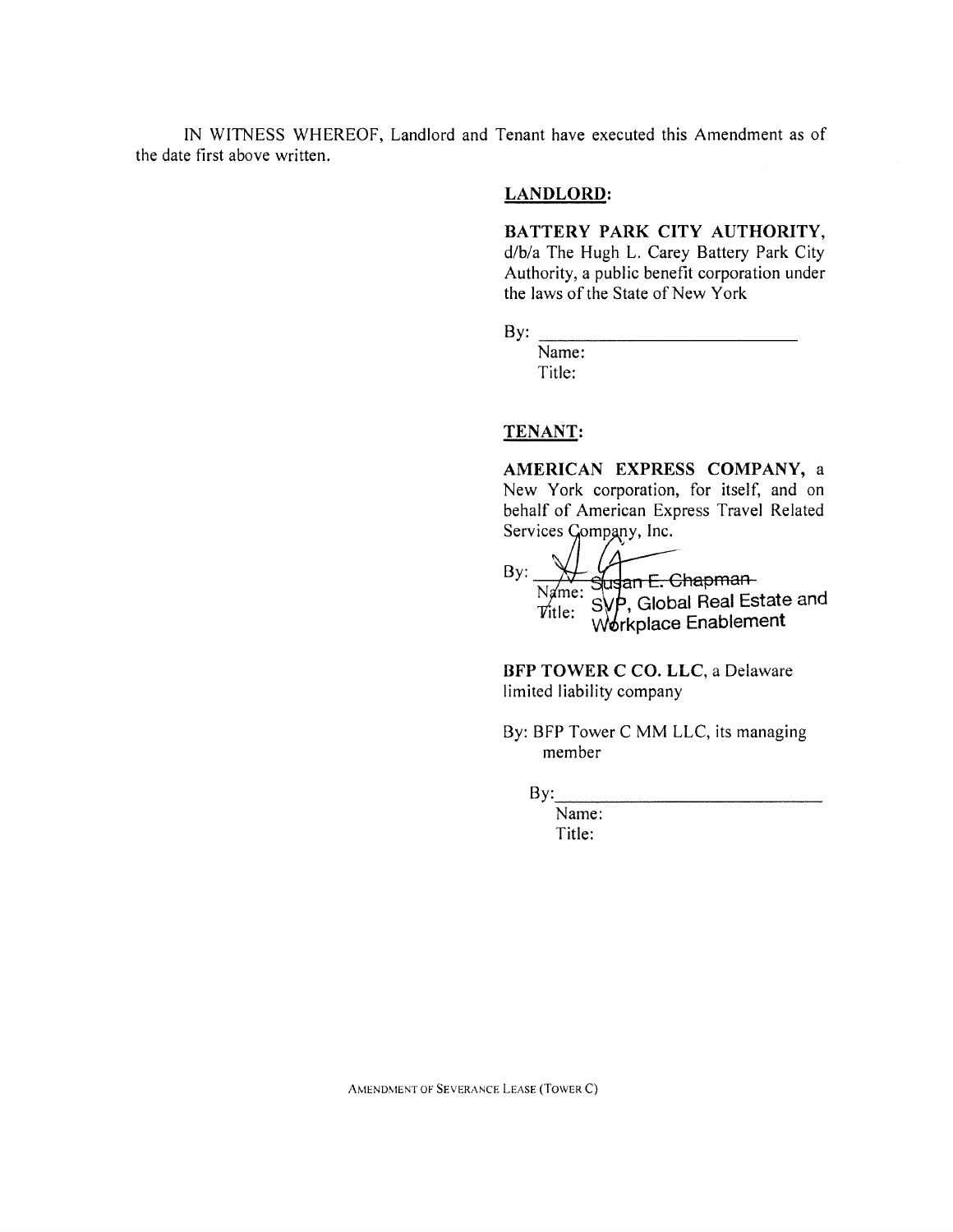IN WITNESS WHEREOF, Landlord and Tenant have executed this Amendment as of the date first above written.

## **LANDLORD:**

BATTERY PARK CITY AUTHORITY, d/b/a The Hugh L. Carey Battery Park City Authority, a public benefit corporation under the laws of the State of New York

By:  $\overline{.}$ 

Name: Title:

#### **TENANT:**

AMERICAN EXPRESS COMPANY, a New York corporation, for itself, and on behalf of American Express Travel Related Services Company, Inc.

By:  $\overline{\phantom{a}}$ 

Name: Title:

BFP TOWER C CO. LLC, a Delaware limited liability company

By: BFP Tower C MM LLC, its managing member

By:  $Kt\sim 1$ 

Name: Title:

Kathleen G. Kane **Senior Vice President**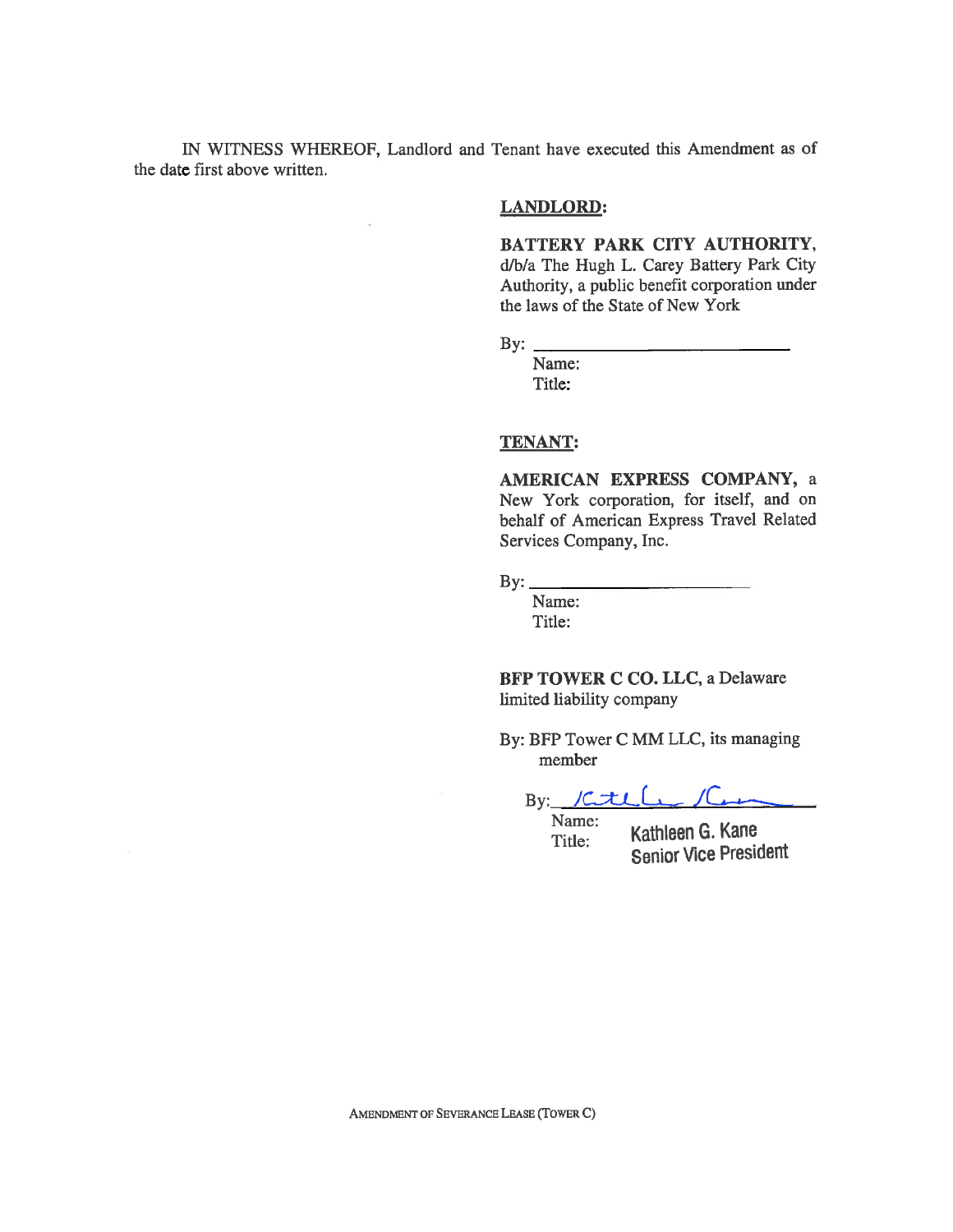# Exhibit A

Tower D Retail Easement Area on Level +12.5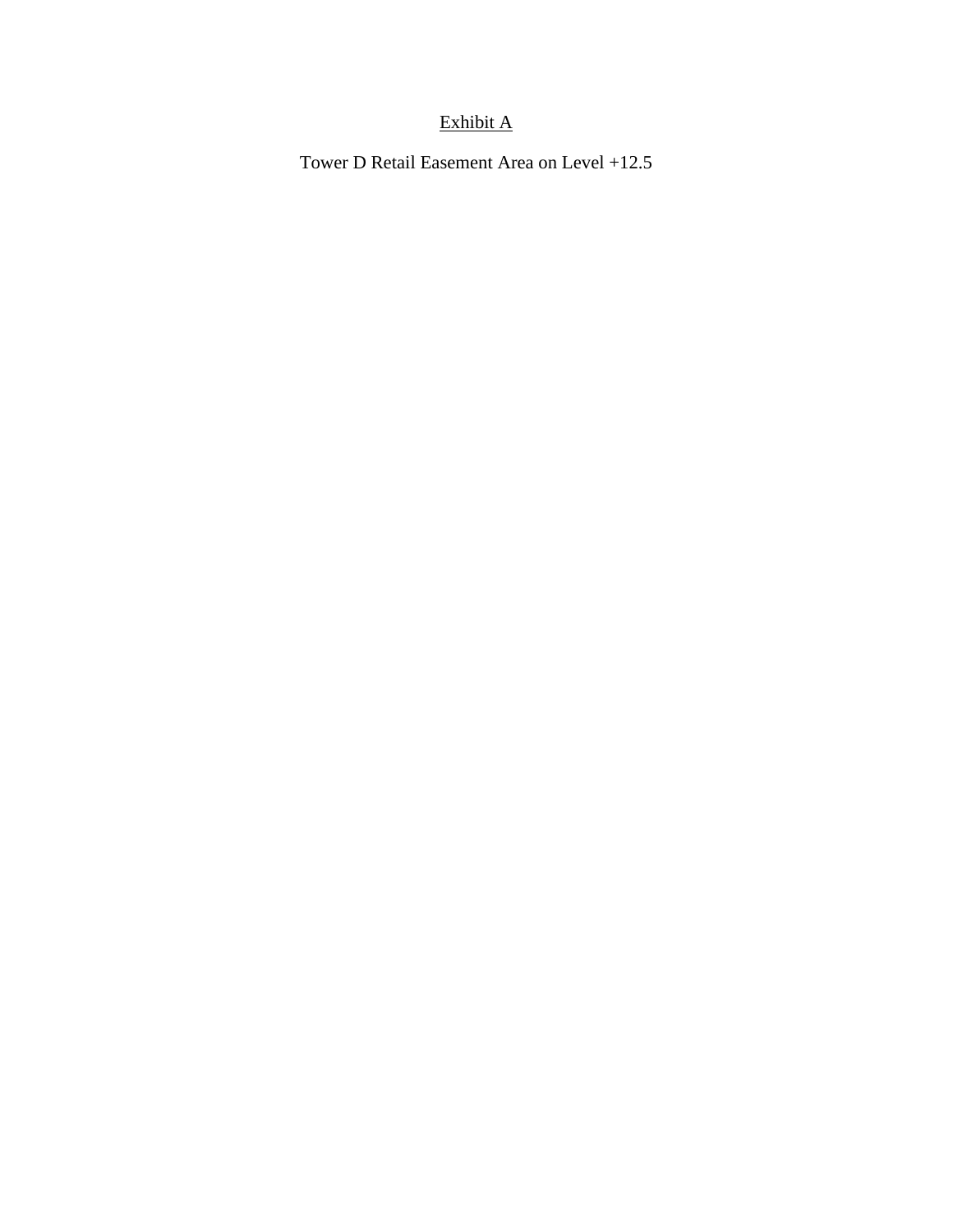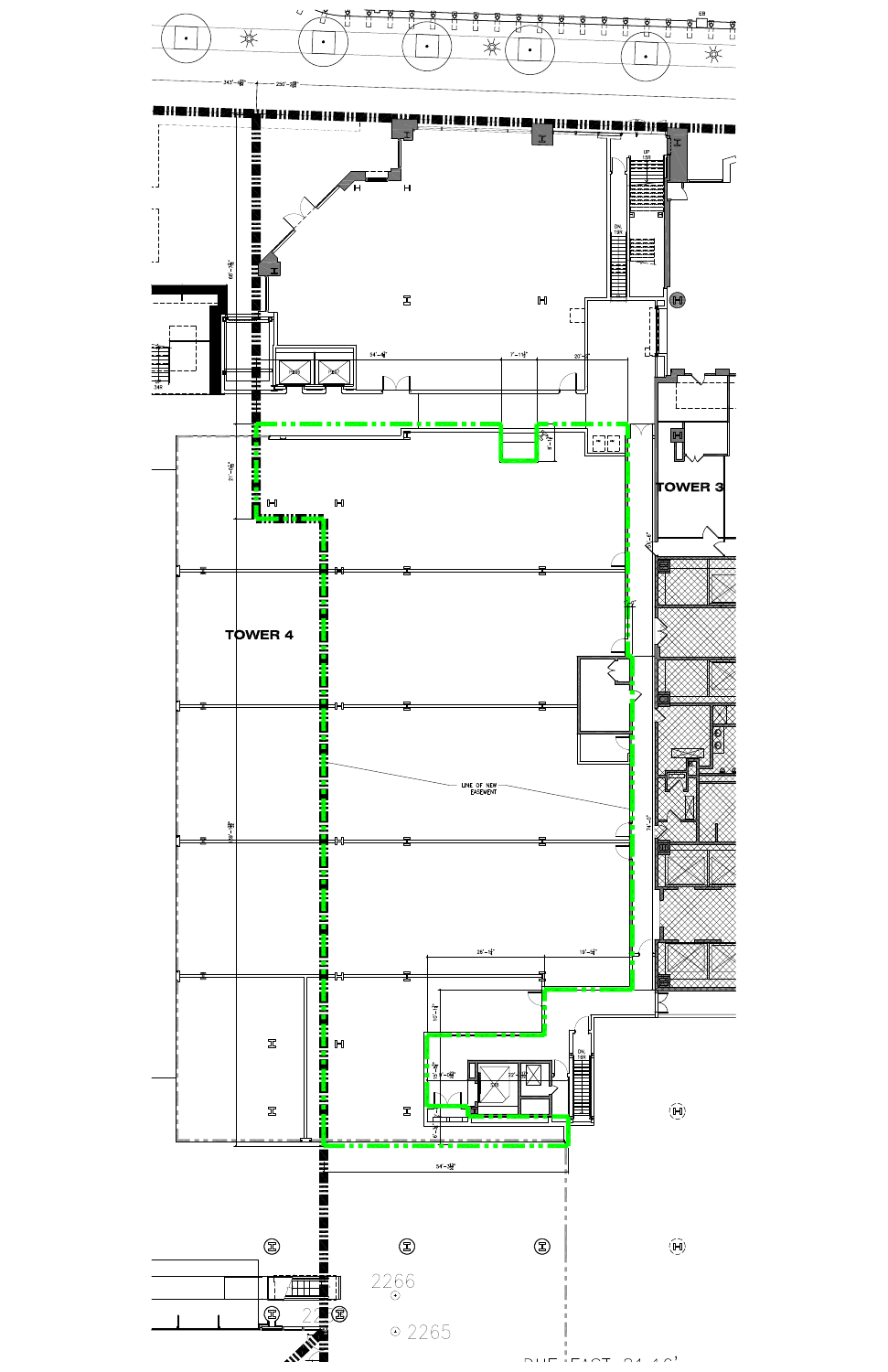# Exhibit B

Tower D Retail Easement Area on Level +32